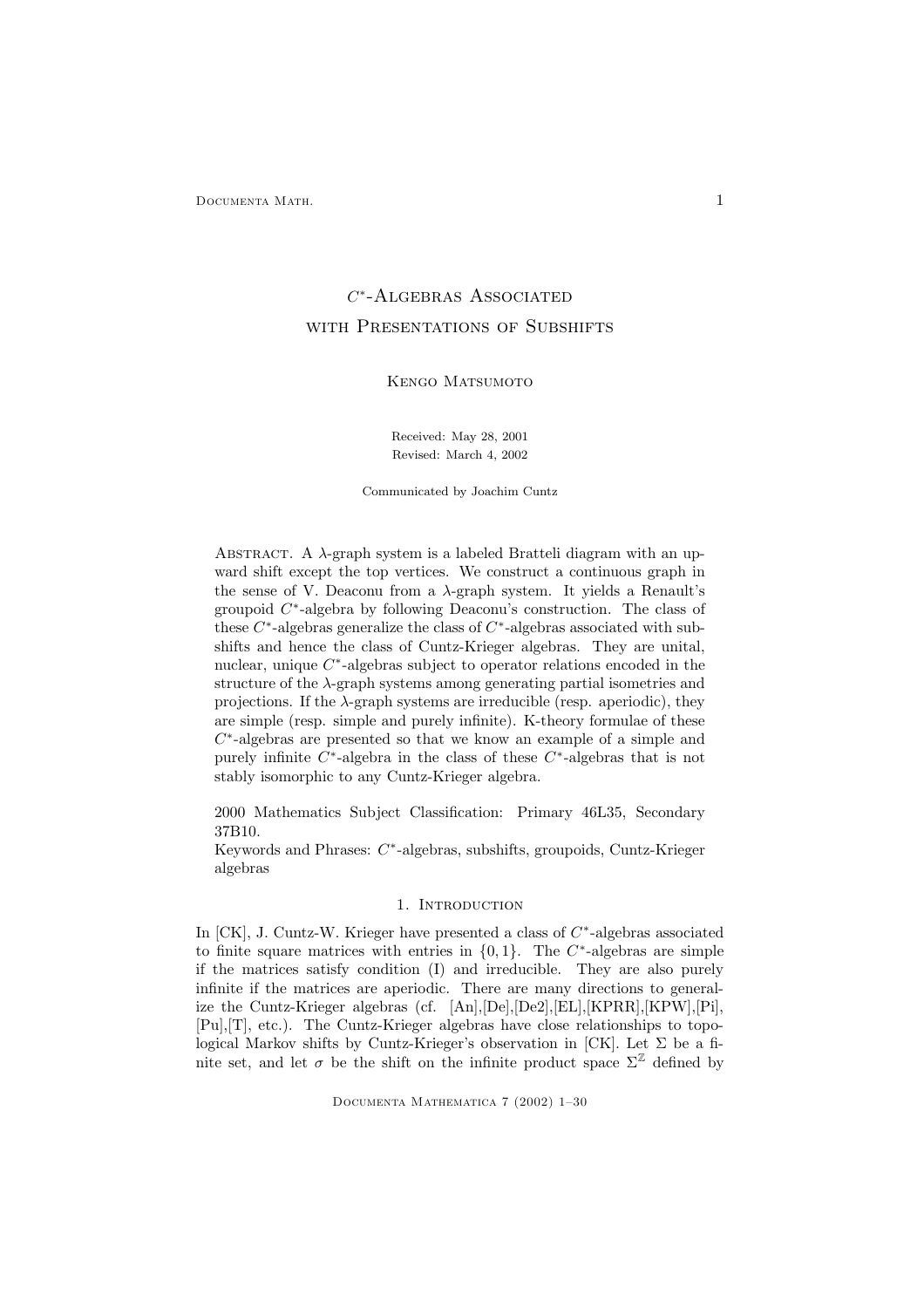2 Kengo Matsumoto

 $\sigma((x_n)_{n\in\mathbb{Z}}) = (x_{n+1})_{n\in\mathbb{Z}}, (x_n)_{n\in\mathbb{Z}} \in \Sigma^{\mathbb{Z}}$ . For a closed  $\sigma$ -invariant subset  $\Lambda$ of  $\Sigma^{\mathbb{Z}}$ , the topological dynamical system  $\Lambda$  with  $\sigma$  is called a subshift. The topological Markov shifts form a class of subshifts. In [Ma], the author has generalized the class of Cuntz-Krieger algebras to a class of  $C^*$ -algebras associated with subshifts. He has formulated several topological conjugacy invariants for subshifts by using the K-theory for these  $C^*$ -algebras ([Ma5]). He has also introduced presentations of subshifts, that are named symbolic matrix system and  $\lambda$ -graph system ([Ma5]). They are generalized notions of symbolic matrix and  $\lambda$ -graph (= labeled graph) for sofic subshifts respectively.

We henceforth denote by  $\mathbb{Z}_+$  and  $\mathbb N$  the set of all nonnegative integers and the set of all positive integers respectively. A symbolic matrix system  $(M, I)$  over a finite set  $\Sigma$  consists of two sequences of rectangular matrices  $(\mathcal{M}_{l,l+1}, I_{l,l+1}), l \in$  $\mathbb{Z}_+$ . The matrices  $\mathcal{M}_{l,l+1}$  have their entries in the formal sums of  $\Sigma$  and the matrices  $I_{l,l+1}$  have their entries in  $\{0,1\}$ . They satisfy the following relations

$$
(1.1) \t I_{l,l+1} \mathcal{M}_{l+1,l+2} = \mathcal{M}_{l,l+1} I_{l+1,l+2}, \t l \in \mathbb{Z}_+.
$$

It is assumed for  $I_{l,l+1}$  that for i there exists j such that the  $(i, j)$ -component  $I_{l,l+1}(i,j) = 1$  and that for j there uniquely exists i such that  $I_{l,l+1}(i,j) = 1$ . A  $\lambda$ -graph system  $\mathfrak{L} = (V, E, \lambda, \iota)$  consists of a vertex set  $V = V_0 \cup V_1 \cup V_2 \cup \cdots$ , an edge set  $E = E_{0,1} \cup E_{1,2} \cup E_{2,3} \cup \cdots$ , a labeling map  $\lambda : E \to \Sigma$  and a surjective map  $\iota_{l,l+1} : V_{l+1} \to V_l$  for each  $l \in \mathbb{Z}_+$ . It naturally arises from a symbolic matrix system. For a symbolic matrix system  $(M, I)$ , a labeled edge from a vertex  $\mathfrak{v}_i^l \in V_l$  to a vertex  $\mathfrak{v}_j^{l+1} \in V_{l+1}$  is given by a symbol appearing in the  $(i, j)$ -component  $\mathcal{M}_{l,l+1}(i, j)$  of the matrix  $\mathcal{M}_{l,l+1}$ . The matrix  $I_{l,l+1}$ defines a surjection  $\iota_{l,l+1}$  from  $V_{l+1}$  to  $V_l$  for each  $l \in \mathbb{Z}_+$ . The symbolic matrix systems and the  $\lambda$ -graph systems are the same objects. They give rise to subshifts by looking the set of all label sequences appearing in the labeled Bratteli diagram  $(V, E, \lambda)$ . A canonical method to construct a symbolic matrix system and a  $\lambda$ -graph system from an arbitrary subshift has been introduced in [Ma5]. The obtained symbolic matrix system and the  $\lambda$ -graph system are said to be canonical for the subshift. For a symbolic matrix system  $(M, I)$ , let  $A_{l,l+1}$  be the nonnegative rectangular matrix obtained from  $\mathcal{M}_{l,l+1}$  by setting all the symbols equal to 1 for each  $l \in \mathbb{Z}_+$ . The resulting pair  $(A, I)$  satisfies the following relations from (1.1)

$$
(1.2) \t I_{l,l+1}A_{l+1,l+2} = A_{l,l+1}I_{l+1,l+2}, \t l \in \mathbb{Z}_+.
$$

We call  $(A, I)$  the nonnegative matrix system for  $(M, I)$ .

In the present paper, we introduce  $C^*$ -algebras from  $\lambda$ -graph systems. If a  $\lambda$ graph system is the canonical  $\lambda$ -graph system for a subshift  $\Lambda$ , the  $C^*$ -algebra coincides with the  $C^*$ -algebra  $\mathcal{O}_{\Lambda}$  associated with the subshift. Hence the class of the C ∗ -algebras in this paper generalize the class of Cuntz-Krieger algebras. Let  $\mathfrak{L} = (V, E, \lambda, \iota)$  be a  $\lambda$ -graph system over alphabet  $\Sigma$ . We first construct a continuous graph from  $\mathfrak L$  in the sense of V. Deaconu ([D2], [De3], [De4]). We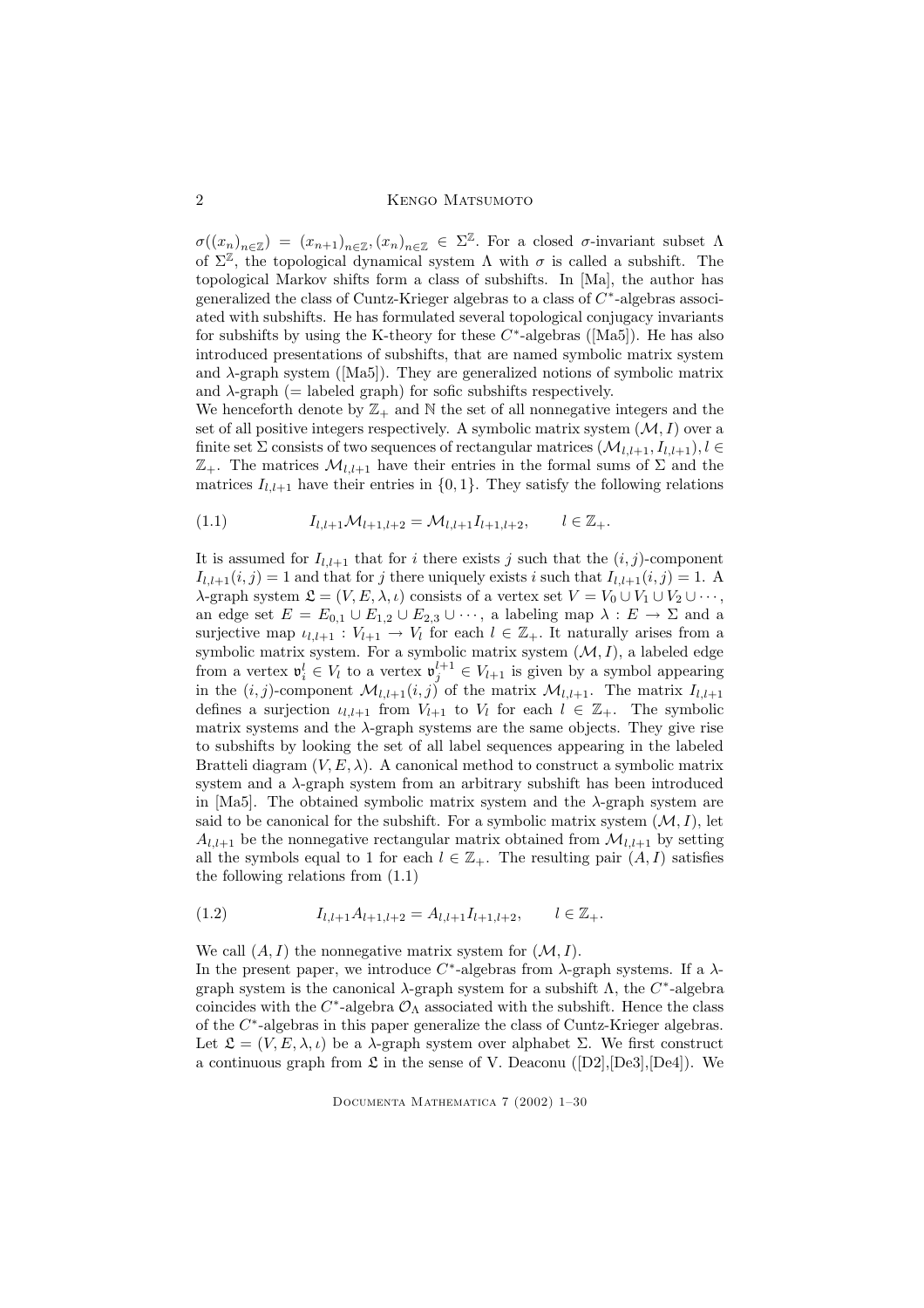then define the  $C^*$ -algebra  $\mathcal{O}_{\mathfrak{L}}$  associated with  $\mathfrak{L}$  as the Renault's  $C^*$ -algebra of a groupoid constructed from the continuous graph. For an edge  $e \in E_{l,l+1}$ , we denote by  $s(e) \in V_l$  and  $t(e) \in V_{l+1}$  its source vertex and its terminal vertex respectively. Let  $\Lambda^l$  be the set of all words of length l of symbols appearing in the labeled Bratteli diagram of  $\mathfrak{L}$ . We put  $\Lambda^* = \bigcup_{l=0}^{\infty} \Lambda^l$  where  $\Lambda^0$  denotes the empty word. Let  $\{\mathbf{v}_1^l, \ldots, \mathbf{v}_{m(l)}^l\}$  be the vertex set  $V_l$ . We denote by  $\Gamma_l^-(\mathbf{v}_i^l)$ the set of all words in  $\Lambda^l$  presented by paths starting at a vertex of  $V_0$  and terminating at the vertex  $v_i^l$ .  $\mathfrak L$  is said to be left-resolving if there are no distinct edges with the same label and the same terminal vertex.  $\mathfrak L$  is said to be predecessor-separated if  $\Gamma_l^-(\mathfrak{v}_i^l) \neq \Gamma_l^-(\mathfrak{v}_j^l)$  for distinct  $i, j$  and for all  $l \in \mathbb{N}$ . Assume that  $\mathfrak L$  is left-resolving and satisfies condition (I), a mild condition generalizing Cuntz-Krieger's condition (I). We then prove:

THEOREM A (THEOREM 3.6 AND THEOREM 4.3). Suppose that a  $\lambda$ -graph system  $\mathfrak L$  satisfies condition (I). Then the C<sup>\*</sup>-algebra  $\mathcal O_{\mathfrak L}$  is the universal concrete unique  $C^*$ -algebra generated by partial isometries  $S_\alpha, \alpha \in \Sigma$  and projections  $E_i^l, i = 1, 2, \ldots, m(l), \ l \in \mathbb{Z}_+$  satisfying the following operator relations:

(1.3) 
$$
\sum_{\alpha \in \Sigma} S_{\alpha} S_{\alpha}^* = 1,
$$

(1.4) 
$$
\sum_{i=1}^{m(l)} E_i^l = 1, \qquad E_i^l = \sum_{j=1}^{m(l+1)} I_{l,l+1}(i,j) E_j^{l+1},
$$

(1.5) 
$$
S_{\alpha} S_{\alpha}^* E_i^l = E_i^l S_{\alpha} S_{\alpha}^*,
$$

(1.6) 
$$
S_{\alpha}^* E_i^l S_{\alpha} = \sum_{j=1}^{m(l+1)} A_{l,l+1}(i,\alpha,j) E_j^{l+1},
$$

for  $i = 1, 2, \ldots, m(l), l \in \mathbb{Z}_+, \alpha \in \Sigma$ , where

$$
A_{l,l+1}(i,\alpha,j) = \begin{cases} 1 & \text{if } s(e) = \mathfrak{v}_i^l, \lambda(e) = \alpha, t(e) = \mathfrak{v}_j^{l+1} \text{ for some } e \in E_{l,l+1}, \\ 0 & \text{otherwise}, \end{cases}
$$

$$
I_{l,l+1}(i,j) = \begin{cases} 1 & \text{if } \iota_{l,l+1}(\mathfrak{v}_j^{l+1}) = \mathfrak{v}_i^l, \\ 0 & \text{otherwise} \end{cases}
$$

for  $i = 1, 2, ..., m(l), j = 1, 2, ..., m(l + 1), \alpha \in \Sigma$ .

If  $\mathfrak L$  is predecessor-separated, the following relations:

(1.7) 
$$
E_{i}^{l} = \prod_{\substack{\mu,\nu \in \Lambda^{l} \\ \mu \in \Gamma_{l}^{-}(\mathfrak{v}_{i}^{l}), \nu \notin \Gamma_{l}^{-}(\mathfrak{v}_{i}^{l})}} S_{\mu}^{*} S_{\mu} (1 - S_{\nu}^{*} S_{\nu}), \qquad l \in \mathbb{N},
$$

$$
E_{i}^{0} = \sum_{\alpha \in \Sigma} \sum_{j=1}^{m(1)} A_{0,1} (i, \alpha, j) S_{\alpha} E_{j}^{1} S_{\alpha}^{*}
$$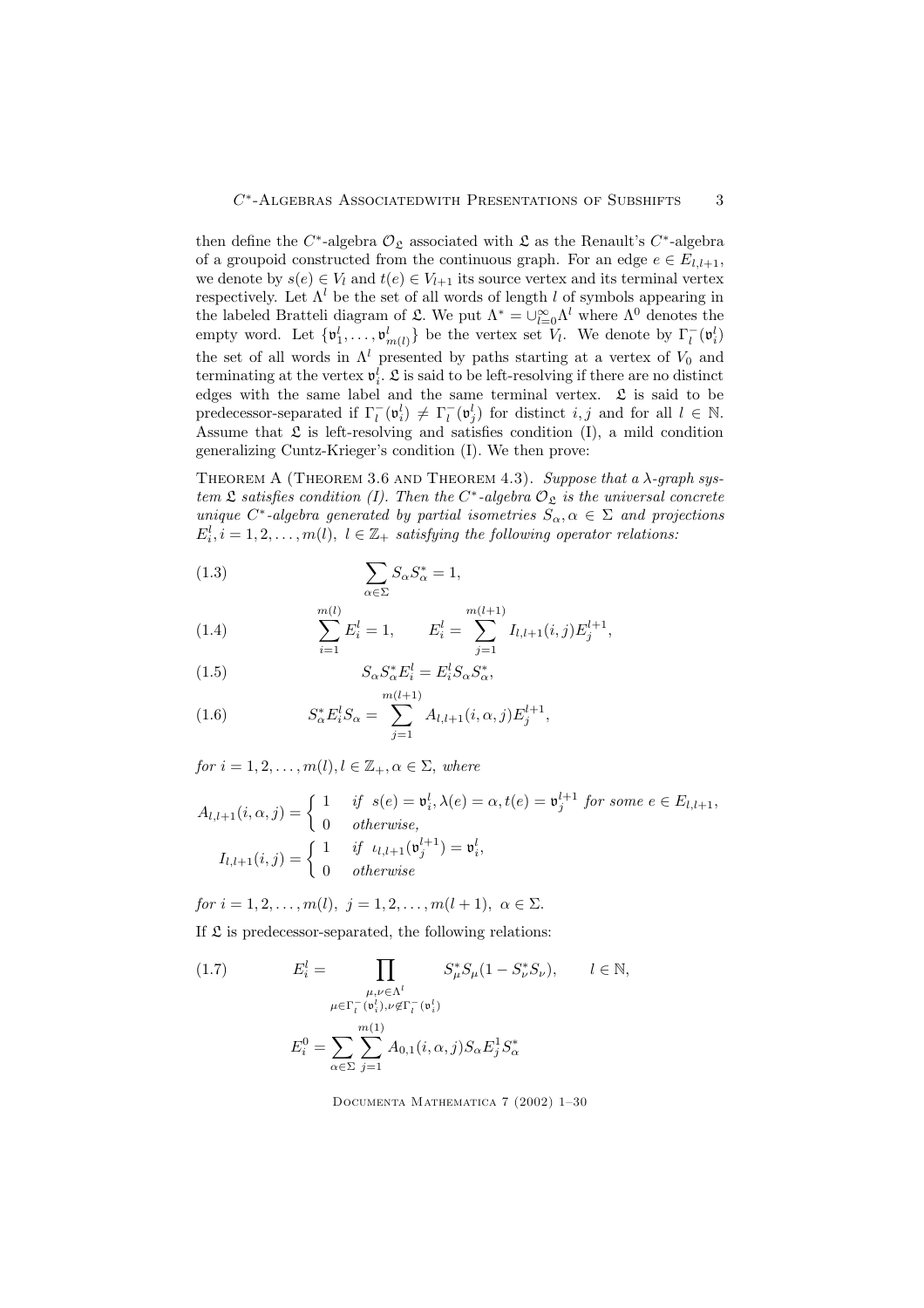#### 4 Kengo Matsumoto

hold for  $i = 1, 2, ..., m(l)$ , where  $S_{\mu} = S_{\mu_1} \cdots S_{\mu_k}$  for  $\mu$  =  $(\mu_1, \ldots, \mu_k), \mu_1, \ldots, \mu_k \in \Sigma$ . In this case,  $\mathcal{O}_{\mathfrak{L}}$  is generated by only the partial isometries  $S_{\alpha}, \alpha \in \Sigma$ .

If  $\mathfrak L$  comes from a finite directed graph G, the algebra  $\mathcal O_{\mathfrak L}$  becomes the Cuntz-Krieger algebra  $\mathcal{O}_{A_G}$  associated to its adjacency matrix  $A_G$  with entries in {0, 1}.

We generalize irreducibility and aperiodicity for finite directed graphs to  $\lambda$ graph systems. Then simplicity arguments of the Cuntz algebras in [C], the Cuntz-Krieger algebras in  $[CK]$  and the  $C^*$ -algebras associated with subshifts in [Ma] are generalized to our  $C^*$ -algebras  $\mathcal{O}_{\mathfrak{L}}$  so that we have

THEOREM B (THEOREM 4.7 AND PROPOSITION 4.9). If  $\mathfrak L$  satisfies condition (I) and is irreducible, the C<sup>\*</sup>-algebra  $\mathcal{O}_{\mathfrak{L}}$  is simple. In particular if  $\mathfrak{L}$  is aperiodic,  $\mathcal{O}_{\mathfrak{L}}$  is simple and purely infinite.

There exists an action  $\alpha_{\mathfrak{L}}$  of the torus group  $\mathbb{T} = \{z \in \mathbb{C} \mid |z| = 1\}$  on the algebra  $\mathcal{O}_{\mathfrak{L}}$  that is called the gauge action. It satisfies  $\alpha_{\mathfrak{L}z}(S_{\alpha}) = zS_{\alpha}, \alpha \in \Sigma$ for  $z \in \mathbb{T}$ . The fixed point subalgebra  $\mathcal{O}_{\mathfrak{L}}^{\alpha_{\mathfrak{L}}}$  of  $\mathcal{O}_{\mathfrak{L}}$  under  $\alpha_{\mathfrak{L}}$  is an AFalgebra  $\mathcal{F}_{\mathfrak{L}}$ , that is stably isomorphic to the crossed product  $\mathcal{O}_{\mathfrak{L}} \rtimes_{\alpha_{\mathfrak{L}}} \mathbb{T}$ . Let  $(A, I) = (A_{l,l+1}, I_{l,l+1})_{l \in \mathbb{Z}_+}$  be the nonnegative matrix system for the symbolic matrix system corresponding to the  $\lambda$ -graph system  $\mathfrak{L}$ . In [Ma5], its dimension group  $(\Delta_{(A,I)}, \Delta^+_{(A,I)}, \delta_{(A,I)}),$  its Bowen-Franks groups  $BF^i(A,I), i = 0, 1$ and its K-groups  $K_i(A, I), i = 0, 1$  have been formulated. They are related to topological conjugacy invariants of subshifts. The following K-theory formulae are generalizations of the K-theory formulae for the Cuntz-Krieger algebras and the  $C^*$ -algebras associated with subshifts ([Ma2],[Ma4],[Ma5],[Ma6],  $cf.[C2],[C3],[CK]).$ 

Theorem C (Proposition 5.3, Theorem 5.5 and Theorem 5.9).

$$
(K_0(\mathcal{F}_\mathfrak{L}), K_0(\mathcal{F}_\mathfrak{L})_+, \widehat{\alpha_{\mathfrak{L}}} _*) \cong (\Delta_{(A,I)}, \Delta^+_{(A,I)}, \delta_{(A,I)}),
$$
  
\n
$$
K_i(\mathcal{O}_\mathfrak{L}) \cong K_i(A,I), \qquad i = 0, 1,
$$
  
\n
$$
\text{Ext}^{i+1}(\mathcal{O}_\mathfrak{L}) \cong BF^i(A,I), \qquad i = 0, 1
$$

where  $\widehat{\alpha_{\mathfrak{L}}}$  denotes the dual action of the gauge action  $\alpha_{\mathfrak{L}}$  on  $\mathcal{O}_{\mathfrak{L}}$ .

We know that the  $C^*$ -algebra  $\mathcal{O}_{\mathfrak{L}}$  is nuclear and satisfies the Universal Coefficient Theorem (UCT) in the sense of Rosenberg and Schochet (Proposition 5.7)([RS], cf. [Bro2]). Hence, if  $\mathfrak L$  is aperiodic,  $\mathcal O_{\mathfrak L}$  is a unital, separable, nuclear, purely infinite, simple  $C^*$ -algebra satisfying the UCT, that lives in a classifiable class by K-theory of E. Kirchberg [Kir] and N. C. Phillips [Ph]. By Rørdam's result [Rø;Proposition 6.7], one sees that  $\mathcal{O}_{\mathfrak{L}}$  is isomorphic to the  $C^*$ -algebra of an inductive limit of a sequence  $B_1 \to B_2 \to B_3 \to \cdots$  of simple Cuntz-Krieger algebras (Corollary 5.8).

We finally present an example of a  $\lambda$ -graph system for which the associated  $C^*$ -algebra is not stably isomorphic to any Cuntz-Krieger algebra  $\mathcal{O}_A$  and any Cuntz-algebra  $\mathcal{O}_n$  for  $n = 2, 3, ..., \infty$ . The example is a  $\lambda$ -graph system  $\mathfrak{L}(\mathcal{S})$ constructed from a certain Shannon graph  $S$  (cf. [KM]). We obtain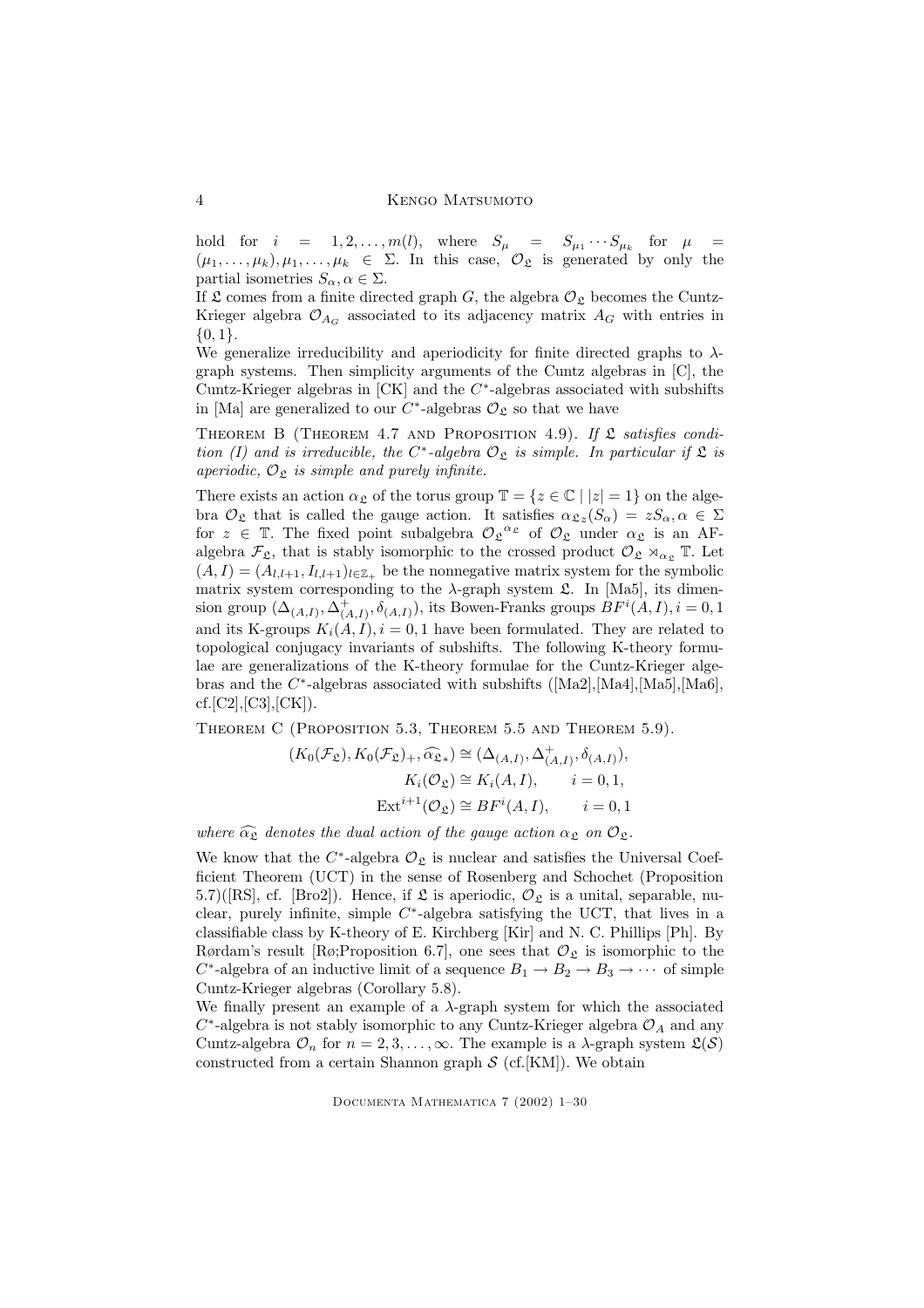THEOREM D (THEOREM 7.7). The  $C^*$ -algebra  $\mathcal{O}_{\mathfrak{L}(\mathcal{S})}$  is unital, simple, purely infinite, nuclear and generated by five partial isometries with mutually orthogonal ranges. Its K-groups are

$$
K_0(\mathcal{O}_{\mathfrak{L}(\mathcal{S})}) = 0, \qquad K_1(\mathcal{O}_{\mathfrak{L}(\mathcal{S})}) = \mathbb{Z}.
$$

In [Ma7], among other things, relationships between ideals of  $\mathcal{O}_{\mathfrak{L}}$  and sub  $\lambda$ graph systems of  $\mathfrak L$  are studied so that the class of  $C^*$ -algebras associated with  $\lambda$  graph systems is closed under quotients by its ideals.

Acknowledgments: The author would like to thank Yasuo Watatani for his suggestions on groupoid  $C^*$ -algebras and  $C^*$ -algebras of Hilbert  $C^*$ -bimodules. The author also would like to thank the referee for his valuable suggestions and comments for the presentation of this paper.

#### 2. CONTINUOUS GRAPHS CONSTRUCTED FROM  $\lambda$ -GRAPH SYSTEMS

We will construct Deaconu's continuous graphs from  $\lambda$ -graph systems. They yield Renault's r-discrete groupoid  $C^*$ -algebras by Deaconu ([De],[De2],[De3]). Following V. Deaconu in [De3], by a continuous graph we mean a closed subset  $\mathcal E$  of  $\mathcal V \times \Sigma \times \mathcal V$  where  $\mathcal V$  is a compact metric space and  $\Sigma$  is a finite set. If in particular  $V$  is zero-dimensional, that is, the set of all clopen sets form a basis of the open sets, we say  $\mathcal E$  to be zero-dimensional or Stonean.

Let  $\mathfrak{L} = (V, E, \lambda, \iota)$  be a  $\lambda$ -graph system over  $\Sigma$  with vertex set  $V = \bigcup_{l \in \mathbb{Z}_+} V_l$ and edge set  $E = \bigcup_{l \in \mathbb{Z}_+} E_{l,l+1}$  that is labeled with symbols in  $\Sigma$  by  $\lambda : E \to \Sigma$ , and that is supplied with surjective maps  $\iota(= \iota_{l,l+1}) : V_{l+1} \to V_l$  for  $l \in \mathbb{Z}_+$ . Here the vertex sets  $V_l, l \in \mathbb{Z}_+$  are finite disjoint sets. Also  $E_{l,l+1}, l \in \mathbb{Z}_+$  are finite disjoint sets. An edge e in  $E_{l,l+1}$  has its source vertex  $s(e)$  in  $V_l$  and its terminal vertex  $t(e)$  in  $V_{l+1}$  respectively. Every vertex in V has a successor and every vertex in  $V_l$  for  $l \in \mathbb{N}$  has a predecessor. It is then required that there exists an edge in  $E_{l,l+1}$  with label  $\alpha$  and its terminal is  $v \in V_{l+1}$  if and only if there exists an edge in  $E_{l-1,l}$  with label  $\alpha$  and its terminal is  $\iota(v) \in V_l$ . For  $u \in V_{l-1}$  and  $v \in V_{l+1}$ , we put

$$
E^{i}(u, v) = \{e \in E_{l,l+1} \mid t(e) = v, \iota(s(e)) = u\},
$$
  

$$
E_{i}(u, v) = \{e \in E_{l-1,l} \mid s(e) = u, t(e) = \iota(v)\}.
$$

Then there exists a bijective correspondence between  $E^{\iota}(u, v)$  and  $E_{\iota}(u, v)$  that preserves labels for each pair of vertices  $u, v$ . We call this property the local property of  $\mathfrak{L}$ . Let  $\Omega_{\mathfrak{L}}$  be the projective limit of the system  $\iota_{l,l+1}: V_{l+1} \to$  $V_l, l \in \mathbb{Z}_+$ , that is defined by

$$
\Omega_{\mathfrak{L}} = \{ (v^l)_{l \in \mathbb{Z}_+} \in \prod_{l \in \mathbb{Z}_+} V_l \mid \iota_{l,l+1}(v^{l+1}) = v^l, l \in \mathbb{Z}_+ \}.
$$

We endow  $\Omega_{\mathcal{L}}$  with the projective limit topology so that it is a compact Hausdorff space. An element v in  $\Omega_{\mathfrak{L}}$  is called an *ι*-orbit or also a vertex. Let  $E_{\mathfrak{L}}$  be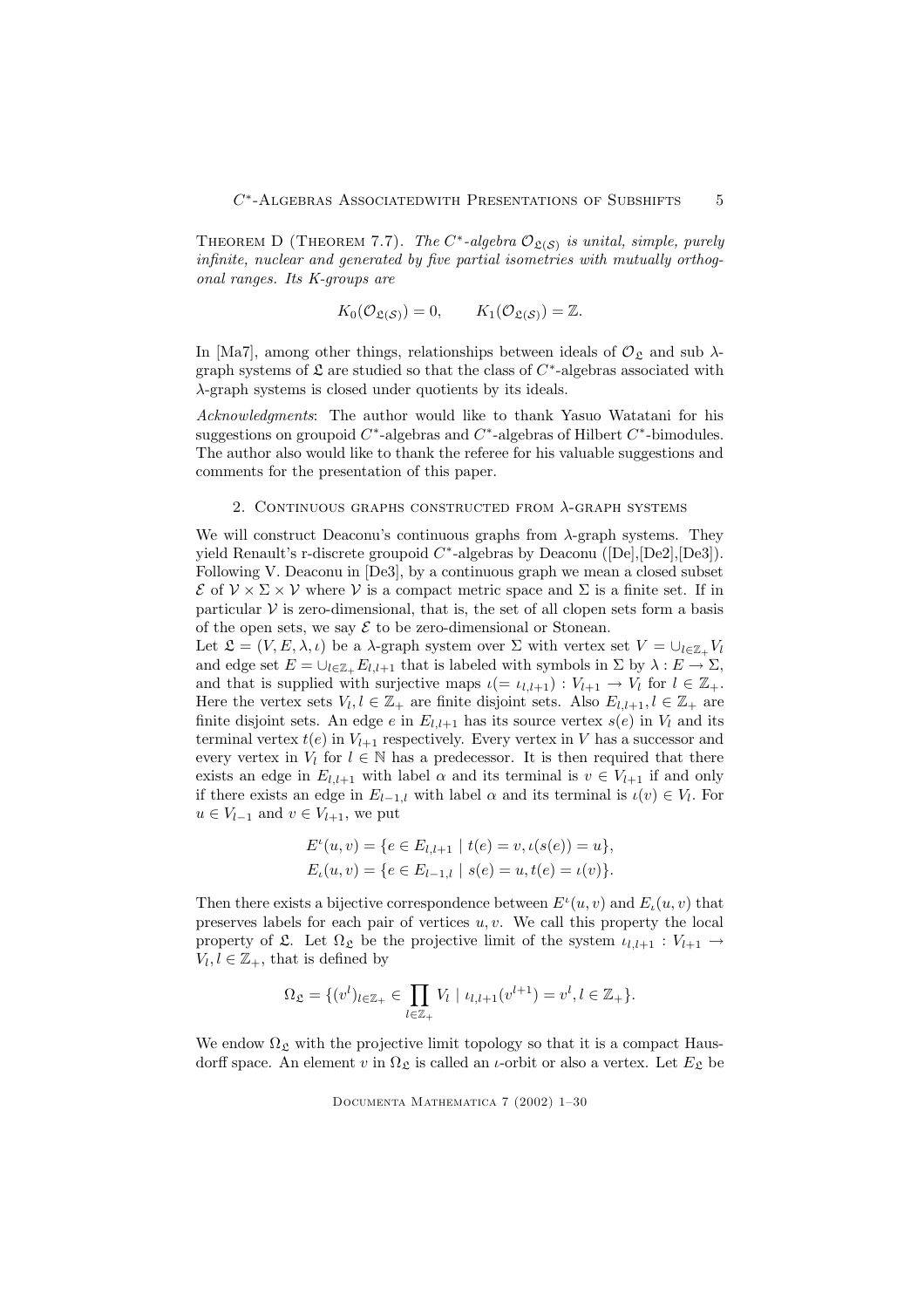the set of all triplets  $(u, \alpha, v) \in \Omega_{\mathfrak{L}} \times \Sigma \times \Omega_{\mathfrak{L}}$  such that for each  $l \in \mathbb{Z}_+$ , there exists  $e_{l,l+1} \in E_{l,l+1}$  satisfying

$$
u^{l} = s(e_{l,l+1}), \quad v^{l+1} = t(e_{l,l+1})
$$
 and  $\alpha = \lambda(e_{l,l+1})$ 

where  $u = (u^l)_{l \in \mathbb{Z}_+}, v = (v^l)_{l \in \mathbb{Z}_+} \in \Omega_{\mathfrak{L}}.$ 

PROPOSITION 2.1. The set  $E_{\mathfrak{L}} \subset \Omega_{\mathfrak{L}} \times \Sigma \times \Omega_{\mathfrak{L}}$  is a zero-dimensional continuous graph.

*Proof.* It suffices to show that  $E_{\mathcal{L}}$  is closed. For  $(u, \beta, v) \in \Omega_{\mathcal{L}} \times \Sigma \times \Omega_{\mathcal{L}}$  with  $(u, \beta, v) \notin E_{\mathfrak{L}}$ , one finds  $l \in \mathbb{N}$  such that there does not exist any edge e in  $E_{l,l+1}$  with  $s(e) = u^l, t(e) = v^{l+1}$  and  $\lambda(e) = \beta$ . Put

$$
U_{u^l} = \{ (w^i)_{i \in \mathbb{Z}_+} \in \Omega_{\mathfrak{L}} \mid w^l = u^l \}, \quad U_{v^{l+1}} = \{ (w^i)_{i \in \mathbb{Z}_+} \in \Omega_{\mathfrak{L}} \mid w^{l+1} = v^{l+1} \}.
$$

They are open sets in  $\Omega_{\mathfrak{L}}$ . Hence  $U_{u^l} \times {\{\beta\}} \times U_{v^{l+1}}$  is an open neighborhood of  $(u, \beta, v)$  that does not intersect with  $E_{\mathfrak{L}}$  so that  $E_{\mathfrak{L}}$  is closed.  $\Box$ 

We denote by  $\{\mathfrak{v}_1^l, \ldots, \mathfrak{v}_{m(l)}^l\}$  the vertex set  $V_l$ . Put for  $\alpha \in \Sigma, i = 1, \ldots, m(1)$ 

$$
U_i^1(\alpha) = \{ (u, \alpha, v) \in E_{\mathfrak{L}} \mid v^1 = \mathfrak{v}_i^1 \text{ where } v = (v^l)_{l \in \mathbb{Z}_+} \in \Omega_{\mathfrak{L}} \}.
$$

Then  $U_i^1(\alpha)$  is a clopen set in  $E_{\mathfrak{L}}$  such that

$$
\bigcup_{\alpha \in \Sigma} \bigcup_{i=1}^{m(1)} U_i^1(\alpha) = E_{\mathfrak{L}}, \qquad U_i^1(\alpha) \cap U_j^1(\beta) = \emptyset \quad \text{if } (i, \alpha) \neq (j, \beta).
$$

Put  $t(u, \alpha, v) = v$  for  $(u, \alpha, v) \in E_{\mathfrak{L}}$ . Suppose that  $\mathfrak{L}$  is left-resolving. It is easy to see that if  $U_i^1(\alpha) \neq \emptyset$ , the restriction of t to  $U_i^1(\alpha)$  is a homeomorphism onto  $U_{\mathfrak{v}_i^1} = \{(v^l)_{l \in \mathbb{Z}_+} \in \Omega_{\mathfrak{L}} \mid v^1 = \mathfrak{v}_i^1\}$ . Hence  $t : E_{\mathfrak{L}} \to \Omega_{\mathfrak{L}}$  is a local homeomorphism.

Following Deaconu [De3], we consider the set  $X_{\mathfrak{L}}$  of all one-sided paths of  $E_{\mathfrak{L}}$ :

$$
X_{\mathfrak{L}} = \{ (\alpha_i, u_i)_{i=1}^{\infty} \in \prod_{i=1}^{\infty} (\Sigma \times \Omega_{\mathfrak{L}}) \mid (u_i, \alpha_{i+1}, u_{i+1}) \in E_{\mathfrak{L}} \text{ for all } i \in \mathbb{N}
$$
  
and  $(u_0, \alpha_1, u_1) \in E_{\mathfrak{L}} \text{ for some } u_0 \in \Omega_{\mathfrak{L}} \}.$ 

The set  $X_{\mathfrak{L}}$  has the relative topology from the infinite product topology of  $\Sigma \times \Omega_{\mathfrak{L}}$ . It is a zero-dimensional compact Hausdorff space. The shift map  $\sigma: (\alpha_i, u_i)_{i=1}^{\infty} \in X_{\mathfrak{L}} \to (\alpha_{i+1}, u_{i+1})_{i=1}^{\infty} \in X_{\mathfrak{L}}$  is continuous. For  $v = (v^l)_{l \in \mathbb{Z}_+} \in$  $\Omega_{\mathfrak{L}}$  and  $\alpha \in \Sigma$ , the local property of  $\mathfrak{L}$  ensures that if there exists  $e_{0,1} \in$  $E_{0,1}$  satisfying  $v^1 = t(e_{0,1}), \alpha = \lambda(e_{0,1}),$  there exist  $e_{l,l+1} \in E_{l,l+1}$  and  $u =$  $(u^l)_{l \in \mathbb{Z}_+} \in \Omega_{\mathfrak{L}}$  satisfying  $u^l = s(e_{l,l+1}), v^{l+1} = t(e_{l,l+1}), \alpha = \lambda(e_{l,l+1})$  for each  $l \in \mathbb{Z}_+$ . Hence if  $\mathfrak L$  is left-resolving, for any  $x = (\alpha_i, v_i)_{i=1}^\infty \in X_{\mathfrak L}$ , there uniquely exists  $v_0 \in \Omega_{\mathfrak{L}}$  such that  $(v_0, \alpha_1, v_1) \in E_{\mathfrak{L}}$ . Denote by  $v(x)_0$  the unique vertex  $v_0$  for  $x \in X_{\mathfrak{L}}$ .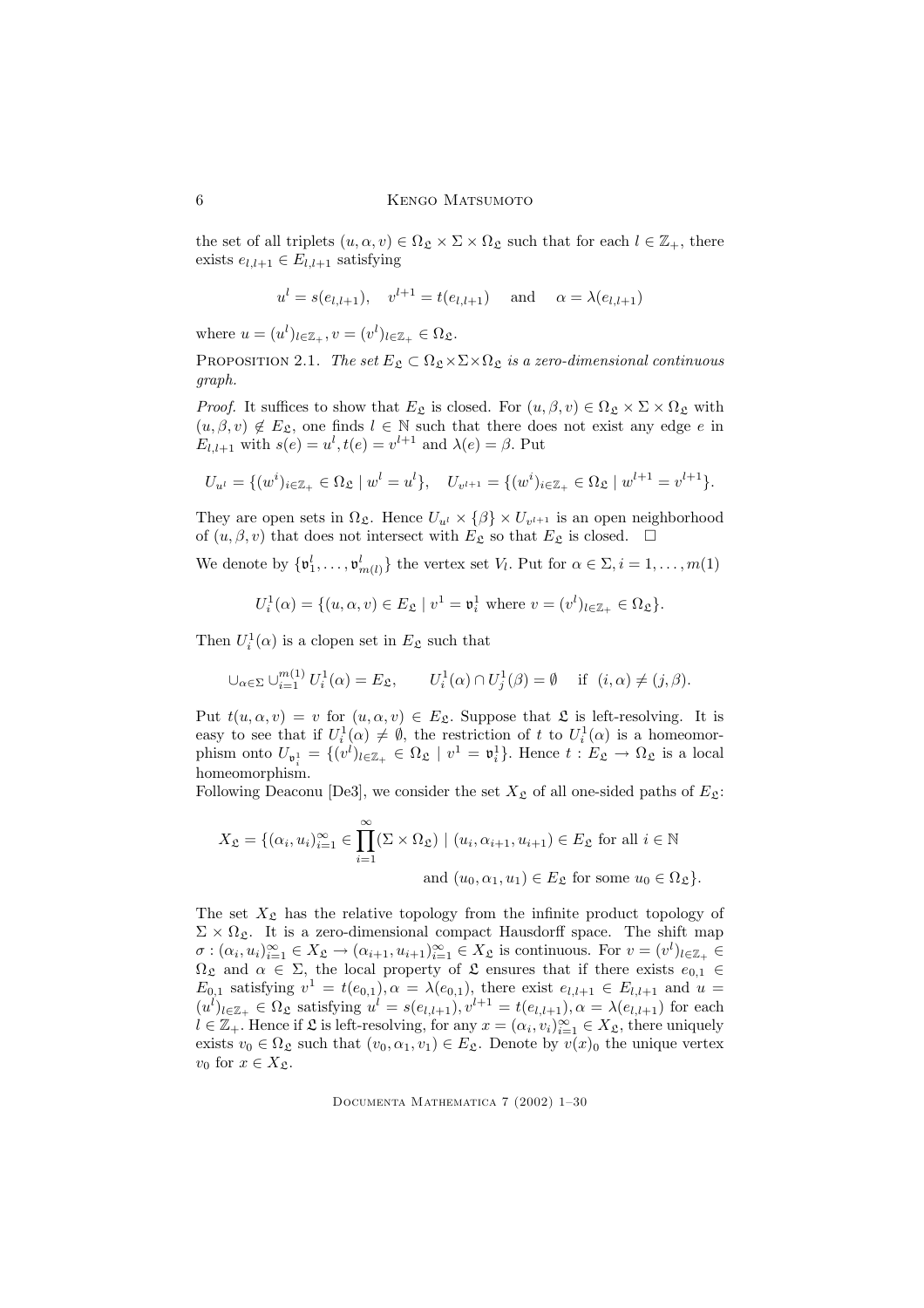LEMMA 2.2. For a  $\lambda$ -graph system  $\mathfrak{L}$ , consider the following conditions

- (i)  $\mathfrak L$  is left-resolving.
- (ii)  $E_{\mathfrak{L}}$  is left-resolving, that is, for  $(u, \alpha, v), (u', \alpha, v') \in E_{\mathfrak{L}}$ , the condition  $v = v'$  implies  $u = u'$ .
- (iii)  $\sigma$  is a local homeomorphism on  $X_{\mathfrak{L}}$ .

Then we have

$$
(i) \Leftrightarrow (ii) \Rightarrow (iii).
$$

*Proof.* The implications  $(i) \Leftrightarrow (ii)$  are direct. We will see that  $(ii) \Rightarrow (iii)$ . Suppose that  $\mathfrak L$  is left-resolving. Let  $\{\gamma_1,\ldots,\gamma_m\}=\Sigma$  be the list of the alphabet. Put

$$
X_{\mathfrak{L}}(k) = \{ (\alpha_i, v_i)_{i=1}^{\infty} \in X_{\mathfrak{L}} \mid \alpha_1 = \gamma_k \}
$$

that is a clopen set of  $X_{\mathfrak{L}}$ . Since the family  $X_{\mathfrak{L}}(k), k = 1, \ldots, m$  is a disjoint covering of  $X_{\mathfrak{L}}$  and the restriction of  $\sigma$  to each of them  $\sigma|_{X_{\mathfrak{L}}(k)} : X_{\mathfrak{L}}(k) \to X_{\mathfrak{L}}$ is a homeomorphism, the continuous surjection  $\sigma$  is a local homeomorphism on  $X_{\mathfrak{L}}$ .  $\square$ 

Remark. We will remark that a continuous graph coming from a left-resolving, predecessor-separated λ-graph system is characterized as in the following way. Let  $\mathcal{E} \subset \mathcal{V} \times \Sigma \times \mathcal{V}$  be a continuous graph. Following [KM], we define the *l*-past context of  $v \in V$  as follows:

$$
\Gamma_l^-(v) = \{ (\alpha_1, \dots, \alpha_l) \in \Sigma^l \mid \exists v_0, v_1, \dots, v_{l-1} \in \mathcal{V}; (v_{i-1}, \alpha_i, v_i) \in \mathcal{E}, i = 1, 2, \dots, l-1, (v_{l-1}, \alpha_l, v) \in \mathcal{E} \}.
$$

We say  $\mathcal E$  to be predecessor-separated if for two vertices  $u, v \in \mathcal V$ , there exists  $l \in \mathbb{N}$  such that  $\Gamma_l^{-}(u) \neq \Gamma_l^{-}(v)$ . The following proposition can be directly proved by using an idea of [KM]. Its result will not be used in our further discussions so that we omit its proof.

PROPOSITION 2.3. Let  $\mathcal{E} \subset \mathcal{V} \times \Sigma \times \mathcal{V}$  be a zero-dimensional continuous graph such that  $\mathcal E$  is left-resolving, predecessor-separated. If the map  $t: \mathcal E \to \mathcal V$  defined by  $t(u, \alpha, v) = v$  is a surjective open map, there exists a  $\lambda$ -graph system  $\mathcal{L}^{\varepsilon}$  over  $\Sigma$  and a homeomorphism  $\Phi$  from  $V$  onto  $\Omega_{\mathfrak{E}^{\mathcal{E}}}$  such that the map  $\Phi \times id \times \Phi$ :  $V \times \Sigma \times V \to \Omega_{\mathfrak{L}^{\mathcal{E}}} \times \Sigma \times \Omega_{\mathfrak{L}^{\mathcal{E}}}$  satisfies  $(\Phi \times id \times \Phi)(\mathcal{E}) = E_{\mathfrak{L}^{\mathcal{E}}}$ .

3. THE C<sup>\*</sup>-ALGEBRA 
$$
\mathcal{O}_{\mathfrak{L}}
$$
.

In what follows we assume  $\mathfrak L$  to be left-resolving. Following V. Deaconu [De2],[De3],[De4], one may construct a locally compact r-discrete groupoid from a local homeomorphism  $\sigma$  on  $X_{\mathfrak{L}}$  as in the following way (cf. [An],[Re]). Set

$$
G_{\mathfrak{L}} = \{ (x, n, y) \in X_{\mathfrak{L}} \times \mathbb{Z} \times X_{\mathfrak{L}} \mid \exists k, l \ge 0; \sigma^k(x) = \sigma^l(y), n = k - l \}.
$$

The range map and the domain map are defined by

$$
r(x, n, y) = x, \qquad d(x, n, y) = y.
$$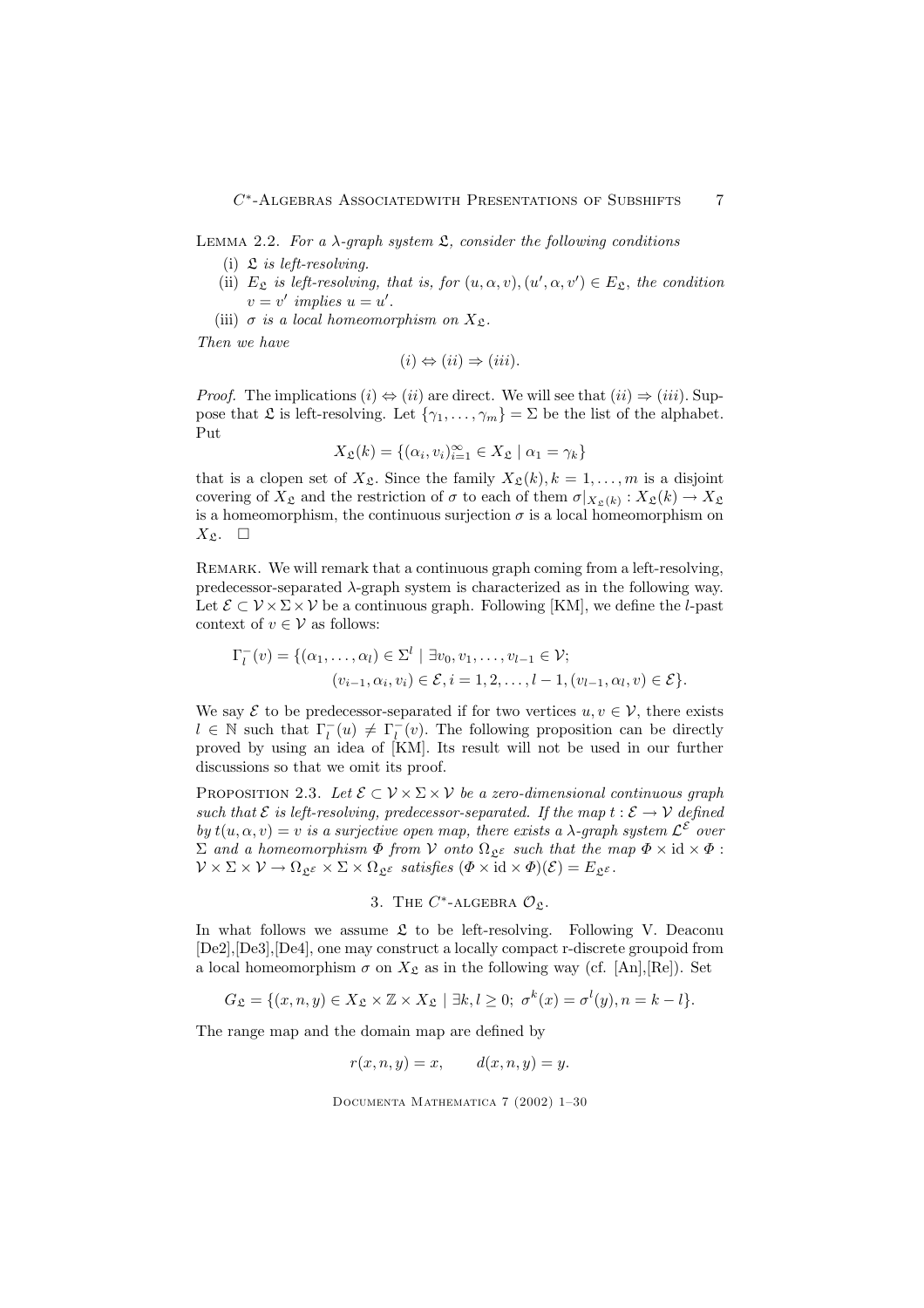The multiplication and the inverse operation are defined by

$$
(x, n, y)(y, m, z) = (x, n + m, z),
$$
  $(x, n, y)^{-1} = (y, -n, x).$ 

The unit space  $G^0_{\mathfrak{L}}$  is defined to be the space  $X_{\mathfrak{L}} = \{(x, 0, x) \in G_{\mathfrak{L}} \mid x \in X_{\mathfrak{L}}\}.$ A basis of the open sets for  $G_{\mathfrak{L}}$  is given by

$$
Z(U, V, k, l) = \{ (x, k - l, (\sigma^l|_V)^{-1} \circ (\sigma^k(x)) \in G_{\mathfrak{L}} \mid x \in U \}
$$

where U, V are open sets of  $X_{\mathfrak{L}}$ , and  $k, l \in \mathbb{N}$  are such that  $\sigma^k|_U$  and  $\sigma^l|_V$  are homeomorphisms with the same open range. Hence we see

$$
Z(U, V, k, l) = \{(x, k - l, y) \in G_{\mathfrak{L}} \mid x \in U, y \in V, \sigma^{k}(x) = \sigma^{l}(y)\}.
$$

The groupoid  $C^*$ -algebra  $C^*(G_{\mathfrak{L}})$  for the groupoid  $G_{\mathfrak{L}}$  is defined as in the following way ([Re], cf. [An],[De2],[De3],[De4]). Let  $C_c(G_{\mathfrak{L}})$  be the set of all continuous functions on  $G_{\mathfrak{L}}$  with compact support that has a natural product structure of ∗-algebra given by

$$
(f * g)(s) = \sum_{\substack{t \in G_{\mathfrak{L}}, \\ r(t) = r(s)}} f(t)g(t^{-1}s) = \sum_{\substack{t_1, t_2 \in G_{\mathfrak{L}}, \\ s = t_1 t_2}} f(t_1)g(t_2),
$$
  

$$
f^*(s) = \overline{f(s^{-1})}, \qquad f, g \in C_c(G_{\mathfrak{L}}), \quad s \in G_{\mathfrak{L}}.
$$

Let  $C_0(G^0_{\mathfrak{L}})$  be the C<sup>\*</sup>-algebra of all continuous functions on  $G^0_{\mathfrak{L}}$  that vanish at infinity. The algebra  $C_c(G_{\mathfrak{L}})$  is a  $C_0(G_{\mathfrak{L}}^0)$ -module, endowed with a  $C_0(G_{\mathfrak{L}}^0)$ valued inner product by

$$
(\xi f)(x, n, y) = \xi(x, n, y)f(y), \qquad \xi \in C_c(G_{\mathfrak{L}}), \quad f \in C_0(G_{\mathfrak{L}}^0), \quad (x, n, y) \in G_{\mathfrak{L}},
$$
  

$$
\xi, \eta > (y) = \sum_{\substack{x, n \\ (x, n, y) \in G_{\mathfrak{L}}}} \overline{\xi(x, n, y)} \eta(x, n, y), \qquad \xi, \eta \in C_c(G_{\mathfrak{L}}), \quad y \in X_{\mathfrak{L}}.
$$

Let us denote by  $l^2(G_{\mathfrak{L}})$  the completion of the inner product  $C_0(G_{\mathfrak{L}}^0)$ -module  $C_c(G_{\mathfrak{L}})$ . It is a Hilbert C<sup>\*</sup>-right module over the commutative C<sup>\*</sup>-algebra  $C_0(G_{\mathfrak{L}}^0)$ . We denote by  $B(l^2(G_{\mathfrak{L}}))$  the  $C^*$ -algebra of all bounded adjointable  $C_0(G_{\mathfrak{L}}^0)$ -module maps on  $l^2(G_{\mathfrak{L}})$ . Let  $\pi$  be the \*-homomorphism of  $C_c(G_{\mathfrak{L}})$ Lo  $B(l^2(G_{\mathcal{L}}))$  defined by  $\pi(f)\xi = f * \xi$  for  $f, \xi \in C_c(G_{\mathcal{L}})$ . Then the closure of  $\pi(C_c(G_{\mathfrak{L}}))$  in  $B(l^2(G_{\mathfrak{L}}))$  is called the (reduced)  $C^*$ -algebra of the groupoid  $G_{\mathfrak{L}}$ , that we denote by  $C^*(G_{\mathfrak{L}})$ .

DEFINITION. The C<sup>\*</sup>-algebra  $\mathcal{O}_{\mathfrak{L}}$  associated with  $\lambda$ -graph system  $\mathfrak{L}$  is defined to be the C<sup>\*</sup>-algebra  $C^*(G_{\mathfrak{L}})$  of the groupoid  $G_{\mathfrak{L}}$ .

We will study the algebraic structure of the  $C^*$ -algebra  $\mathcal{O}_{\mathcal{L}}$ . Recall that  $\Lambda^k$ denotes the set of all words of  $\Sigma^k$  that appear in  $\mathfrak{L}$ . For  $x = (\alpha_n, u_n)_{n=1}^{\infty} \in X_{\mathfrak{L}}$ , we put  $\lambda(x)_n = \alpha_n \in \Sigma$ ,  $v(x)_n = u_n \in \Omega_{\mathfrak{L}}$  respectively. The *ι*-orbit  $v(x)_n$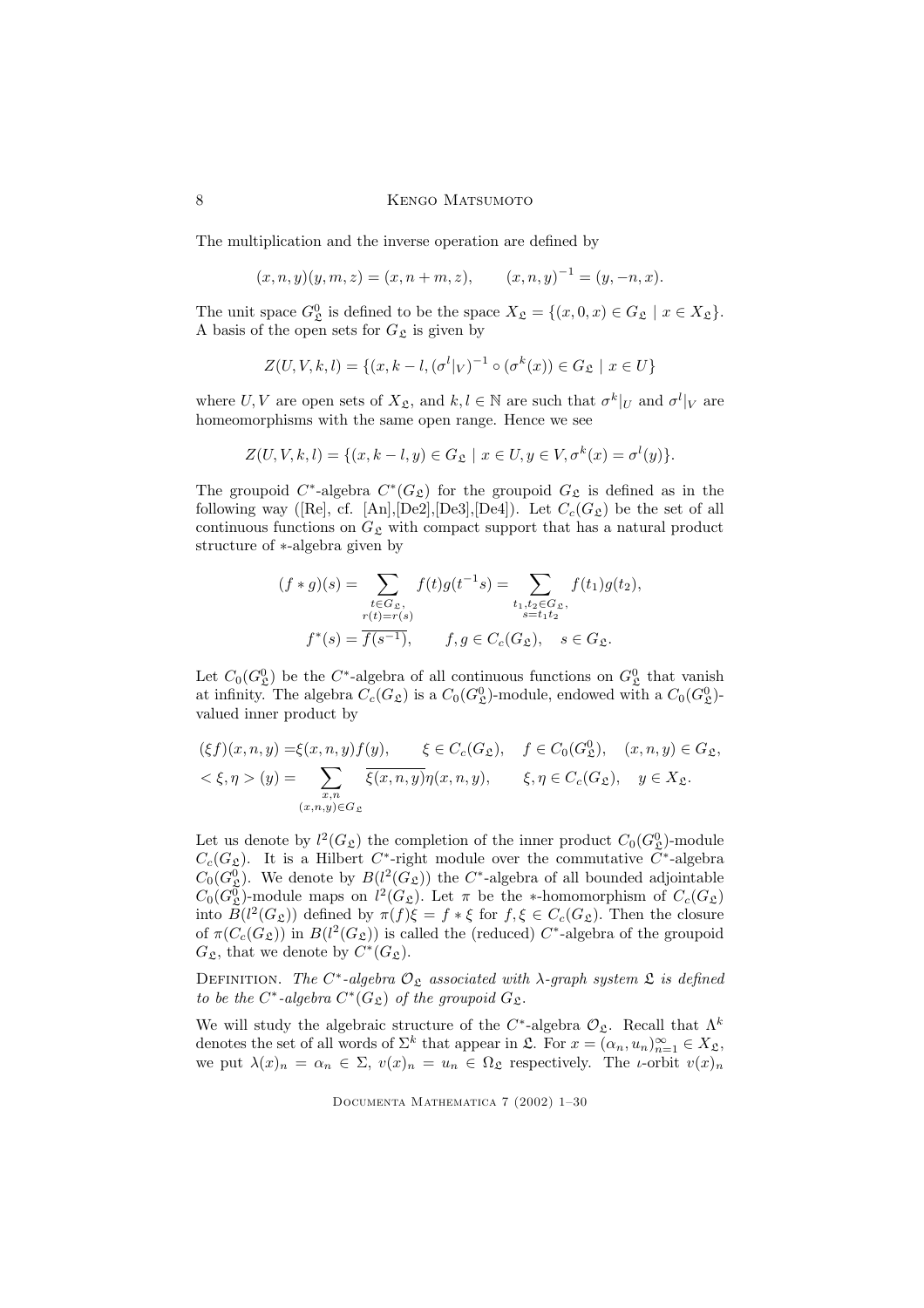is written as  $v(x)_n = (v(x)_n^l)_{l \in \mathbb{Z}_+} \in \Omega_{\mathfrak{L}} = \varprojlim V_l$ . Now  $\mathfrak{L}$  is left-resolving so that there uniquely exists  $v(x)_0 \in \Omega_{\mathfrak{L}}$  satisfying  $(v(x)_0, \alpha_1, u_1) \in E_{\mathfrak{L}}$ . Set for  $\mu = (\mu_1, \ldots, \mu_k) \in \Lambda^k$ ,

$$
U(\mu) = \{(x, k, y) \in G_{\mathfrak{L}} \mid \sigma^k(x) = y, \lambda(x)_1 = \mu_1, \dots, \lambda(x)_k = \mu_k\}
$$

and for  $\mathfrak{v}_i^l \in V_l$ ,

$$
U(\mathfrak{v}_i^l) = \{(x, 0, x) \in G_{\mathfrak{L}} \mid v(x)_0^l = \mathfrak{v}_i^l\}
$$

where  $v(x)_0 = (v(x)_0^l)_{l \in \mathbb{Z}_+} \in \Omega_{\mathfrak{L}}$ . They are clopen sets of  $G_{\mathfrak{L}}$ . We set

$$
S_{\mu} = \pi(\chi_{U(\mu)}), \qquad E_i^l = \pi(\chi_{U(\mathfrak{v}_i^l)}) \qquad \text{in} \quad \pi(C_c(G_{\mathfrak{L}}))
$$

where  $\chi_F \in C_c(G_{\mathfrak{L}})$  denotes the characteristic function of a clopen set F on the space  $G_{\mathcal{L}}$ . Then it is straightforward to see the following lemmas. Lemma 3.1.

- - (i)  $S_{\mu}$  is a partial isometry satisfying  $S_{\mu} = S_{\mu_1} \cdots S_{\mu_k}$ , where  $\mu$  =  $(\mu_1, \ldots, \mu_k) \in \Lambda^k$ .
- (ii)  $\sum_{\mu \in \Lambda^k} S_{\mu} S_{\mu}^* = 1$  for  $k \in \mathbb{N}$ . We in particular have

(3.1) 
$$
\sum_{\alpha \in \Sigma} S_{\alpha} S_{\alpha}^* = 1.
$$

(iii)  $E_i^l$  is a projection such that

(3.2) 
$$
\sum_{i=1}^{m(l)} E_i^l = 1, \qquad E_i^l = \sum_{j=1}^{m(l+1)} I_{l,l+1}(i,j) E_j^{l+1},
$$

where  $I_{l,l+1}$  is the matrix defined in Theorem A in Section 1, corresponding to the map  $u_{l,l+1}: V_{l+1} \to V_l$ .

Take  $\mu = (\mu_1, \dots, \mu_k) \in \Lambda^k$ ,  $\nu = (\nu_1, \dots, \nu_{k'}) \in \Lambda^{k'}$  and  $\mathfrak{v}_i^l \in V_l$  with  $k, k' \leq l$ such that there exist paths  $\xi, \eta$  in  $\mathfrak L$  satisfying  $\lambda(\xi) = \mu, \lambda(\eta) = \nu$  and  $t(\xi) =$  $t(\eta) = \mathfrak{v}_i^l$ . We set

$$
U(\mu, \mathfrak{v}_i^l, \nu) = \{ (x, k - k', y) \in G_{\mathfrak{L}} \mid \sigma^k(x) = \sigma^{k'}(y), \ v(x)_k^l = v(y)_{k'}^l = \mathfrak{v}_i^l, \lambda(x)_1 = \mu_1, \dots, \lambda(x)_k = \mu_k, \ \lambda(y)_1 = \nu_1, \dots, \lambda(y)_{k'} = \nu_{k'} \ \}.
$$

The sets  $U(\mu, \mathfrak{v}_i^l, \nu), \mu \in \Lambda^k, \nu \in \Lambda^{k'}, i = 1, \dots, m(l)$  are clopen sets and generate the topology of  $G_{\mathfrak{L}}$ .

Lemma 3.2.

$$
S_{\mu}E_i^l S_{\nu}^* = \pi(\chi_{U(\mu, \mathfrak{v}_i^l, \nu)}) \in \pi(C_c(G_{\mathfrak{L}})).
$$

Hence the  $C^*$ -algebra  $\mathcal{O}_{\mathfrak{L}}$  is generated by  $S_{\alpha}, \alpha \in \Sigma$  and  $E_i^l, i = 1, \ldots, m(l), l \in$  $\mathbb{Z}_{+}$ .

The generators  $S_{\alpha}$ ,  $E_i^l$  satisfy the following operator relations, that are straightforwardly checked.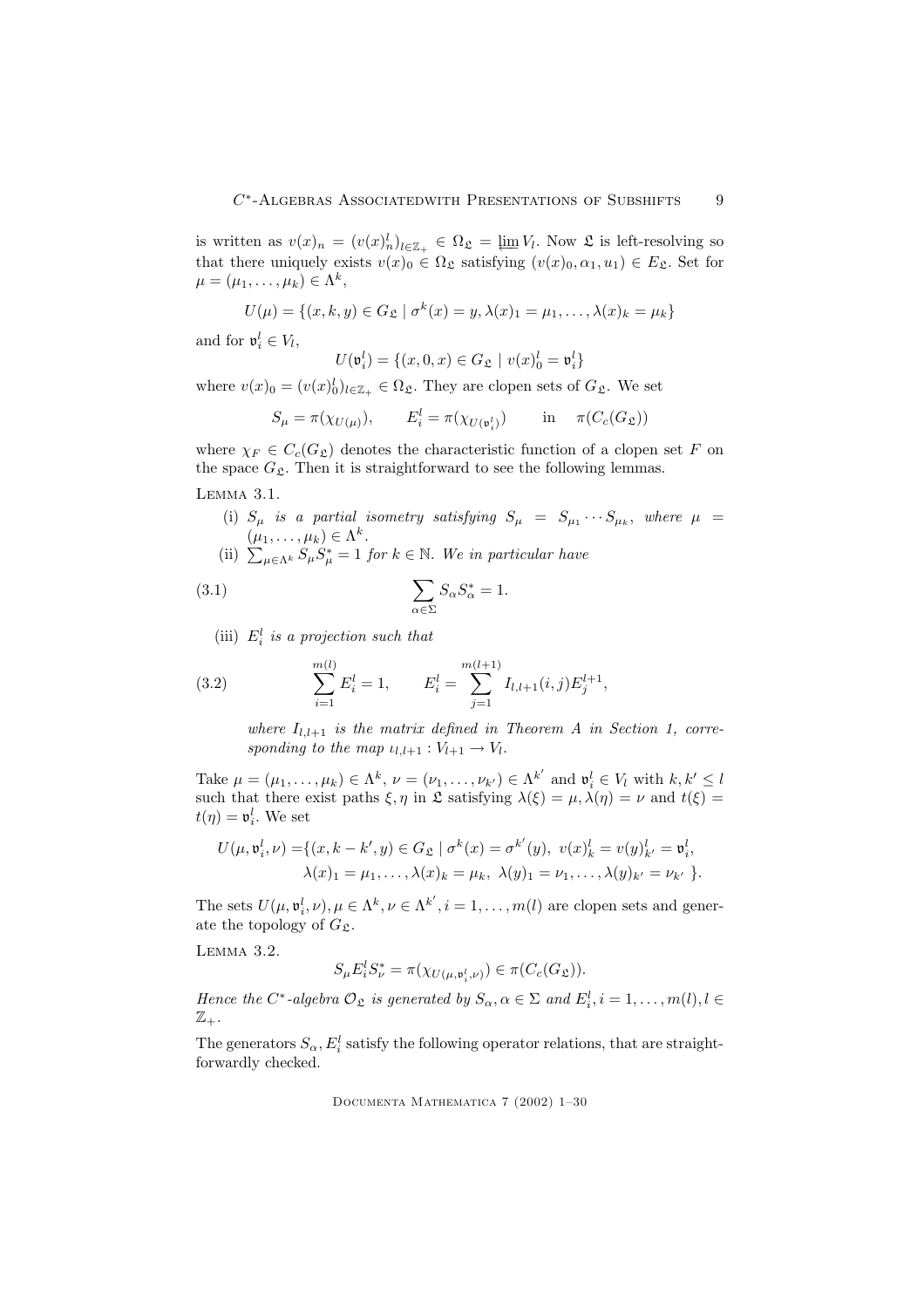Lemma 3.3.

(3.3) 
$$
S_{\alpha} S_{\alpha}^* E_i^l = E_i^l S_{\alpha} S_{\alpha}^*,
$$

(3.4) 
$$
S_{\alpha}^* E_i^l S_{\alpha} = \sum_{j=1}^{m(l+1)} A_{l,l+1}(i,\alpha,j) E_j^{l+1},
$$

for  $\alpha \in \Sigma$ ,  $i = 1, 2, ..., m(l)$ ,  $l \in \mathbb{Z}_+$ , where  $A_{l,l+1}(i, \alpha, j)$  is defined in Theorem A in Section 1.

The four operator relations  $(3.1),(3.2),(3.3),(3.4)$  are called the relations  $(\mathfrak{L})$ . Let  $\mathcal{A}_l, l \in \mathbb{Z}_+$  be the  $C^*$ -subalgebra of  $\mathcal{O}_{\mathfrak{L}}$  generated by the projections  $E_i^l, i =$  $1, \ldots, m(l)$ , that is,

$$
\mathcal{A}_l = \mathbb{C} E_1^l \oplus \cdots \oplus \mathbb{C} E_{m(l)}^l.
$$

The projections  $S^*_{\alpha}S_{\alpha}, \alpha \in \Sigma$  and  $S^*_{\mu}S_{\mu}, \mu \in \Lambda^k, k \leq l$  belong to  $\mathcal{A}_l, l \in \mathbb{N}$ by (3.4) and the first relation of (3.2). Let  $\mathcal{A}_{\mathcal{L}}$  be the  $C^*$ -subalgebra of  $\mathcal{O}_{\mathcal{L}}$ generated by all the projections  $E_i^l, i = 1, ..., m(l), l \in \mathbb{Z}_+$ . By the second relation of (3.2), the algebra  $A_l$  is naturally embedded in  $A_{l+1}$  so that  $A_{\mathfrak{L}}$  is a commutative AF-algebra. We note that there exists an isomorphism between  $\mathcal{A}_l$  and  $C(V_l)$  for each  $l \in \mathbb{Z}_+$  that is compatible with the embeddings  $\mathcal{A}_l \hookrightarrow$  $\mathcal{A}_{l+1}$  and  $I_{l,l+1}^t (= \iota_{l,l+1}^*) : C(V_l) \hookrightarrow C(V_{l+1})$ . Hence there exists an isomorphism between  $\mathcal{A}_{\mathcal{L}}$  and  $C(\Omega_{\mathcal{L}})$ . Let k, l be natural numbers with  $k \leq l$ . We set

 $\mathcal{D}_{\mathfrak{L}} = \text{The } C^*$ -subalgebra of  $\mathcal{O}_{\mathfrak{L}}$  generated by  $S_{\mu} a S_{\mu}^*, \mu \in \Lambda^*, a \in \mathcal{A}_{\mathfrak{L}}$ .  $\mathcal{F}_k^l$  =The C<sup>\*</sup>-subalgebra of  $\mathcal{O}_{\mathfrak{L}}$  generated by  $S_{\mu} a S_{\nu}^*, \mu, \nu \in \Lambda^k, a \in \mathcal{A}_l$ .  $\mathcal{F}_k^{\infty}$  =The C<sup>\*</sup>-subalgebra of  $\mathcal{O}_{\mathfrak{L}}$  generated by  $S_{\mu} a S_{\nu}^*, \mu, \nu \in \Lambda^k, a \in \mathcal{A}_{\mathfrak{L}}$ .  $\mathcal{F}_{\mathfrak{L}} = \text{The } C^*$ -subalgebra of  $\mathcal{O}_{\mathfrak{L}}$  generated by  $S_{\mu} a S_{\nu}^*, \mu, \nu \in \Lambda^*,$  $|\mu| = |\nu|, a \in \mathcal{A}_{\mathfrak{L}}.$ 

The algebra  $\mathcal{D}_{\mathfrak{L}}$  is isomorphic to  $C(X_{\mathfrak{L}})$ . It is obvious that the algebra  $\mathcal{F}_{k}^{l}$  is finite dimensional and there exists an embedding  $\iota_{l,l+1} : \mathcal{F}_{k}^{l} \hookrightarrow \mathcal{F}_{k}^{l+1}$  through the preceding embedding  $\mathcal{A}_l \hookrightarrow \mathcal{A}_{l+1}$ . Define a homomorphism  $c : (x, n, y) \in$  $G_{\mathfrak{L}} \to n \in \mathbb{Z}$ . We denote by  $F_{\mathfrak{L}}$  the subgroupoid  $c^{-1}(0)$  of  $G_{\mathfrak{L}}$ . Let  $C^*(F_{\mathfrak{L}})$  be its groupoid  $C^*$ -algebra. It is also immediate that the algebra  $\mathcal{F}_\mathfrak{L}$  is isomorphic to  $C^*(F_{\mathfrak{L}})$ . By  $(3.1),(3.3),(3.4)$ , the relations:

$$
E_i^l = \sum_{\alpha \in \Sigma} \sum_{j=1}^{m(l+1)} A_{l,l+1}(i,\alpha,j) S_{\alpha} E_j^{l+1} S_{\alpha}^*, \qquad i = 1,2,\ldots,m(l)
$$

hold. They yield

$$
S_{\mu}E_i^l S_{\nu}^* = \sum_{\alpha \in \Sigma} \sum_{j=1}^{m(l+1)} A_{l,l+1}(i,\alpha,j) S_{\mu\alpha} E_j^{l+1} S_{\nu\alpha}^* \qquad \text{for } \mu, \nu \in \Lambda^k,
$$

that give rise to an embedding  $\mathcal{F}_k^l \hookrightarrow \mathcal{F}_{k+1}^{l+1}$ . It induces an embedding of  $\mathcal{F}_k^{\infty}$ into  $\mathcal{F}_{k+1}^{\infty}$  that we denote by  $\lambda_{k,k+1}$ .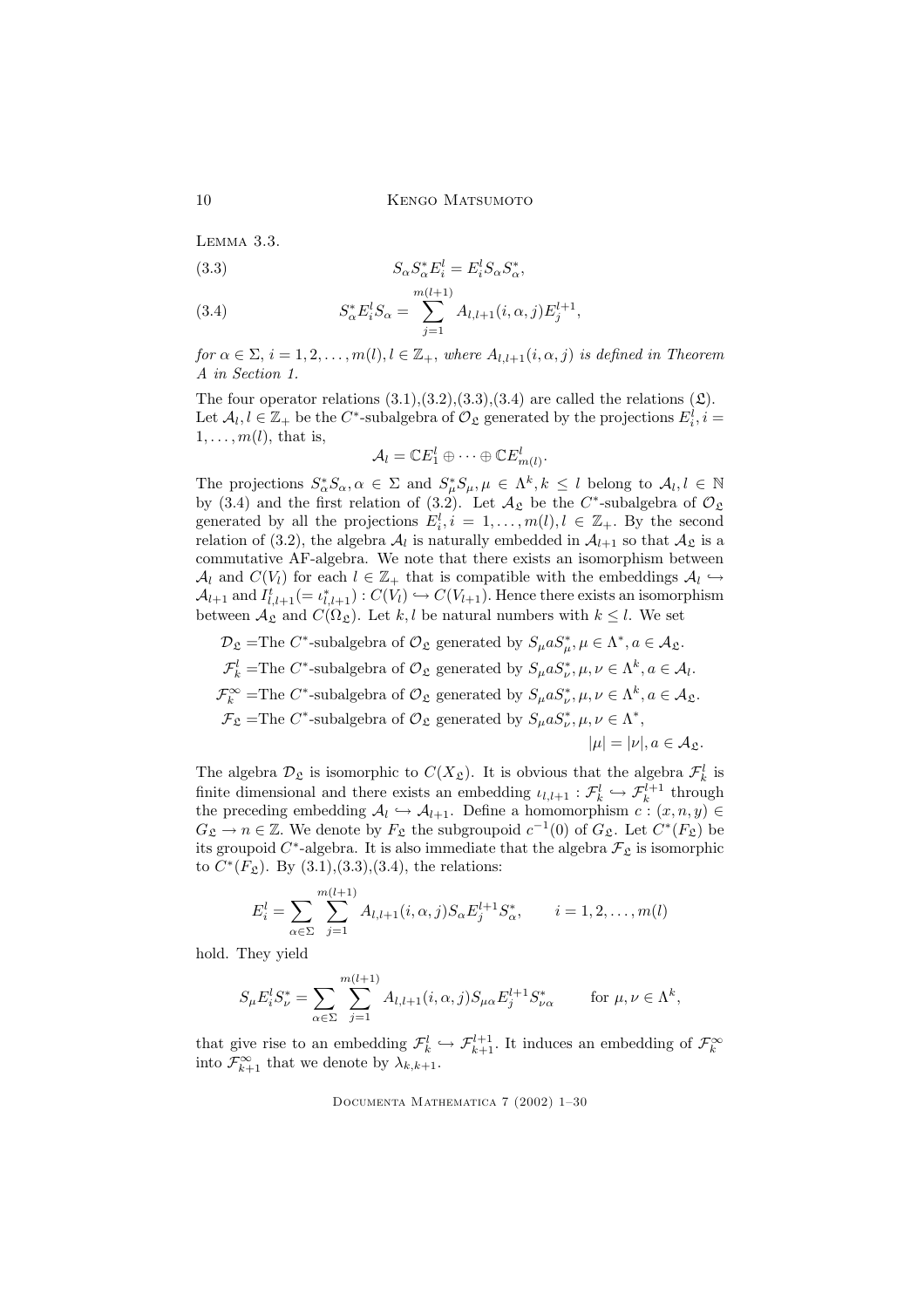PROPOSITION 3.4.

- (i)  $\mathcal{F}_k^{\infty}$  is an AF-algebra defined by the inductive limit of the embeddings  $\iota_{l,l+1} : \mathcal{F}_{k}^{l} \hookrightarrow \mathcal{F}_{k}^{l+1}, l \in \mathbb{N}.$
- (ii)  $\mathcal{F}_{\mathfrak{L}}$  is an AF-algebra defined by the inductive limit of the embeddings  $\lambda_{k,k+1} : \mathcal{F}_k^{\infty} \hookrightarrow \mathcal{F}_{k+1}^{\infty}, k \in \mathbb{Z}_+.$

Let  $U_z, z \in \mathbb{T} = \{z \in \mathbb{C} \mid |z| = 1\}$  be an action of  $\mathbb{T}$  to the unitary group of  $B(l^2(G_{\mathfrak{L}}))$  defined by

$$
(U_z\xi)(x,n,y) = z^n\xi(x,n,y) \quad \text{for} \quad \xi \in l^2(G_{\mathfrak{L}}), (x,n,y) \in G_{\mathfrak{L}}.
$$

The action  $Ad(U_z)$  on  $B(l^2(G_{\mathfrak{L}}))$  leaves  $\mathcal{O}_{\mathfrak{L}}$  globally invariant. It gives rise to an action on  $\mathcal{O}_{\mathfrak{L}}$ . We denote it by  $\alpha_{\mathfrak{L}}$  and call it the gauge action. Let  $E_{\mathfrak{L}}$ be the expectation from  $\mathcal{O}_{\mathfrak{L}}$  onto the fixed point subalgebra  $\mathcal{O}_{\mathfrak{L}}^{\alpha_{\mathfrak{L}}}$  under  $\alpha_{\mathfrak{L}}$ defined by

(3.5) 
$$
E_{\mathfrak{L}}(X) = \int_{z \in \mathbb{T}} \alpha_{\mathfrak{L}z}(X) dz, \qquad X \in \mathcal{O}_{\mathfrak{L}}.
$$

Let  $\mathcal{P}_{\mathfrak{L}}$  be the \*-algebra generated algebraically by  $S_{\alpha}, \alpha \in \Sigma$  and  $E_i^l, i =$ Let  $P_{\Sigma}$  be the \*-algebra generated algebraically by  $D_{\alpha}$ ,  $\alpha \in \Sigma$  and  $E_i$ ,  $i = 1,..., m(l)$ ,  $l \in \mathbb{Z}_+$ . For  $\mu = (\mu_1,...,\mu_k) \in \Lambda^k$ , it follows that by (3.3),  $E_i^l S_{\mu_1} \cdots S_{\mu_k} = S_{\mu_1} S_{\mu_1}^* E_i^l S_{\mu_1} \cdots S_{\mu_k}$ . As  $S_{\mu_1}^* E_i^l S_{\mu_1}$  is a linear combination of  $E_j^{l+1}, j = 1, \ldots, m(l+1)$  by (3.4), one sees  $S_{\mu_1}^* E_i^l S_{\mu_1} S_{\mu_2} = S_{\mu_2} S_{\mu_2}^* S_{\mu_1}^* E_i^l S_{\mu_1} S_{\mu_2}$ and inductively

(3.6) 
$$
E_i^l S_\mu = S_\mu S_\mu^* E_i^l S_\mu, \qquad E_i^l S_\mu S_\mu^* = S_\mu S_\mu^* E_i^l.
$$

By the relations (3.6), each element  $X \in \mathcal{P}_\mathfrak{L}$  is expressed as a finite sum

$$
X = \sum_{|\nu| \ge 1} X_{-\nu} S_{\nu}^* + X_0 + \sum_{|\mu| \ge 1} S_{\mu} X_{\mu}
$$
 for some  $X_{-\nu}, X_0, X_{\mu} \in \mathcal{F}_{\mathfrak{L}}.$ 

Then the following lemma is routine.

LEMMA 3.5. The fixed point subalgebra  $\mathcal{O}_{\mathfrak{L}}^{\alpha_{\mathfrak{L}}}$  of  $\mathcal{O}_{\mathfrak{L}}$  under  $\alpha_{\mathfrak{L}}$  is the AFalgebra  $\mathcal{F}_{\mathfrak{L}}$ .

We can now prove a universal property of  $\mathcal{O}_{\mathfrak{L}}$ .

THEOREM 3.6. The  $C^*$ -algebra  $\mathcal{O}_{\mathfrak{L}}$  is the universal  $C^*$ -algebra subject to the relations  $(\mathfrak{L})$ .

*Proof.* Let  $\mathcal{O}_{[\mathfrak{L}]}$  be the universal  $C^*$ -algebra generated by partial isometries  $s_{\alpha}, \alpha \in \Sigma$  and projections  $e_i^l, i = 1, \ldots, m(l), l \in \mathbb{Z}_+$  subject to the operator relations ( $\mathfrak{L}$ ). This means that  $\mathcal{O}_{[\mathfrak{L}]}$  is generated by  $s_{\alpha}, \alpha \in \Sigma$  and  $e_i^l, i = 1, \ldots, m(l), l \in \mathbb{Z}_+$ , that have only operator relations  $(\mathfrak{L})$ . The  $C^*$ norm of  $\mathcal{O}_{[\mathfrak{L}]}$  is given by the universal  $C^*$ -norm. Let us denote by  $\mathcal{F}_{[k]}^{[l]}$  $\mathcal{F}_{[k]}$  ,  $\mathcal{F}_{[\mathfrak{L}]}$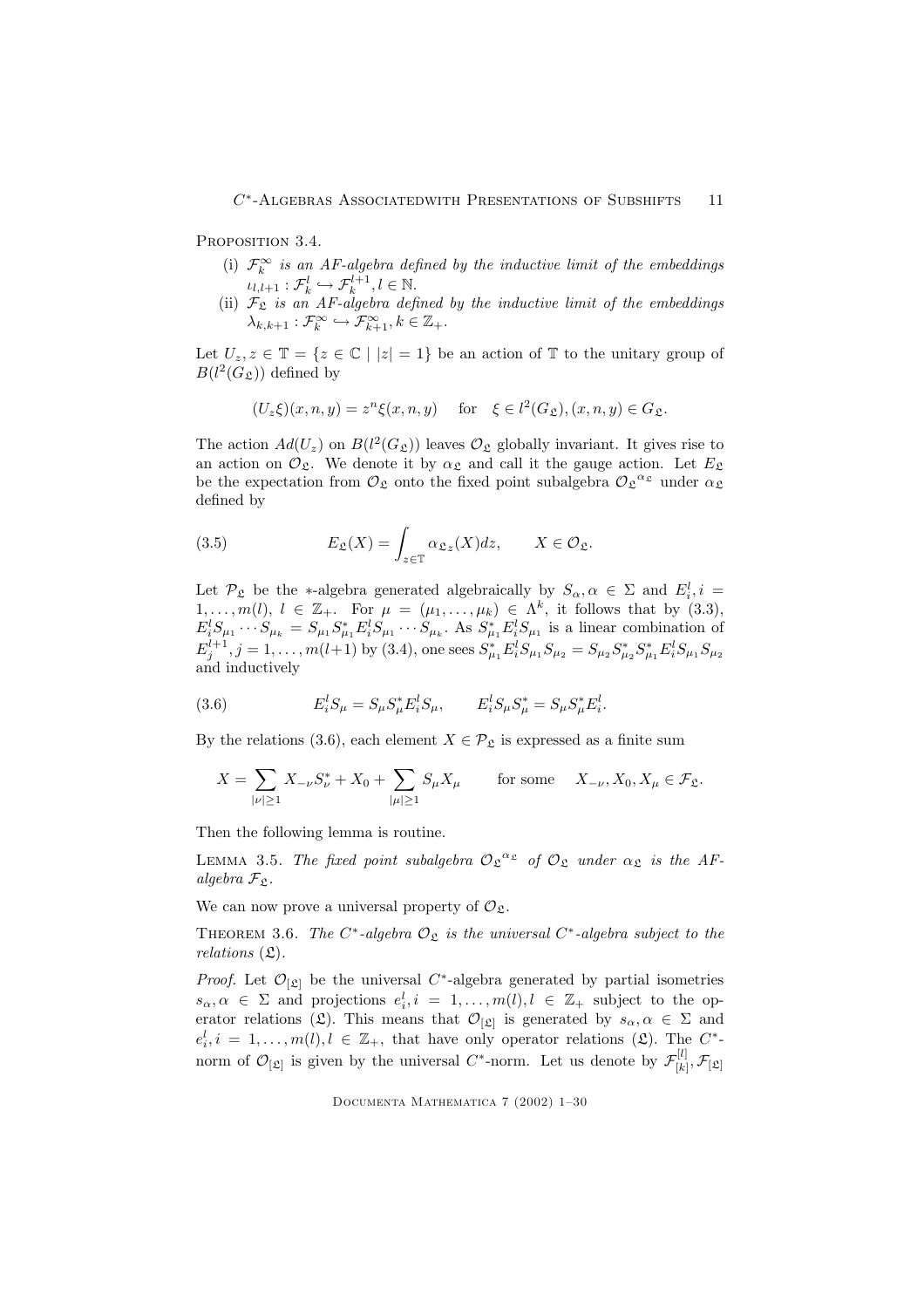the similarly defined subalgebras of  $\mathcal{O}_{[\mathfrak{L}]}$  to  $\mathcal{F}_k^l$ ,  $\mathcal{F}_{\mathfrak{L}}$  respectively. The algebra  $\mathcal{F}_{[k]}^{[l]}$  $[k]$  as well as  $\mathcal{F}_k^l$  is a finite dimensional algebra. Since  $s_\mu e_i^l s_\nu^* \neq 0$  if and only if  $S_{\mu}E_i^l S_{\nu}^* \neq 0$ , the correspondence  $s_{\mu}e_i^l s_{\nu}^* \to S_{\mu}E_i^l S_{\nu}^*, |\mu| = |\nu| = k \leq l$  yields an isomorphism from  $\mathcal{F}_{[k]}^{[l]}$  $\mathcal{F}_{[k]}^{[l]}$  to  $\mathcal{F}_{k}^{l}$ . It induces an isomorphism from  $\mathcal{F}_{[\mathfrak{L}]}$  to  $\mathcal{F}_{\mathfrak{L}}$ . By the universality, for  $z \in \mathbb{C}, |z| = 1$  the correspondence  $s_{\alpha} \to \overline{zs_{\alpha}}, \alpha \in \Sigma$ ,  $e_i^l \rightarrow e_i^l, i = 1, \ldots, m(l), l \in \mathbb{Z}_+$  gives rise to an action of the torus group  $\mathbb{T}$  on  $\mathcal{O}_{[\mathfrak{L}]}$ , which we denote by  $\alpha_{[\mathfrak{L}]}$ . Let  $E_{[\mathfrak{L}]}$  be the expectation from  $\mathcal{O}_{[\mathfrak{L}]}$ onto the fixed point subalgebra  $\mathcal{O}_{[\mathfrak{L}]}^{\alpha_{[\mathfrak{L}]}}$  under  $\alpha_{[\mathfrak{L}]}$  similarly defined to  $(3.\dot{5})$ . The algebra  $\mathcal{O}_{[\mathfrak{L}]}^{\alpha_{[\mathfrak{L}]}}$  is nothing but the algebra  $\mathcal{F}_{[\mathfrak{L}]}$ . By the universality of  $\mathcal{O}_{[\mathfrak{L}]},$  the correspondence  $s_{\alpha} \to S_{\alpha}, \alpha \in \Sigma, e_i^l \to E_i^l, i = 1, \ldots, m(l), l \in \mathbb{Z}_+$ extends to a surjective homomorphism from  $\mathcal{O}_{[\mathfrak{L}]}$  to  $\mathcal{O}_{\mathfrak{L}}$ , which we denote by  $\pi_{\mathcal{L}}$ . The restriction of  $\pi_{\mathcal{L}}$  to  $\mathcal{F}_{\lbrack\mathcal{L}\rbrack}$  is the preceding isomorphism. As we see that  $E_{\mathfrak{L}} \circ \pi_{\mathfrak{L}} = \pi_{\mathfrak{L}} \circ E_{[\mathfrak{L}]}$  and  $E_{[\mathfrak{L}]}$  is faithful, we conclude that  $\pi_{\mathfrak{L}}$  is isomorphic by a similar argument to [CK; 2.12. Proposition].  $\Box$ 

### 4. Uniqueness and simplicity

We will prove that  $\mathcal{O}_{\mathfrak{L}}$  is the unique  $C^*$ -algebra subject to the operator relations  $(\mathfrak{L})$  under a mild condition on  $\mathfrak{L}$ , called (I). The condition (I) is a generalization of condition (I) for a finite square matrix with entries in  $\{0, 1\}$  defined by Cuntz-Krieger in [CK] and condition (I) for a subshift defined in [Ma4]. A related condition for a Hilbert C ∗ -bimodule has been introduced by Kajiwara-Pinzari-Watatani in [KPW]. For an infinite directed graph, such a condition is defined by Kumjian-Pask-Raeburn-Renault in [KPRR]. For a vertex  $\mathfrak{v}_i^l \in V_l$ , let  $\Gamma^+(\mathfrak{v}_i^l)$ be the set of all label sequences in  $\mathfrak{L}$  starting at  $\mathfrak{v}_i^l$ . That is,

$$
\Gamma^+(\mathfrak{v}_i^l) = \{(\alpha_1, \alpha_2, \dots, ) \in \Sigma^{\mathbb{N}} \mid \exists e_{n,n+1} \in E_{n,n+1} \text{ for } n = l, l+1, \dots; \mathfrak{v}_i^l = s(e_{l,l+1}), t(e_{n,n+1}) = s(e_{n+1,n+2}), \lambda(e_{n,n+1}) = \alpha_{n-l+1}\}.
$$

DEFINITION. A  $\lambda$ -graph system  $\mathfrak{L}$  satisfies condition (I) if for each  $\mathfrak{v}_i^l \in V$ , the  $set \ \Gamma^+(\mathfrak{v}_i^l)$  contains at least two distinct sequences.

For  $\mathfrak{v}_i^l \in V_l$  set  $F_i^l = \{x \in X_{\mathfrak{L}} \mid v(x)_{\mathfrak{0}}^l = \mathfrak{v}_i^l\}$  where  $v(x)_{\mathfrak{0}} = (v(x)_{\mathfrak{0}}^l)_{l \in \mathbb{Z}_+} \in \Omega_{\mathfrak{L}} =$  $\lim_{n \to \infty} V_l$  is the unique *t*-orbit for  $x \in X_{\mathfrak{L}}$  such that  $(v(x)_0, \lambda(x)_1, v(x)_1) \in E_{\mathfrak{L}}$  as in the preceding section. By a similar discussion to [Ma4: Section 5] (of [CK]. in the preceding section. By a similar discussion to  $[Ma4; Section 5]$  (cf.  $[CK;$ 2.6.Lemma]), we know that if  $\mathfrak L$  satisfies (I), for  $l, k \in \mathbb N$  with  $l \geq k$ , there exists  $y_i^l \in F_i^l$  for each  $i = 1, 2, \ldots, m(l)$  such that

$$
\sigma^m(y_i^l) \neq y_j^l \qquad \text{for all} \quad 1 \le i, j \le m(l), \quad 1 \le m \le k.
$$

By the same manner as the proof of [Ma4;Lemma 5.3], we obtain

LEMMA 4.1. Suppose that  $\mathfrak L$  satisfies condition (I). Then for  $l, k \in \mathbb N$  with  $l \geq k$ , there exists a projection  $q_k^l \in \mathcal{D}_{\mathfrak{L}}$  such that

- (i)  $q_k^l a \neq 0$  for all nonzero  $a \in \mathcal{A}_l$ ,
- (ii)  $q_k^j \phi_{\mathfrak{L}}^m(q_k^l) = 0$  for all  $m = 1, 2, \ldots, k$ , where  $\phi_{\mathfrak{L}}^m(X) = \sum_{\mu \in \Lambda^m} S_{\mu} X S_{\mu}^*$ .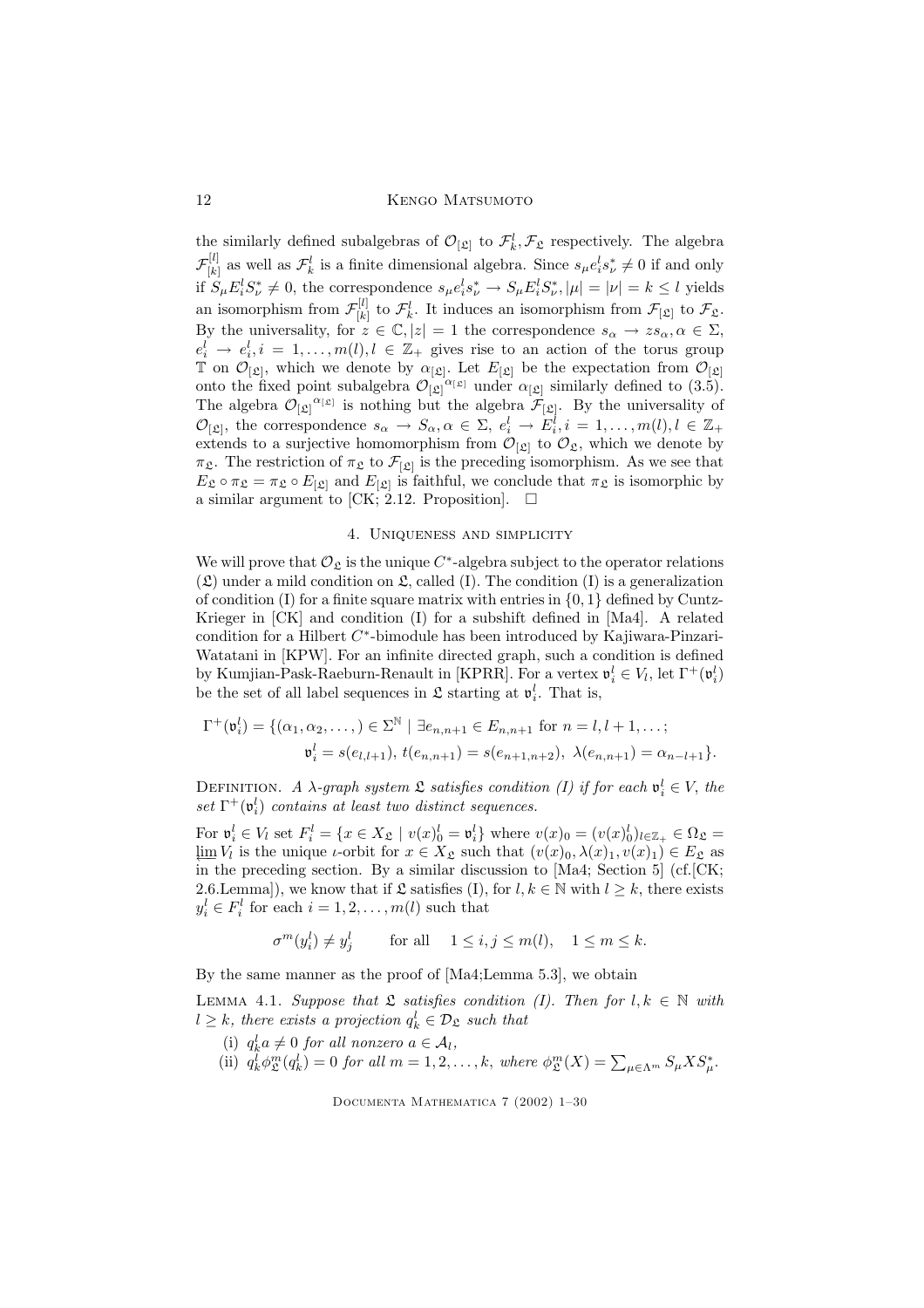Now we put  $Q_k^l = \phi_{\mathfrak{L}}^k(q_k^l)$  a projection in  $\mathcal{D}_{\mathfrak{L}}$ . Note that each element of  $\mathcal{D}_{\mathfrak{L}}$  commutes with elements of  $\mathcal{A}_{\mathfrak{L}}$ . As we see  $S_{\mu}\phi_{\mathfrak{L}}^j(X) = \phi_{\mathfrak{L}}^{j+|\mu|}(X)S_{\mu}$  for  $X \in \mathcal{D}_{\mathfrak{L}}, j \in \mathbb{Z}_+, \mu \in \Lambda^*$ , a similar argument to [CK;2.9.Proposition] leads to the following lemma.

Lemma 4.2.

- (i) The correspondence:  $X \in \mathcal{F}_k^l \longrightarrow Q_k^l X Q_k^l \in Q_k^l \mathcal{F}_k^l Q_k^l$  extends to an isomorphism from  $\mathcal{F}_k^l$  onto  $Q_k^l \mathcal{F}_k^l Q_k^l$ .
- (ii)  $Q_k^l X X Q_k^l \to 0$ ,  $||Q_k^l X|| \to ||X||$  as  $k, l \to \infty$  for  $X \in \mathcal{F}_\mathfrak{L}$ .
- (iii)  $Q_k^l S_\mu Q_k^l, Q_k^l S_\mu^* Q_k^l \to 0 \text{ as } k, l \to \infty \text{ for } \mu \in \Lambda^*.$

We then prove the uniqueness of the algebra  $\mathcal{O}_{\mathfrak{L}}$  subject to the relations  $(\mathfrak{L})$ .

THEOREM 4.3. Suppose that  $\mathfrak L$  satisfies condition (I). Let  $\widehat{S}_\alpha, \alpha \in \Sigma$  and  $\widehat{E}_i^l, i = 1,2,\ldots, m(l), l \in \mathbb{Z}_+$  be another family of nonzero partial isometries and nonzero projections satisfying the relations (L). Then the map  $S_{\alpha} \to \widehat{S}_{\alpha}, \alpha \in \Sigma$ ,  $E_i^l \to \hat{E}_i^l, i = 1, \ldots, m(l), l \in \mathbb{Z}_+$  extends to an isomorphism from  $\mathcal{O}_{\mathfrak{L}}$  onto the  $C^*$ -algebra  $\widehat{\mathcal{O}}_{\mathfrak{L}}$  generated by  $\widehat{S}_{\alpha}, \alpha \in \Sigma$  and  $\widehat{E}_i^l, i = 1, \ldots, m(l), l \in \mathbb{Z}_+$ .

*Proof.* We may define  $C^*$ -subalgebras  $\widehat{\mathcal{D}}_{\mathfrak{L}}, \widehat{\mathcal{F}}_k^l, \widehat{\mathcal{F}}_{\mathfrak{L}}$  of  $\widehat{\mathcal{O}}_{\mathfrak{L}}$  by using the elements  $\hat{S}_{\mu}\hat{E}_{i}^{l}\hat{S}_{\nu}^{*}$  by the same manners as the constructions of the  $C^*$ -subalgebras  $\mathcal{D}_{\mathfrak{L}}, \mathcal{F}_{k}^{l}, \mathcal{F}_{\mathfrak{L}}$  of  $\mathcal{O}_{\mathfrak{L}}$  respectively. As in the proof of Theorem 3.6, the map  $S_{\mu}E_i^l S_{\nu}^* \in \mathcal{F}_k^l \to \widehat{S}_{\mu} \widehat{E}_i^l \widehat{S}_{\nu}^* \in \widehat{\mathcal{F}}_k^l, |\mu| = |\nu| = k \leq l$  extends to an isomorphism from the AF-algebra  $\mathcal{F}_{\mathfrak{L}}$  onto the AF-algebra  $\widehat{\mathcal{F}}_{\mathfrak{L}}$ . By Theorem 3.6, the algebra  $\mathcal{O}_{\mathfrak{L}}$  has a universal property subject to the relations  $(\mathfrak{L})$  so that there exists a surjective homomorphism  $\hat{\pi}$  from  $\mathcal{O}_{\mathfrak{L}}$  onto  $\widehat{\mathcal{O}}_{\mathfrak{L}}$  satisfying  $\hat{\pi}(S_{\alpha}) = \widehat{S}_{\alpha}$  and  $\hat{\pi}(E_i^l) = \hat{E}_i^l$ . The restriction of  $\hat{\pi}$  to  $\mathcal{F}_{\mathfrak{L}}$  is the preceding isomorphism onto  $\hat{\mathcal{F}}_{\mathfrak{L}}$ . Now  $\mathfrak{L}$  satisfies (I). Let  $Q_k^l$  be the sequence of projections as in Lemma 4.2. We put  $\hat{Q}_k^l = \hat{\pi}(Q_k^l) \in \hat{\mathcal{D}}_{\mathfrak{L}}$  that has the corresponding properties to Lemma 4.2 for the algebra  $\widehat{\mathcal{F}}_{\mathfrak{L}}$ . Let  $\widehat{\mathcal{P}}_{\mathfrak{L}}$  be the ∗-algebra generated algebraically by  $\widehat{S}_{\alpha}, \alpha \in \Sigma$ and  $\hat{E}_i^l, i = 1, \ldots, m(l), l \in \mathbb{Z}_+$ . By the relations  $(\mathfrak{L})$ , each element  $X \in \hat{\mathcal{P}}_{\mathfrak{L}}$  is expressed as a finite sum

$$
X = \sum_{|\nu| \ge 1} X_{-\nu} \widehat{S}_{\nu}^* + X_0 + \sum_{|\mu| \ge 1} \widehat{S}_{\mu} X_{\mu} \quad \text{for some} \quad X_{-\nu}, X_0, X_{\mu} \in \widehat{\mathcal{F}}_{\mathfrak{L}}.
$$

By a similar argument to [CK;2.9.Proposition], it follows that the map  $X \in$  $\widehat{\mathcal{P}}_{\mathfrak{L}} \to X_0 \in \widehat{\mathcal{F}}_{\mathfrak{L}}$  extends to an expectation  $\widehat{E}_{\mathfrak{L}}$  from  $\widehat{\mathcal{O}}_{\mathfrak{L}}$  onto  $\widehat{\mathcal{F}}_{\mathfrak{L}}$ , that satisfies  $\widehat{E}_{\mathcal{L}} \circ \hat{\pi} = \hat{\pi} \circ E_{\mathcal{L}}$ . As  $E_{\mathcal{L}}$  is faithful, we conclude that  $\hat{\pi}$  is isomorphic.  $\Box$ 

REMARK. Let  $e_x$  be a vector assigned to  $x \in X_{\mathfrak{L}}$ . Let  $\mathfrak{H}_{\mathfrak{L}}$  be the Hilbert space spanned by the vectors  $e_x, x \in X_{\mathfrak{L}}$  such that the vectors  $e_x, x \in X_{\mathfrak{L}}$  form its complete orthonormal basis. For  $x = (\alpha_i, v_i)_{i=1}^{\infty} \in X_{\mathfrak{L}}$ , take  $v_0 = v(x)_0 \in \Omega_{\mathfrak{L}}$ . For a symbol  $\beta \in \Sigma$ , if there exists a vertex  $v_{-1} \in \Omega_{\mathfrak{L}}$  such that  $(v_{-1}, \beta, v_0) \in$  $E_{\mathfrak{L}}$ , we define  $\beta x \in X_{\mathfrak{L}}$ , by putting  $\alpha_0 = \beta$ , as

$$
\beta x = (\alpha_{i-1}, v_{i-1})_{i=1}^{\infty} \in X_{\mathfrak{L}}.
$$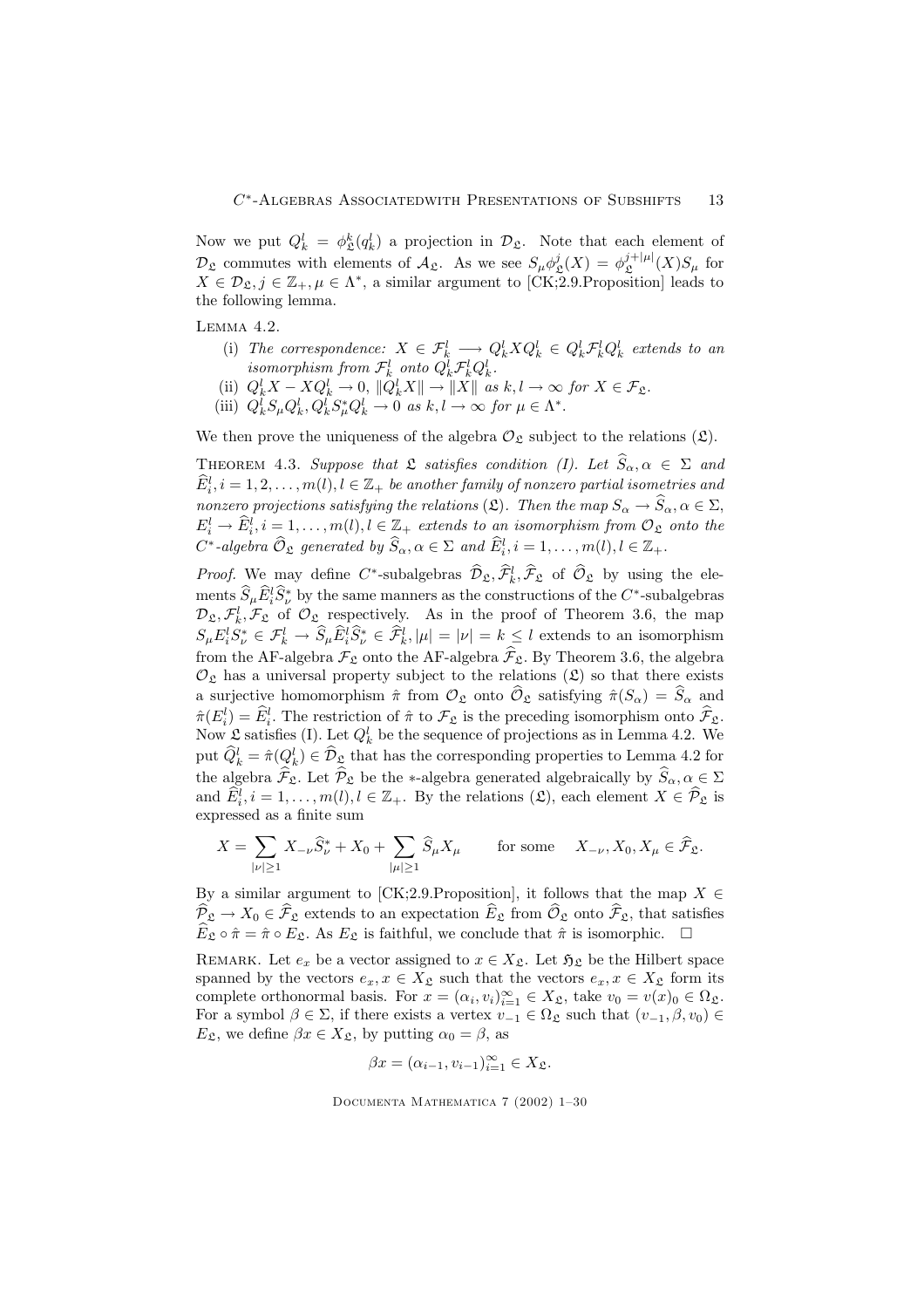Put

 $\Gamma_1^-(x) = \{ \gamma \in \Sigma \mid (v_{-1}, \gamma, v(x)_0) \in E_{\mathfrak{L}} \text{ for some } v_{-1} \in \Omega_{\mathfrak{L}} \}.$ 

We define the creation operators  $\widetilde{S}_{\beta}$ ,  $\beta \in \Sigma$  on  $\mathfrak{H}_{\mathfrak{L}}$  by

$$
\widetilde{S}_{\beta}e_x = \begin{cases} e_{\beta x} & \text{if } \beta \in \Gamma_1^-(x), \\ 0 & \text{if } \beta \notin \Gamma_1^-(x). \end{cases}
$$

PROPOSITION 4.4. Suppose that  $\mathfrak L$  satisfies condition (I). If  $\mathfrak L$  is predecessorseparated,  $\mathcal{O}_{\mathfrak{L}}$  is isomorphic to the  $C^*$ -algebra  $C^*(S_\beta, \beta \in \Sigma)$  generated by the partial isometries  $\widetilde{S}_{\beta}, \beta \in \Sigma$  on the Hilbert space  $\mathfrak{H}_{\mathfrak{L}}$ .

*Proof.* Suppose that  $\mathfrak L$  is predecessor-separated. Define a sequence of projections  $E_i^l, i = 1, \ldots, m(l), l \in \mathbb{N}$  and  $E_i^0, i = 1, \ldots, m(0)$  by using the formulae (1.7) from the partial isometries  $\widetilde{S}_{\beta}, \beta \in \Sigma$ . It is straightforward to see that  $\tilde{E}_i^l, i = 1, \ldots, m(l), l \in \mathbb{Z}_+$  are nonzero. The partial isometries  $\tilde{S}_{\beta}$  and the projections  $\widetilde{E}_i^l$  satisfy the relations  $(\mathfrak{L})$ .  $\Box$ 

Let  $\Lambda$  be a subshift and  $\mathfrak{L}^{\Lambda}$  its canonical  $\lambda$ -graph system, that is left-resolving and predecessor-separated. It is easy to see that  $\Lambda$  satisfies condition (I) in the sense of [Ma4] if and only if  $\mathfrak{L}^{\Lambda}$  satisfies condition (I).

COROLLARY 4.5(CF.[MA],[CAM]). The C<sup>\*</sup>-algebra  $\mathcal{O}_{\mathfrak{L}}$  associated with  $\lambda$ graph system  $\mathfrak{L}^{\Lambda}$  is canonically isomorphic to the  $C^*$ -algebra  $\mathcal{O}_{\Lambda}$  associated with subshift Λ.

We next refer simplicity and purely infiniteness of the algebra  $\mathcal{O}_{\mathfrak{L}}$ . We introduce the notions of irreducibility and aperiodicity for  $\lambda$ -graph system

DEFINITION.

- (i) A  $\lambda$ -graph system  $\mathfrak L$  is said to be irreducible if for a vertex  $v \in V_l$  and  $x = (x_1, x_2, \dots) \in \Omega_{\mathfrak{L}} = \lim_{\epsilon \to 0} V_{\epsilon}$ , there exists a path in  $\mathfrak{L}$  starting at v and terminating at  $x_{l+N}$  for some  $N \in \mathbb{N}$ .
- (ii) A  $\lambda$ -graph system  $\mathfrak L$  is said to be aperiodic if for a vertex  $v \in V_l$  there exists an  $N \in \mathbb{N}$  such that there exist paths in  $\mathfrak L$  starting at v and terminating at all the vertices of  $V_{l+N}$ .

Aperiodicity automatically implies irreducibility. Define a positive operator  $\lambda_{\mathcal{L}}$ on  $\mathcal{A}_{\mathfrak{L}}$  by

$$
\lambda_{\mathfrak{L}}(X) = \sum_{\alpha \in \Sigma} S_{\alpha}^* X S_{\alpha} \quad \text{for} \quad X \in \mathcal{A}_{\mathfrak{L}}.
$$

We say that  $\lambda_{\mathfrak{L}}$  is *irreducible* if there exists no non-trivial ideal of  $A_{\mathfrak{L}}$  invariant under  $\lambda_{\mathfrak{L}}$ , and  $\lambda_{\mathfrak{L}}$  is aperiodic if for a projection  $E_i^l \in \mathcal{A}_l$  there exists  $N \in \mathbb{N}$ such that  $\lambda_{\mathfrak{L}}^{N}(E_{i}^{l}) \geq 1$ . The following lemma is easy to prove (cf.[Ma4]).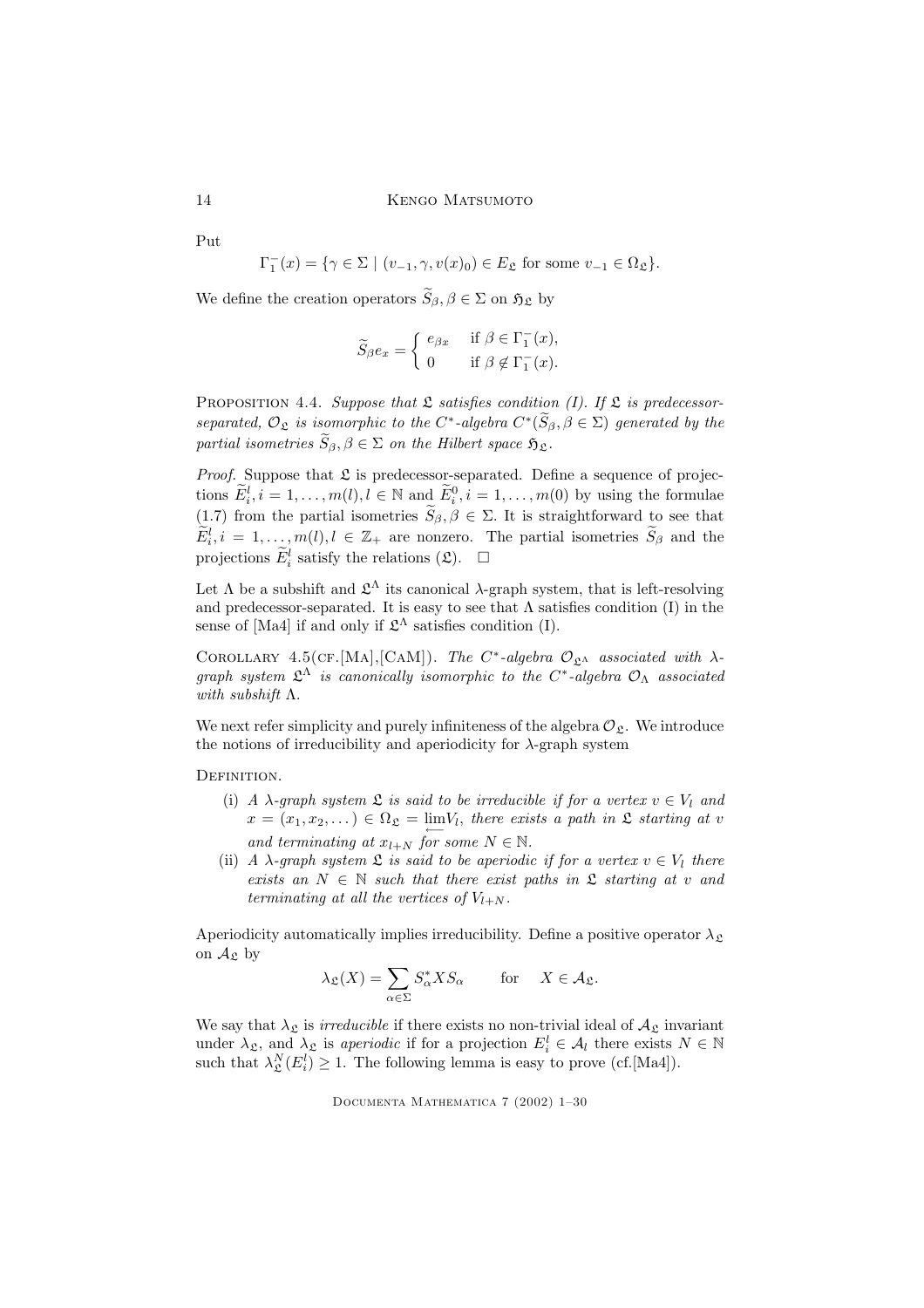Lemma 4.6.

(i) A  $\lambda$ -graph system  $\mathfrak L$  is irreducible if and only if  $\lambda_{\mathfrak L}$  is irreducible.

(ii) A  $\lambda$ -graph system  $\mathfrak L$  is aperiodic if and only if  $\lambda_{\mathfrak L}$  is aperiodic.

We thus obtain

THEOREM 4.7. Suppose that a  $\lambda$ -graph system  $\mathfrak L$  satisfies condition (I). If  $\mathfrak L$ is irreducible,  $\mathcal{O}_{\mathcal{S}}$  is simple.

*Proof.* Suppose that there exists a nonzero ideal  $\mathcal I$  of  $\mathcal O_{\mathfrak{L}}$ . As  $\mathfrak{L}$  satisfies condition (I), by uniqueness of the algebra  $\mathcal{O}_{\mathfrak{L}}$ ,  $\mathcal I$  must contain a projection  $E_i^l$  for some l,i. Hence  $\mathcal{I} \cap \mathcal{A}_{\mathfrak{L}}$  is a nonzero ideal of  $\mathcal{A}_{\mathfrak{L}}$  that is invariant under  $\lambda_{\mathfrak{L}}$ . This leads to  $\mathcal{I} = \mathcal{A}_{\mathfrak{L}}$  so that  $\mathcal{O}_{\mathfrak{L}}$  is simple.  $\Box$ 

The above theorem is a generalization of [CK; 2.14.Theorem] and [Ma;Theorem 6.3]. We next see that  $\mathcal{O}_{\mathfrak{L}}$  is purely infinite (and simple) if  $\mathfrak{L}$  is aperiodic. Assume that the subshift presented by  $\lambda$ -graph system  $\mathfrak L$  is not a single point. Note that if  $\mathfrak L$  is aperiodic, it satisfies condition (I). By [Bra;Corollary 3.5], the following lemma is straightforward.

LEMMA 4.8. A  $\lambda$ -graph system  $\mathfrak L$  is aperiodic if and only if the AF-algebra  $\mathcal F_{\mathfrak L}$ is simple.

As in the proof of [C3;1.6 Proposition], we conclude

PROPOSITION 4.9 (CF. [C;1.13 THEOREM]). If a  $\lambda$ -graph system  $\mathfrak L$  is aperiodic,  $\mathcal{O}_{\mathfrak{L}}$  is simple and purely infinite.

### 5. K-Theory

The K-groups for the  $C^*$ -algebras associated with subshifts have been computed in [Ma2] by using an analogous idea to the Cuntz's paper [C3]. The discussion given in [Ma2] well works for our algebras  $\mathcal{O}_{\mathfrak{L}}$  associated with  $\lambda$ -graph systems. Let  $(A, I)$  be the nonnegative matrix system of the symbolic matrix system for  $\mathfrak{L}$ . We first study the  $K_0$ -group for the AF-algebra  $\mathcal{F}_{\mathfrak{L}}$ . We denote by  $\Lambda^k(\mathfrak{v}_i^l)$  the set of words of length k that terminate at the vertex  $\mathfrak{v}_i^l$ . Let  $\mathcal{F}_k^{l,i}$  be the C\*-subalgebra of  $\mathcal{F}_k^l$  generated by the elements  $S_{\mu}E_i^lS_{\nu}^*, \mu, \nu \in \Lambda^k$ . It is isomorphic to the full matrix algebra  $M_{n_i^l(k)}(\mathbb{C})$  of size  $n_i^l(k)$  where  $n_i^l(k)$ denotes the number of the set  $\Lambda^k(\mathfrak{v}_i^l)$ , so that one sees

$$
\mathcal{F}_k^l \cong M_{n_1^l(k)}(\mathbb{C}) \oplus \cdots \oplus M_{n_{m(l)}^l(k)}(\mathbb{C}).
$$

The map  $\Phi_k^l : [S_\mu E_i^l S_\mu^*] \in K_0(\mathcal{F}_k^l) \to [E_i^l] \in K_0(\mathcal{A}_l)$  for  $i = 1, 2, \dots, m(l), \mu \in$  $\Lambda^k(\mathfrak{v}_i^l)$  yields an isomorphism between  $K_0(\mathcal{F}_k^l)$  and  $K_0(\mathcal{A}_l) = \mathbb{Z}^{m(l)}$  $\sum_{i=1}^{m(l)} \mathbb{Z}[E_i^l]$ . The isomorphisms  $\Phi_k^l, l \in \mathbb{N}$  induce an isomorphism  $\Phi_k = \varinjlim_{l} \Phi_k^l$ from  $K_0(\mathcal{F}_k^{\infty}) = \lim_{\iota_{l,l+1}} K_0(\mathcal{F}_k^l)$  onto  $K_0(\mathcal{A}_{\mathfrak{L}}) = \lim_{\iota_{l,l+1}} K_0(\mathcal{A}_l)$  in a natural way.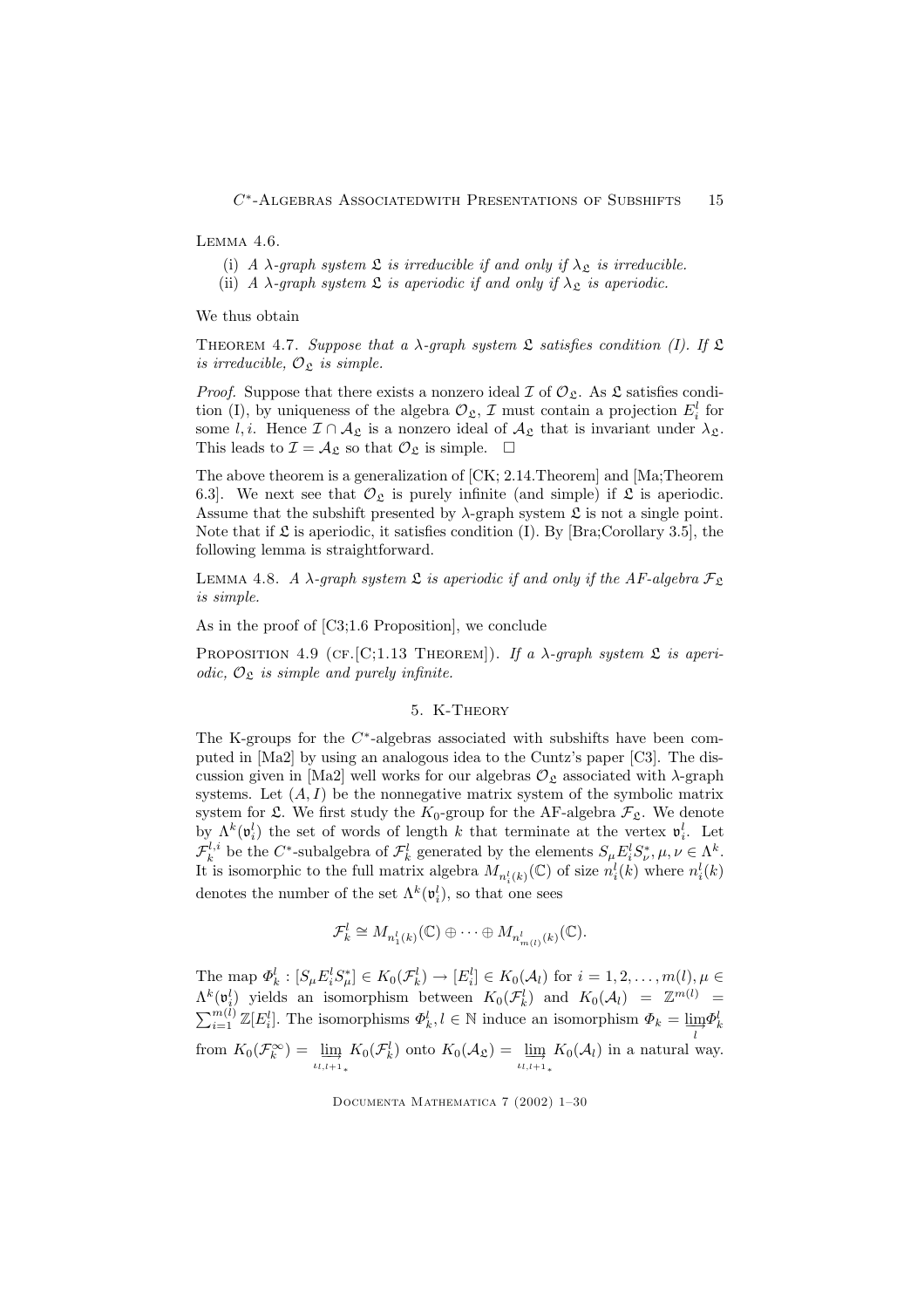The latter group is denoted by  $\mathbb{Z}_{I^t}$ , that is isomorphic to the abelian group  $\varinjlim_l \{\mathbb{Z}^{m(l)}, I_{l,l+1}^t\}$  of the inductive limit of the homomorphisms  $I_{l,l+1}^t : \mathbb{Z}^{m(l)} \longrightarrow$  $\mathbb{Z}^{m(l+1)}, l \in \mathbb{N}$ . The embedding  $\lambda_{k,k+1}$  of  $\mathcal{F}_k^{\infty}$  into  $\mathcal{F}_{k+1}^{\infty}$  given in Proposition 3.4 (ii) induces a homomorphism  $\lambda_{k,k+1}$  from  $K_0(\mathcal{F}_k^{\infty})$  to  $K_0(\mathcal{F}_{k+1}^{\infty})$  that satisfies

$$
\lambda_{k,k+1*}([S_{\mu}E_i^l S_{\mu}^*]) = \sum_{\alpha \in \Sigma} [S_{\mu\alpha} S_{\alpha}^* E_i^l S_{\alpha} S_{\mu\alpha}^*], \quad \mu \in \Lambda^k(\mathfrak{v}_i^l), \quad i = 1, 2, \dots, m(l).
$$

Define a homomorphism  $\lambda_l$  from  $K_0(\mathcal{A}_l)$  to  $K_0(\mathcal{A}_{l+1})$  by

$$
\lambda_l([E_i^l]) = \sum_{j=1}^{m(l+1)} A_{l,l+1}(i,j)[E_j^{l+1}].
$$

As  $A_{l,l+1}(i,j) = \sum_{\alpha \in \Sigma} A_{l,l+1}(i,\alpha,j)$ , we see  $\lambda_l([E_i^l]) = \sum_{\alpha \in \Sigma} [S_{\alpha}^* E_i^l S_{\alpha}]$  by (3.4). The homomorphisms  $\lambda_l : K_0(\mathcal{A}_l) \to K_0(\mathcal{A}_{l+1}), l \in \mathbb{N}$  act as the transposes  $A_{l,l+1}^t$  of the matrices  $A_{l,l+1} = [A_{l,l+1}(i,j)]_{i,j}$ , that are compatible with the embeddings  $\iota_{l,l+1} \equiv I_{l,l+1}^t : K_0(\mathcal{A}_l) \to K_0(\mathcal{A}_{l+1})$  by (1.2). They define an endomorphism on  $\mathbb{Z}_{I^t}(\cong K_0(\mathcal{A}_{\mathfrak{L}})$ . We denote it by  $\lambda_{(A,I)}$ . Since the diagram

$$
K_0(\mathcal{F}_k^{\infty}) \xrightarrow{\lambda_{k,k+1}} K_0(\mathcal{F}_{k+1}^{\infty})
$$
  
\n
$$
\Phi_k \downarrow \qquad \qquad \downarrow \Phi_{k+1}
$$
  
\n
$$
K_0(\mathcal{A}_{\mathfrak{L}}) \xrightarrow{\lambda_{(\mathcal{A},I)}} K_0(\mathcal{A}_{\mathfrak{L}})
$$

is commutative, one obtains

PROPOSITION 5.1.  $K_0(\mathcal{F}_\mathfrak{L}) = \lim_{\longrightarrow} \{ \mathbb{Z}_{I^t}, \lambda_{(A,I)} \}.$ 

The group  $\lim_{\longrightarrow} \{\mathbb{Z}_{I^t}, \lambda_{(A,I)}\}$  is the dimension group  $\Delta_{(A,I)}$  for the nonnegative matrix system  $(A, I)$  defined in [Ma5]. The dimension group for a nonnegative square finite matrix has been introduced by W. Krieger in [Kr] and [Kr2]. It is realized as the  $K_0$ -group for the canonical AF-algebra inside the Cuntz-Krieger algebra associated with the matrix ([C2], [C3]). If a  $\lambda$ -graph system  $\mathfrak{L}$  is arising from the finite directed graph associated with the matrix, the  $C^*$ -algebras  $\mathcal{O}_{\mathfrak{L}}$ and  $\mathcal{F}_{\mathfrak{L}}$  coincide with the Cuntz-Krieger algebra and the canonical AF-algebra respectively (cf. Section 7). Hence in this case,  $K_0(\mathcal{F}_\mathfrak{L})$  coincides with the Krieger's dimension group for the matrix.

Let  $p_0 : \mathbb{T} \to \mathcal{O}_{\mathfrak{L}}$  be the constant function whose value everywhere is the unit 1 of  $\mathcal{O}_{\mathfrak{L}}$ . It belongs to the algebra  $L^1(\mathbb{T}, \mathcal{O}_{\mathfrak{L}})$  and hence to the crossed product  $\mathcal{O}_{\Lambda} \rtimes_{\alpha_{\mathcal{L}}} \mathbb{T}$ . By [Ro], the fixed point subalgebra  $\mathcal{O}_{\mathcal{L}}^{\alpha_{\mathcal{L}}}$  is isomorphic to the algebra  $p_0(\mathcal{O}_\mathfrak{L} \rtimes_{\alpha_\mathfrak{L}} \mathbb{T})p_0$  through the correspondence :  $x \in \mathcal{O}_\mathfrak{L}^{\alpha_\mathfrak{L}} \to \hat{x} \in$  $L^1(\mathbb{T}, \mathcal{O}_\mathfrak{L}) \subset \mathcal{O}_\mathfrak{L} \rtimes_{\alpha_\mathfrak{L}} \mathbb{T}$  where the function  $\hat{x}$  is defined by  $\hat{x}(t) = x, t \in \mathbb{T}$ . Then as in [Ma2;Section 4], the projection  $p_0$  is full in  $\mathcal{O}_{\mathfrak{L}} \rtimes_{\alpha_{\mathfrak{L}}} \mathbb{T}$ . Since the AF-algebra  $\mathcal{F}_{\mathfrak{L}}$  is realized as  $\mathcal{O}_{\mathfrak{L}}^{\alpha_{\mathfrak{L}}}$ , one sees, by [Bro;Corollary 2.6]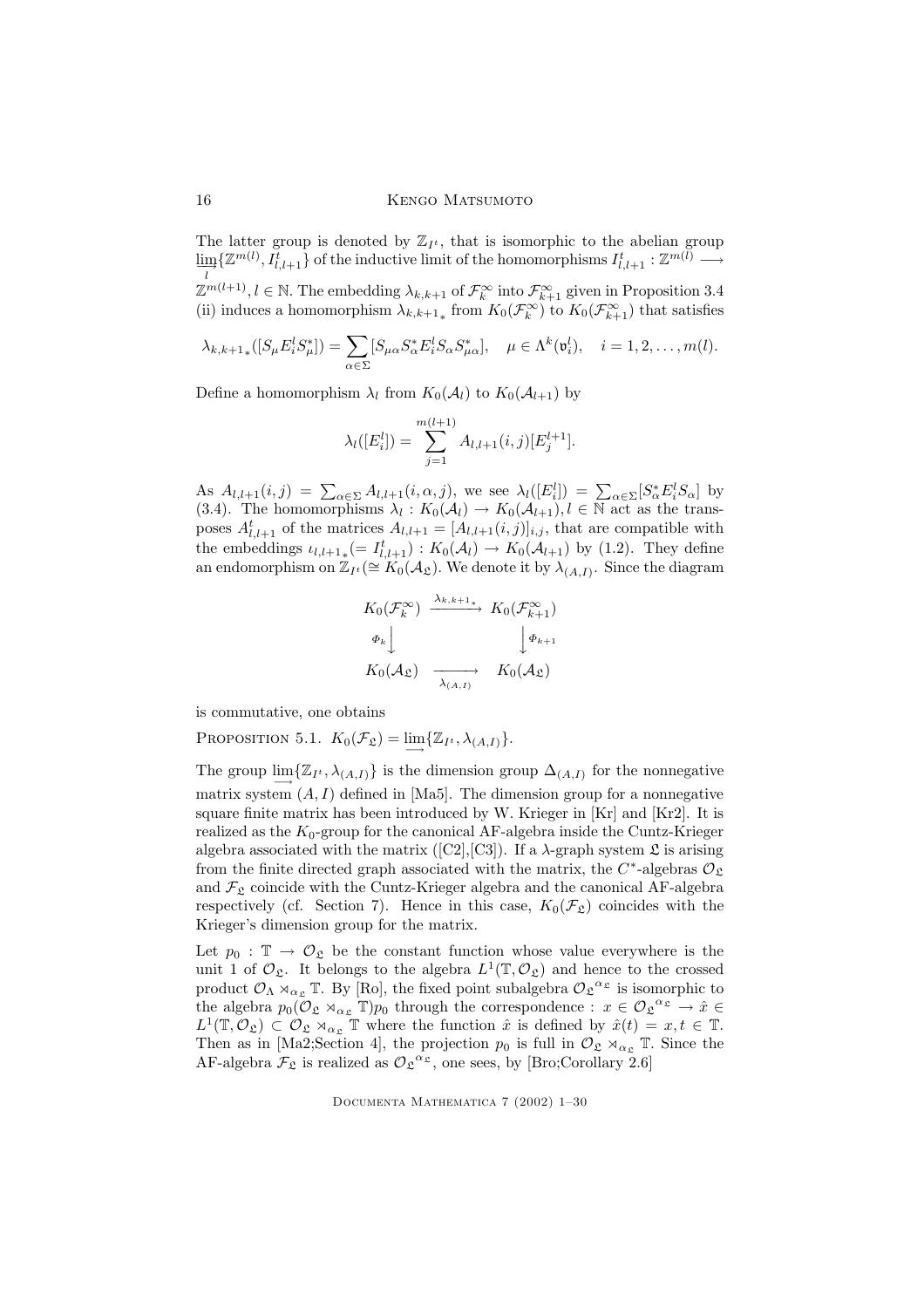# LEMMA 5.2.  $\mathcal{O}_{\mathfrak{L}} \rtimes_{\alpha_{\mathfrak{L}}} \mathbb{T}$  is stably isomorphic to  $\mathcal{F}_{\mathfrak{L}}$ .

The natural inclusion  $\iota : p_0(\mathcal{O}_\mathfrak{L} \rtimes_{\alpha_\mathfrak{L}} \mathbb{T})p_0 \to \mathcal{O}_\mathfrak{L} \rtimes_{\alpha_\mathfrak{L}} \mathbb{T}$  induces an isomorphism  $u_*: K_0(p_0(\mathcal{O}_\mathfrak{L} \rtimes_{\alpha_\mathfrak{L}} \mathbb{T})p_0) \to K_0(\mathcal{O}_\mathfrak{L} \rtimes_{\alpha_\mathfrak{L}} \mathbb{T})$  on K-theory (cf.[Ri;Proposition 2.4]). Denote by  $\widehat{\alpha_{\mathcal{L}}}$  the dual action of  $\alpha_{\mathcal{L}}$  on  $\mathcal{O}_{\mathcal{L}} \rtimes_{\alpha_{\mathcal{L}}} \mathbb{T}$ . Under the identification between  $\mathcal{F}_{\mathfrak{L}}$  and  $p_0(\mathcal{O}_{\mathfrak{L}} \rtimes_{\alpha_{\mathfrak{L}}} \mathbb{T})p_0$ , we define an automorphism  $\beta$  on  $K_0(\mathcal{F}_{\mathfrak{L}})$  by  $\beta = \iota_*^{-1} \circ \widehat{\alpha}_{\mathfrak{L}_*} \circ \iota_*$ . By a similar argument to [Ma2;Lemma 4.5], [Ma2; Lemma 4.6] and [Ma2;Corollary 4.7], the automorphism  $\beta^{-1}$  :  $K_0(\mathcal{F}_{\mathfrak{L}}) \to K_0(\mathcal{F}_{\mathfrak{L}})$ corresponds to the shift  $\sigma$  on  $\lim_{\longrightarrow} {\mathbb{Z}}_I^t, \lambda_{(A,I)}$ . That is, if  $x = (x_1, x_2, \dots)$  is a sequence representing an element of  $\lim_{n \to \infty} {\mathbb{Z}}_{I^t}, \lambda_{(A,I)}$ , then  $\beta^{-1}x$  is represented by  $\sigma(x) = (x_2, x_3, \dots)$ . As the dimension automorphism  $\delta_{(A,I)}$  of  $\Delta_{(A,I)}$  is defined to be the shift of the inductive limit  $\lim_{\longrightarrow} {\{\mathbb{Z}_I \iota, \lambda_{(A,I)}\}}$  ([Ma5]), we obtain −→

PROPOSITION 5.3. 
$$
(K_0(\mathcal{F}_{\mathfrak{L}}), K_0(\mathcal{F}_{\mathfrak{L}})_+, \widehat{\alpha_{\mathfrak{L}}}_*) \cong (\Delta_{(A,I)}, \Delta^+_{(A,I)}, \delta_{(A,I)}).
$$

We will next present the K-theory formulae for  $\mathcal{O}_{\mathfrak{L}}$ . As  $K_1(\mathcal{O}_{\mathfrak{L}} \rtimes_{\alpha_{\mathfrak{L}}} \mathbb{T}) = 0$ , the Pimsner-Voiculescu's six term exact sequence of the K-theory for the crossed product  $(\mathcal{O}_{\mathfrak{L}} \rtimes_{\alpha_{\mathfrak{L}}} \mathbb{T}) \rtimes_{\widehat{\alpha_{\mathfrak{L}}}} \mathbb{Z}$  [PV] says the following lemma:

Lemma 5.4.

(i) 
$$
K_0(\mathcal{O}_{\mathfrak{L}}) \cong K_0(\mathcal{O}_{\mathfrak{L}} \rtimes_{\alpha_{\mathfrak{L}}} \mathbb{T})/(\mathrm{id} - \widehat{\alpha_{\mathfrak{L}}}^{-1}) K_0(\mathcal{O}_{\mathfrak{L}} \rtimes_{\alpha_{\mathfrak{L}}} \mathbb{T}).
$$
  
(ii)  $K_1(\mathcal{O}_{\mathfrak{L}}) \cong \mathrm{Ker}(\mathrm{id} - \widehat{\alpha_{\mathfrak{L}}}^{-1})$  on  $K_0(\mathcal{O}_{\mathfrak{L}} \rtimes_{\alpha_{\mathfrak{L}}} \mathbb{T}).$ 

Therefore we have the K-theory formulae for  $\mathcal{O}_{\mathfrak{L}}$  by a similar argument to [C3;3.1.Proposition].

THEOREM 5.5.

(i)

$$
K_0(\mathcal{O}_{\mathfrak{L}}) \cong \mathbb{Z}_{I^t}/(\mathrm{id} - \lambda_{(A,I)})\mathbb{Z}_{I^t}
$$
  
\n
$$
\cong \lim_{l \to l} \{ \mathbb{Z}^{m(l+1)}/(I_{l,l+1}^t - A_{l,l+1}^t) \mathbb{Z}^{m(l)}; \overline{I}_{l,l+1}^t \},
$$

 $(ii)$ 

$$
K_1(\mathcal{O}_{\mathfrak{L}}) \cong \text{Ker}(\text{id} - \lambda_{(A,I)}) \text{ in } \mathbb{Z}_{I^t}
$$
  
\n
$$
\cong \lim_{t \to 0} \{ \text{Ker}(I_{l,l+1}^t - A_{l,l+1}^t) \text{ in } \mathbb{Z}^{m(l)}; I_{l,l+1}^t \}
$$

where  $\bar{I}_{l,l+1}^t$  is the homomorphism from  $\mathbb{Z}^{m(l)}/(I_{l-1,l}^t - A_{l-1,l}^t)\mathbb{Z}^{m(l-1)}$  to  $\mathbb{Z}^{m(l+1)}/(I_{l,l+1}^t - A_{l,l+1}^t)\mathbb{Z}^{m(l)}$  induced by  $I_{l,l+1}^t$ . More precisely, for the minimal projections  $E_1^l, \ldots, E_{m(l)}^l$  of  $\mathcal{A}_l$  with  $\sum_{i=1}^{m(l)} E_i^l = 1$  and the canonical basis  $e^{l}_{1},\ldots,e^{l}_{m(l)}$  of  $\mathbb{Z}^{m(l)},$  the map  $[E^{l}_{i}]\;\rightarrow\;e^{l}_{i}$  extends to an isomorphism from  $K_0(\mathcal{O}_\mathfrak{L})$  onto  $\lim_{\longrightarrow} \{ \mathbb{Z}^{m(l+1)}/(I^t_{l,l+1} - A^t_{l,l+1}) \mathbb{Z}^{m(l)}; \bar{I}^t_{l,l+1} \}$ . Hence we have

$$
K_i(\mathcal{O}_\mathfrak{L}) \cong K_i(A,I) \qquad i=0,1.
$$

Since the double crossed product  $(\mathcal{O}_{\mathfrak{L}} \rtimes_{\alpha_{\mathfrak{L}}} \mathbb{T}) \times_{\alpha_{\mathfrak{L}}} \mathbb{Z}$  is stably isomorphic to  $\mathcal{O}_{\mathfrak{L}}$ ,<br>the following proposition is immediate from Lemma 5.2 (cf [RS] [R]:p.287]) the following proposition is immediate from Lemma 5.2 (cf.[RS],[Bl;p.287]).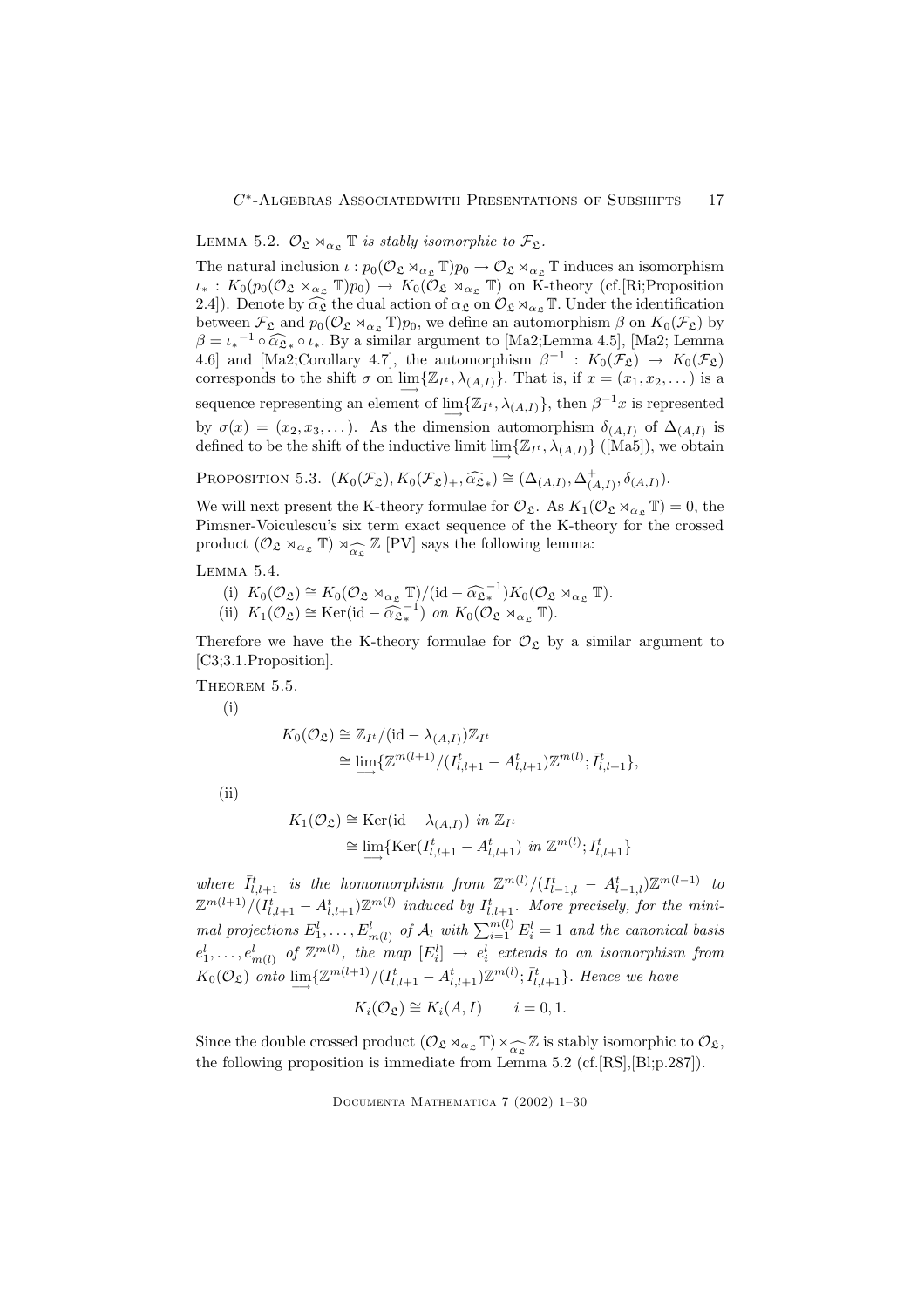PROPOSITION 5.6. The  $C^*$ -algebra  $\mathcal{O}_{\mathfrak{L}}$  is nuclear and satisfies the Universal Coefficient Theorem in the sense of Rosenberg and Schochet [RS] (also [Bro2]).

Hence, for an aperiodic  $\lambda$ -graph system  $\mathfrak{L}, \mathcal{O}_{\mathfrak{L}}$  is a unital, separable, nuclear, purely infinite, simple  $C^*$ -algebra satisfying the UCT so that it lives in a classifiable class of nuclear  $C^*$ -algebras by Kirchberg [Kir] and Phillips [Ph]. As the K-groups  $K_0(\mathcal{O}_\mathfrak{L}), K_1(\mathcal{O}_\mathfrak{L})$  are countable abelian groups with  $K_1(\mathcal{O}_\mathfrak{L})$  torsion free by Theorem 5.5, Rørdam's result [Rø;Proposition 6.7] says the following:

COROLLARY 5.7. For an aperiodic  $\lambda$ -graph system  $\mathfrak{L}$ , the  $C^*$ -algebra  $\mathcal{O}_{\mathfrak{L}}$  is isomorphic to the C<sup>\*</sup>-algebra of an inductive limit of a sequence  $B_1 \rightarrow B_2 \rightarrow$  $B_3 \rightarrow \cdots$  of simple Cuntz-Krieger algebras.

Set the Ext-groups

$$
\mathrm{Ext}^{1}(\mathcal{O}_{\mathfrak{L}})=\mathrm{Ext}(\mathcal{O}_{\mathfrak{L}}), \qquad \mathrm{Ext}^{0}(\mathcal{O}_{\mathfrak{L}})=\mathrm{Ext}(\mathcal{O}_{\mathfrak{L}}\otimes C_{0}(\mathbb{R})).
$$

As the UCT holds for our algebras as in the lemma below, it is now easy to compute the Ext-groups by using Theorem 5.5.

LEMMA  $5.8([RS],[BRO2])$ . There exist short exact sequences

$$
0 \longrightarrow \text{Ext}^1_{\mathbb{Z}}(K_0(\mathcal{O}_{\mathfrak{L}}), \mathbb{Z}) \longrightarrow \text{Ext}^1(\mathcal{O}_{\mathfrak{L}}) \longrightarrow \text{Hom}_{\mathbb{Z}}(K_1(\mathcal{O}_{\mathfrak{L}}), \mathbb{Z}) \longrightarrow 0,
$$
  

$$
0 \longrightarrow \text{Ext}^1_{\mathbb{Z}}(K_1(\mathcal{O}_{\mathfrak{L}}), \mathbb{Z}) \longrightarrow \text{Ext}^0(\mathcal{O}_{\mathfrak{L}}) \longrightarrow \text{Hom}_{\mathbb{Z}}(K_0(\mathcal{O}_{\mathfrak{L}}), \mathbb{Z}) \longrightarrow 0
$$

that split unnaturally.

We denote by  $\mathbb{Z}_I$  the abelian group defined by the projective limit  $\varprojlim_l \{I_{l,l+1} :$ 

 $\mathbb{Z}^{m(l+1)} \to \mathbb{Z}^{m(l)}$ . The sequence  $A_{l,l+1}, l \in \mathbb{Z}_+$  naturally acts on  $\mathbb{Z}_I$  as an endomorphism that we denote by A. The identity on  $\mathbb{Z}_I$  is denoted by I. Then the cokernel and the kernel of the endomorphism  $I - A$  on  $\mathbb{Z}_I$  are the Bowen-Franks groups  $BF^0(A, I)$  and  $BF^1(A, I)$  for  $(A, I)$  respectively ([Ma5]). By [Ma5;Theorem 9.6], there exists a short exact sequence

$$
0 \longrightarrow \text{Ext}^1_{\mathbb{Z}}(K_0(A,I),\mathbb{Z}) \longrightarrow BF^0(A,I) \longrightarrow \text{Hom}_{\mathbb{Z}}(K_1(A,I),\mathbb{Z}) \longrightarrow 0
$$

that splits unnaturally. And also

$$
BF^1(A, I) \cong \text{Hom}_{\mathbb{Z}}(K_0(A, I), \mathbb{Z}).
$$

As in the proof of [Ma5;Lemma 9.7], we see that  $\text{Ext}^1_{\mathbb{Z}}(\mathbb{Z}_{I^t},\mathbb{Z})=0$  so that  $\text{Ext}^1_{\mathbb{Z}}(\text{Ker}(\text{id}-\lambda_{(A,I)}) \text{ in } \mathbb{Z}_{I^t},\mathbb{Z})=0.$  This means that  $\text{Ext}^1_{\mathbb{Z}}(K_1(A,I)),\mathbb{Z})=0.$ Theorem 5.5 says that  $K_i(A, I) \cong K_i(\mathcal{O}_\mathfrak{L})$  so that we conclude by Lemma 5.8,

THEOREM 5.9.

(i)  $\text{Ext}(\mathcal{O}_{\mathfrak{L}}) = \text{Ext}^1(\mathcal{O}_{\mathfrak{L}}) \cong BF^0(A, I) = \mathbb{Z}_I / (I - A) \mathbb{Z}_I,$ (ii)  $\text{Ext}^0(\mathcal{O}_\mathfrak{L}) \cong BF^1(A, I) = \text{Ker}(I - A)$  in  $\mathbb{Z}_I$ .

Theorem 5.9 is a generalization of [CK;5.3 Theorem] and [Ma6].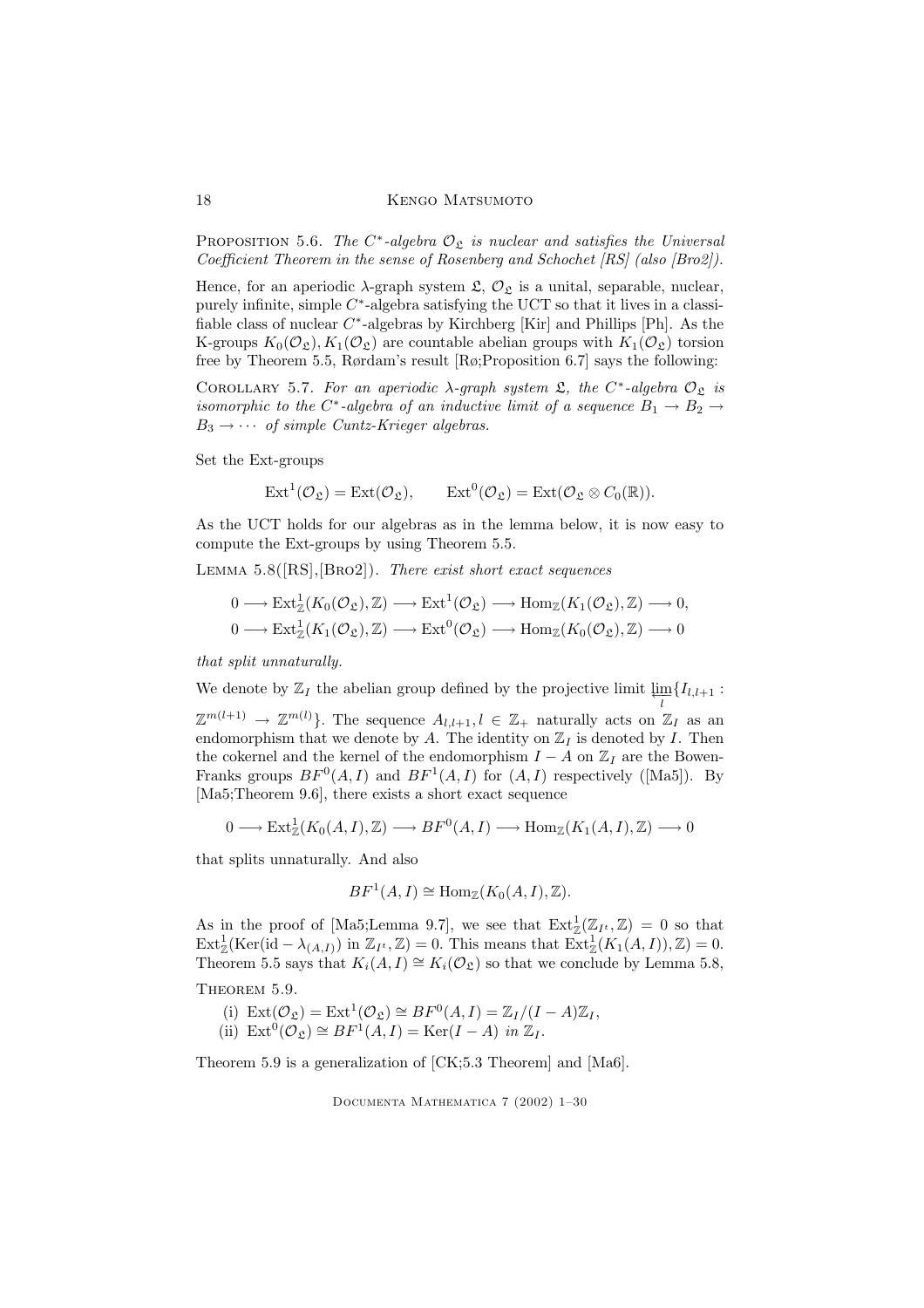# 6. Realizations as endomorphism crossed products and Hilbert  $C^*$ -bimodule algebras

Following Deaconu's discussions in [De2],[De3],[De4], we will realize the algebra  $\mathcal{O}_{\mathfrak{L}}$  as an endomorphism crossed product  $\mathcal{F}_{\mathfrak{L}} \times_{\beta_{\mathfrak{L}}} \mathbb{N}$ . Recall that the algebra  $\mathcal{F}_{\mathfrak{L}}$ is isomorphic to the C<sup>\*</sup>-algebra  $C^*(F_{\mathfrak{L}})$  of the groupoid  $F_{\mathfrak{L}}$ . The groupoid  $F_{\mathfrak{L}}$ is written as

$$
\{(x,y)\in X_{\mathfrak{L}}\times X_{\mathfrak{L}} \mid \sigma^k(x)=\sigma^k(y) \text{ for some } k\in \mathbb{Z}_+\}.
$$

Put

$$
\beta_{\mathfrak{L}}(f)(x,y) = \frac{1}{\sqrt{p(\sigma(x))p(\sigma(y))}} f(\sigma(x), \sigma(y)), \quad f \in C_c(F_{\mathfrak{L}}), x, y \in X_{\mathfrak{L}}
$$

where  $p(x)$  is the number of the paths z such that  $\sigma(z) = x$ , and for  $(x, n, y) \in$  $G_{\mathfrak{L}}$ 

$$
v(x, n, y) = \begin{cases} \frac{1}{\sqrt{p(\sigma(x))}}, & \text{if } n = 1 \text{ and } y = \sigma(x), \\ 0 & \text{otherwise.} \end{cases}
$$

Regarding  $C^*(F_{\mathfrak{L}})$  as a subalgebra of  $C^*(G_{\mathfrak{L}})$ , one sees that v is a nonunitary isometry satisfying  $\beta_{\mathfrak{L}}(f) = v f v^*$  ([De2],[De3],[De4]). Then  $\beta_{\mathfrak{L}}$  is a proper corner endomorphism of  $C^*(F_{\mathfrak{L}})$  such that  $C^*(G_{\mathfrak{L}})$  is isomorphic to the crossed product  $C^*(F_{\mathfrak{L}}) \times_{\beta_{\mathfrak{L}}} \mathbb{N}$  (cf. [Rø2]). We will write the isometry v in terms of the generators  $S_{\alpha}, E_i^l$ . For  $l \in \mathbb{N}, i = 1, ..., m(l)$ , we denote by  $n_i^l$  the number of the edges e in  $E_{l-1,l}$  such that  $t(e) = \mathfrak{v}_i^l$ . As  $\mathfrak L$  is left-resolving, it is the number of the symbols  $\alpha \in \Sigma$  such that  $S^*_{\alpha} S_{\alpha} E^l_i \neq 0$ . It follows that  $n_i^l E^l_i$  $\sum$  $i^l =$  $\alpha \in \Sigma S^*_{\alpha} S_{\alpha} E_i^l$ . Note that if  $I_{l,l+1}(i,j) = 1$ , then  $n_i^l = n_j^{l+1}$ . Then one obtains

(6.1) 
$$
v = \sum_{i=1}^{m(l)} \frac{1}{\sqrt{n_i^l}} \sum_{\alpha \in \Sigma} S_{\alpha} E_i^l
$$

where the right-hand side does not depend on the choice of  $l \in \mathbb{N}$ . We can immediately see that  $\mathcal{O}_{\mathfrak{L}}$  is generated by the  $C^*$ -algebra  $\mathcal{F}_{\mathfrak{L}}$  and the above isometry  $v$ , that satisfies

(6.2) 
$$
v^*v = 1, \quad v\mathcal{F}_{\mathfrak{L}}v^* \subset \mathcal{F}_{\mathfrak{L}}, \quad v^*\mathcal{F}_{\mathfrak{L}}v \subset \mathcal{F}_{\mathfrak{L}}.
$$

The universality (Theorem 3.6) of the algebra  $\mathcal{O}_{\mathcal{S}}$  corresponds to the universality of the crossed product  $C^*(F_{\mathfrak{L}}) \times_{\beta_{\mathfrak{L}}} \mathbb{N}$ . It needs however a slightly complicated argument to directly determine the operator relations  $(\mathfrak{L})$  by using  $(6.1)$  and (6.2), as it is possible. There are some merits to realize  $\mathcal{O}_{\mathfrak{L}}$  as  $\mathcal{F}_{\mathfrak{L}} \times_{\beta_{\mathfrak{R}}} \mathbb{N}$ . One is the fact that its purely infiniteness is immediately deduced from Rørdam's result [Rø2;Theorem 3.1] under the condition that  $\mathcal{F}_{\mathfrak{L}}$  is simple. The other one is K-theory formulae. Rørdam also in [Rø2; Corollary 2.2] showed that

- (i)  $K_0(\mathcal{F}_\mathfrak{L} \times_{\beta_\mathfrak{L}} \mathbb{N}) \cong K_0(\mathcal{F}_\mathfrak{L})/(\mathrm{id} \beta_{\mathfrak{L}_*}) K_0(\mathcal{F}_\mathfrak{L}).$
- (ii)  $K_1(\mathcal{F}_\mathfrak{L} \times_{\beta_{\mathfrak{L}}} \mathbb{N}) \cong \text{Ker}(\text{id} \beta_{\mathfrak{L}_*})$  on  $K_0(\mathcal{F}_\mathfrak{L})$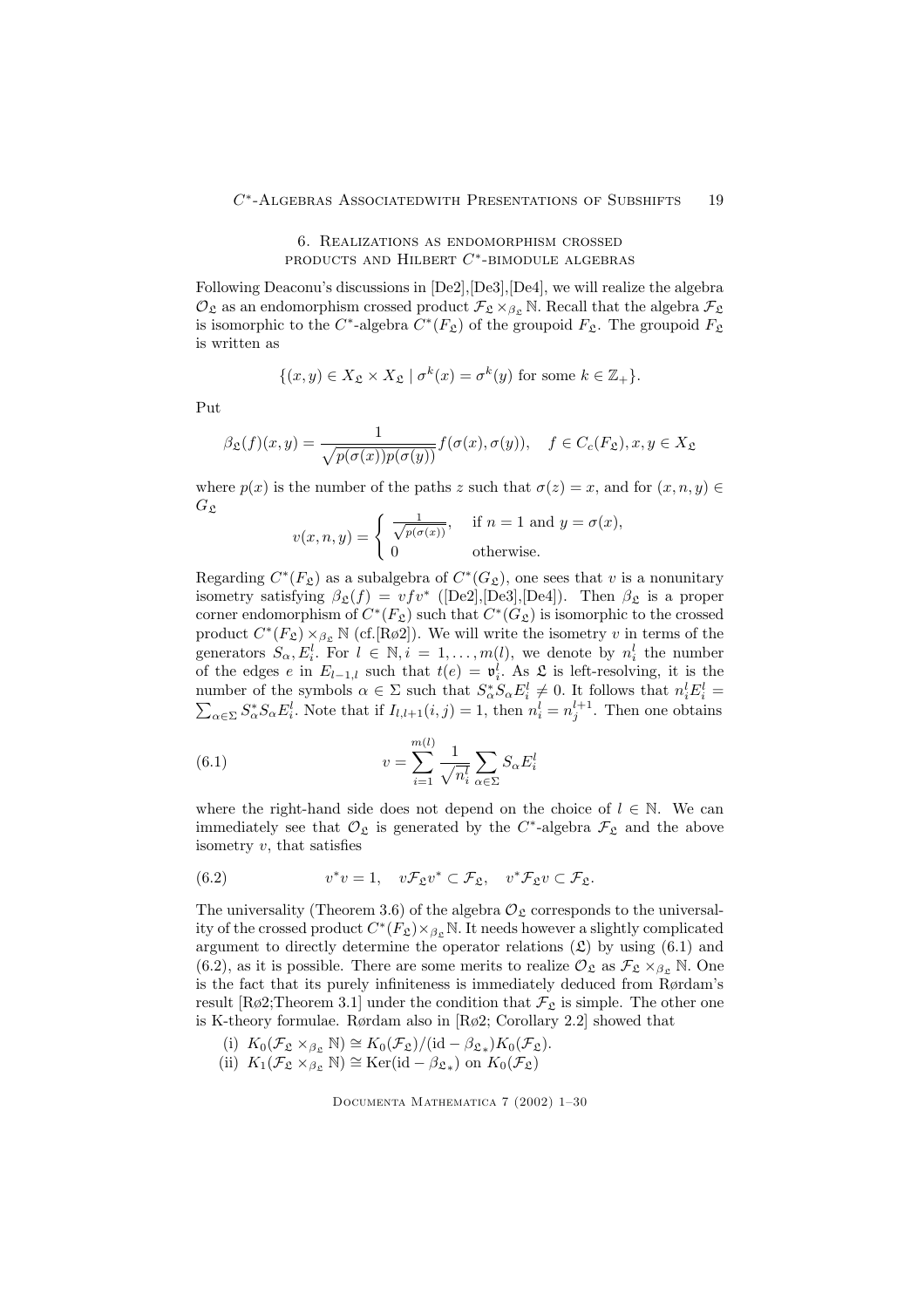(cf.Paschke [Pa], Deaconu [De3]). These are precisely the formulae of Lemma 5.4 with Lemma 5.2.

In [De3; Section 3], Deaconu showed that the groupoid  $C^*$ -algebras of continuous graphs are realized as  $C^*$ -algebras constructed from Hilbert  $C^*$ -bimodules defined in [Pi] (see also [Kat]). A special case of continuous graphs was studied in Kajiwara-Watatani [KW]. We identify the algebra  $C(\Omega_{\mathcal{L}})$  of all continuous functions on  $\Omega_{\mathfrak{L}}$  with the commutative  $C^*$ -algebra  $\mathcal{A}_{\mathfrak{L}}$ . Let  $X_{\mathcal{A}_{\mathfrak{L}}^{\mathfrak{L}}}$  be the set  $C(E_{\mathfrak{L}})$  of all continuous functions on  $E_{\mathfrak{L}}$ , that is identified with  $\sum_{\alpha\in\Sigma}^{\oplus} \mathbb{C}S_{\alpha}A_{\mathfrak{L}}$ , because  $\mathfrak L$  is left-resolving. We endow  $X_{\mathcal{A}_{\mathfrak{L}}}$  with a Hilbert  $C^*$ -bimodule structure over  $\mathcal{A}_{\mathfrak{L}}$  defined by

$$
(S_{\alpha}a) \cdot b = S_{\alpha} \cdot ab, \qquad S_{\alpha}a, S_{\beta}b >_{A_{\mathfrak{L}}} = a^* S_{\alpha}^* S_{\beta}b,
$$

$$
\phi_{\mathfrak{L}}(b) S_{\alpha}a = b S_{\alpha}a = S_{\alpha} \cdot S_{\alpha}^* b S_{\alpha}a
$$

for  $a, b \in A_{\mathcal{E}}, \alpha, \beta \in \Sigma$ . A special case of this construction of the Hilbert  $C^*$ -bimodules is seen in the proof of [PWY;Theorem 4.2] for the  $C^*$ -algebras associated with subshifts. The above mentioned Deaconu's result says the following proposition:

PROPOSITION 6.1. The  $C^*$ -algebra constructed from the Hilbert  $C^*$ -bimodule  $(\phi_{\mathfrak{L}}, X_{\mathcal{A}_{\mathfrak{L}}})$  over  $\mathcal{A}_{\mathfrak{L}}$  is isomorphic to the  $C^*$ -algebra  $\mathcal{O}_{\mathfrak{L}}$ .

## 7. Examples

In this section, we give two kinds of examples of  $\lambda$ -graph systems and study their associated  $C^*$ -algebras. The first ones appear as presentations of sofic shifts. The second one is defined by a Shannon graph with countable infinite vertices.

Presentations of sofic shifts come from labeled graphs with finite vertices that are called  $\lambda$ -graphs (cf. [Fi],[Kr4],[Kr5],[LM],[We], ...). Let  $G = (V, E)$  be a finite directed graph with finite vertex set V and finite edge set E. Let  $\mathcal{G} =$  $(G, \lambda)$  be a labeled graph over  $\Sigma$  defined by G and a labeling map  $\lambda : E \to \Sigma$ . Suppose that it is left-resolving and predecessor-separated. Let  $A_G$  be the adjacency matrix of  $G$ , that is defined by

$$
A_G(e, f) = \begin{cases} 1 & \text{if } t(e) = s(e), \\ 0 & \text{otherwise} \end{cases}
$$

for  $e, f \in E$ . The matrix  $A_G$  defines a shift of finite type by regarding its edges as its alphabet. Since the matrix  $A_G$  is of entries in  $\{0, 1\}$ , we have the Cuntz-Krieger algebra  $\mathcal{O}_{A_G}$  defined by  $A_G$  ([CK] cf.[KPPR],[Rø]). By putting  $V_l^{\mathcal{G}} = V$ ,  $E_{l,l+1}^{\mathcal{G}} = E$  for  $l \in \mathbb{Z}_+$ , and  $\lambda^{\mathcal{G}} = \lambda, \iota^{\mathcal{G}} = id$ , we have a  $\lambda$ -graph system  $\mathfrak{L}_{\mathcal{G}} = (V^{\mathcal{G}}, E^{\mathcal{G}}, \lambda^{\mathcal{G}}, \iota^{\mathcal{G}})$ . Then we have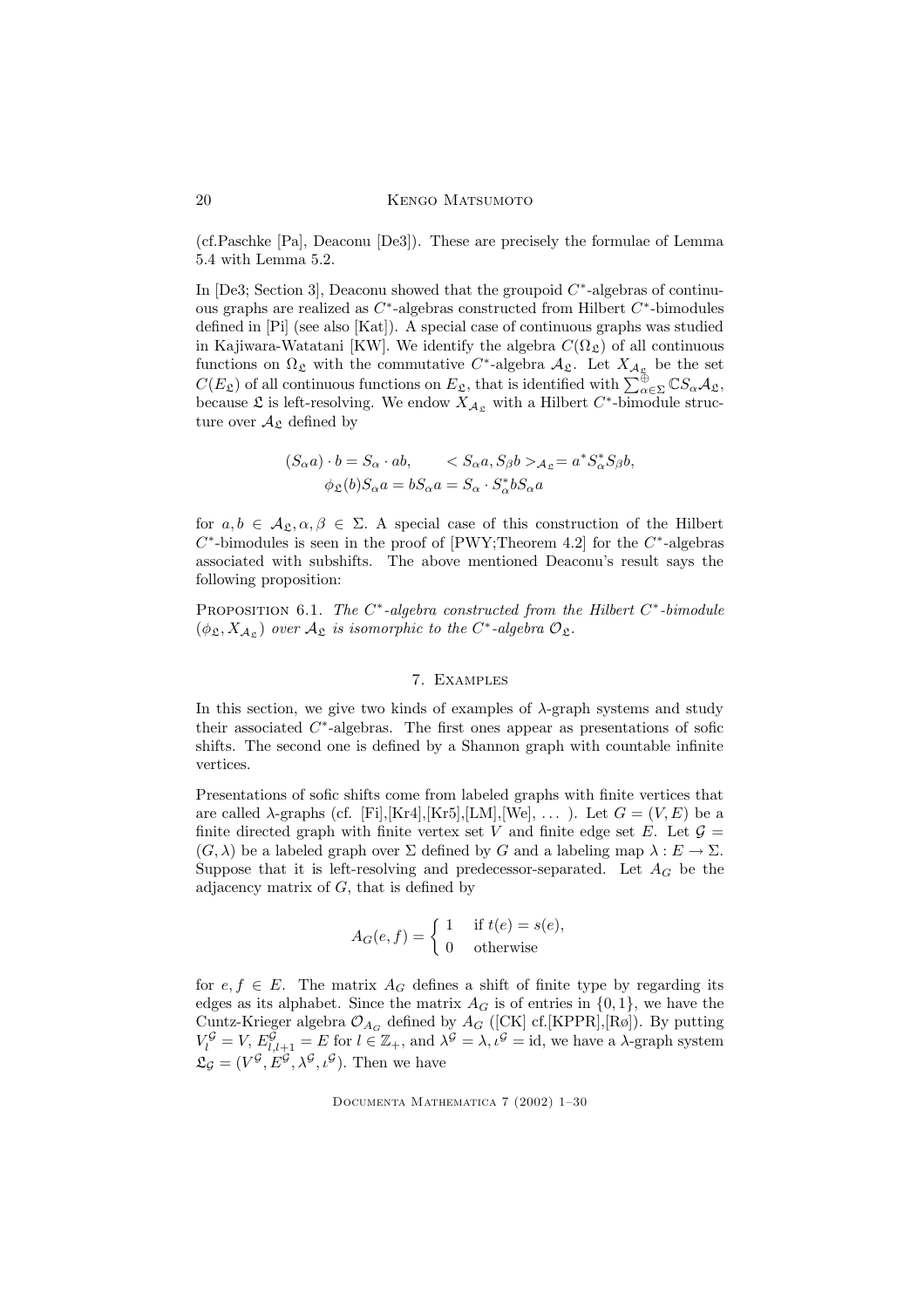**PROPOSITION** 7.1. The  $C^*$ -algebra  $\mathcal{O}_{\mathfrak{L}_{\mathcal{G}}}$  is isomorphic to the Cuntz-Krieger algebra  $\mathcal{O}_{A_G}$ .

*Proof.* Let  $V = \{v_1, \ldots, v_m\}$  be the vertex set of G. Let  $S_\alpha, \alpha \in \Sigma$  be the canonical generating partial isometries of  $\mathcal{O}_{\mathfrak{L}_{\mathcal{G}}}$ . We denote by  $E_1, E_2, \ldots, E_m$ the set of all minimal projections of  $A_l = A_{\mathfrak{L}_{\mathcal{G}}}, l \in \mathbb{N}$  corresponding to the vertices  $v_1, \ldots, v_m$ . As the labeled graph G is predecessor-separated, they are written in terms of  $S_{\alpha}, \alpha \in \Sigma$  as in (1.7). Note that in the algebra  $\mathcal{O}_{\mathfrak{L}_{\mathcal{G}}},$  $S_{\alpha}E_i \neq 0$  if and only if there exists an edge  $e \in E$  satisfying  $\lambda(e) = \alpha$  and  $t(e) = v_i$ . As  $\mathcal G$  is left-resolving, the correspondence

$$
e \in E \longleftrightarrow (\lambda(e), t(e)) \in \{(\alpha, v_i) \in \Sigma \times V \mid S_\alpha E_i \neq 0\}
$$

is bijective. For  $e \in E$ , put  $s_e = S_{\lambda(e)} E_{t(e)} \in \mathcal{O}_{\mathfrak{L}_{\mathcal{G}}},$  where  $E_{v_i}$  denotes  $E_i$ . As  $E_{t(e)} = s_e^* s_e$  for  $e \in E$  and  $S_\alpha = \sum_{\substack{e \in E, \\ \lambda(e) = \alpha}} s_e$  for  $\alpha \in \Sigma$ , the algebra  $\mathcal{O}_{\mathfrak{L}_{\mathcal{G}}}$  is generated by the partial isometries  $s_e, e \in E$ . It is immediate to see that the following relations hold:

$$
\sum_{e \in E} s_e s_e^* = 1, \qquad s_e^* s_e = \sum_{f \in E} A_G(e, f) s_f s_f^*.
$$

This means that the  $C^*$ -algebra generated by  $s_e, e \in E$  is the Cuntz-Krieger algebra  $\mathcal{O}_{A_G}$  defined by the matrix  $A_G$ .  $\Box$ 

If, in particular, a labeled graph  $\mathcal{G} = (G, \lambda)$  has different labels for different edges, it defines a shift of finite type. In this case, one may identify the edge set E with the alphabet  $\Sigma$ . Let  $\mathfrak{L}_G$  be the  $\lambda$ -graph system  $\mathfrak{L}_G$  as in the above one. Let  $S_{\alpha}, \alpha \in \Sigma$  be the generating partial isometries of  $\mathcal{O}_{\mathfrak{L}_{G}}$ . It is obvious that the relations  $(1.4),(1.5)$  and  $(1.6)$  give rise to the following relations:

$$
S_{\alpha}^* S_{\alpha} = \sum_{\beta \in E} A_G(\alpha, \beta) S_{\beta} S_{\beta}^*, \qquad \alpha \in \Sigma.
$$

REMARK. While completing this paper, Toke M. Carlsen let the author know his preprint [Ca], where he shows that the  $C^*$ -algebra associated with sofic shifts are isomorphic to the Cuntz-Krieger algebras of their left Krieger cover graphs. His result is a special case of the above proposition.

We will next present a  $\lambda$ -graph system for which the associated  $C^*$ -algebra is not stably isomorphic to any Cuntz-Krieger algebra and any Cuntz algebra. There is a method introduced in [KM] to construct  $\lambda$ -graph systems from Shannon graphs. By a Shannon graph we mean here a left-resolving labeled directed graph with countable vertices and finite labels.

Let us consider a Shannon graph defined as follows: Let  $V = \{v_1, v_2, \ldots, \}$ be its countable infinite vertex set. Its alphabet  $\Sigma$  consist of the five symbols  $\{\alpha, \beta, \gamma, \delta, \epsilon\}.$  The edges labeled  $\alpha$  are from  $v_{n+1}$  to  $v_n$  for  $n = 1, 2, \ldots$ . The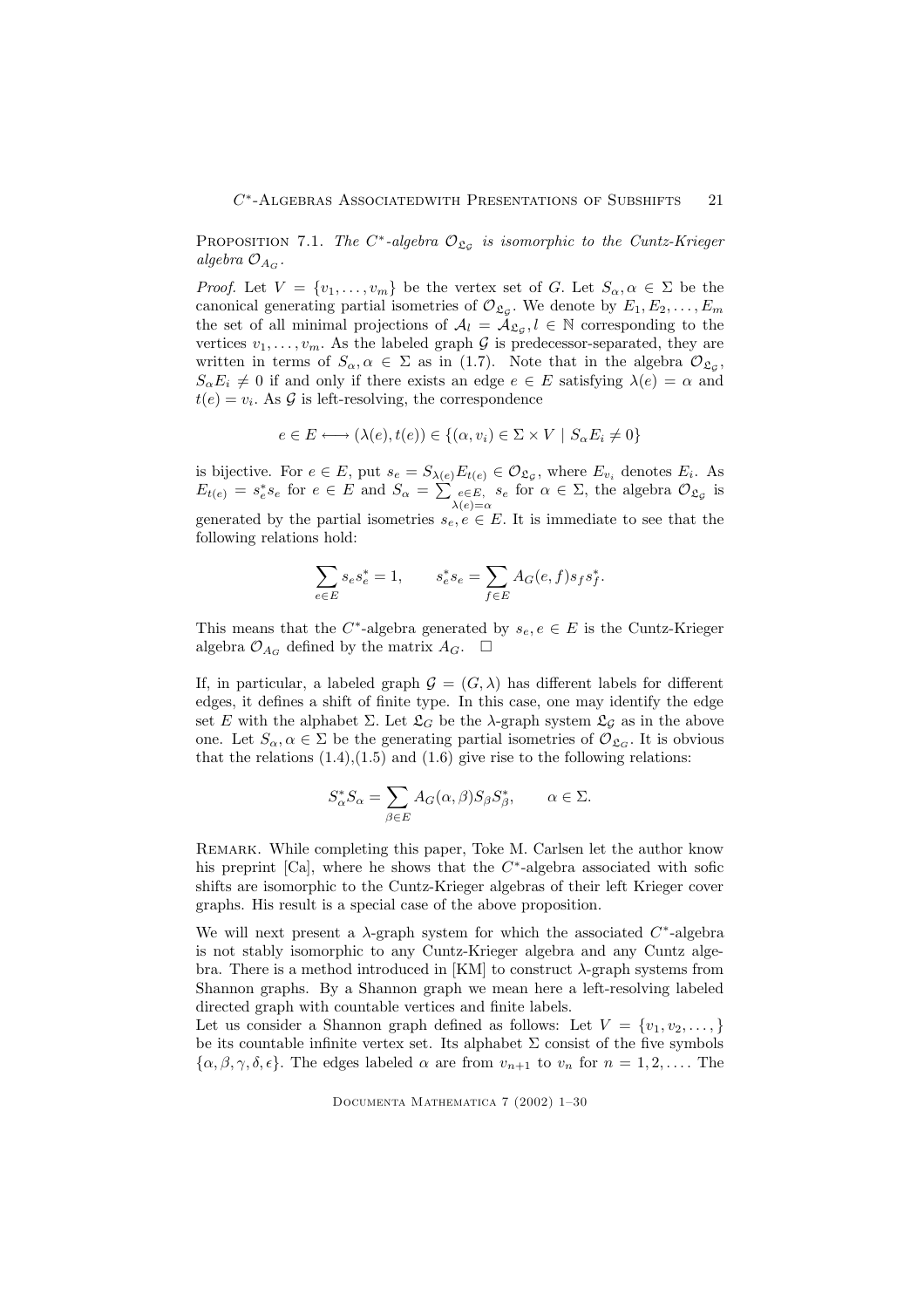Kengo Matsumoto

edges labeled  $\beta$  are from  $v_1$  to  $v_2$  and from  $v_{2n}$  to  $v_{2n+2}$  for  $n = 1, 2, \ldots$ . The edges labeled  $\gamma$  are self-loops at  $v_n$  for  $n = 2, 3, \ldots$ . The edge labeled  $\delta$  is a self-loop at  $v_1$ . The edges labeled  $\epsilon$  are from  $v_1$  to  $v_n$  for  $n = 1, 2, \ldots$ . The resulting labeled graph is left-resolving and hence it is a Shannon graph. We denote it by S. We will construct a  $\lambda$ -graph system  $\mathfrak{L}(\mathcal{S})$  from the Shannon graph  $S$  by a method introduced in [KM] as in the following way. For a vertex  $v \in V$  and for  $l \in \mathbb{N}$ , let  $\Gamma_l^-(v)$  be the set of all label sequences of length l terminating at v. Define an equivalence relation  $v \approx_{(l)} v'$  for vertices  $v, v' \in V$ by  $\Gamma_l^{-}(v) = \Gamma_l^{-}(v')$ . For  $l = 0$ , define  $v \approx_{(l)} v'$  for all  $v, v' \in V$ . The vertex set  $V_l$  is then defined by the set of  $\approx_{(l)}$ -equivalence classes of V. We denote by  $V_l = \{ \mathfrak{v}_1^l, \ldots, \mathfrak{v}_{m(l)}^l \}$ . The vertices  $\mathfrak{v}_i^l, i = 1, \ldots, m(l)$  of  $V_l$  may be identified with  $\{\Gamma_l^-(v) : v \in V\}$ . We define a map  $u_{l,l+1} : V_{l+1} \to V_l$  by  $u_{l,l+1}(\mathfrak{v}_j^{l+1}) = \mathfrak{v}_i^l$ if  $\mathfrak{v}_j^{l+1} \subset \mathfrak{v}_i^l$ . We define an edge labeled  $\omega \in \Sigma$  from  $\mathfrak{v}_i^l$  to  $\mathfrak{v}_j^{l+1}$  if there exists an edge labeled  $\omega$  in S from a vertex in  $\mathfrak{v}_i^l$  to a vertex in  $\mathfrak{v}_j^{l+1}$ . Then the resulting labeled graph with vertex sets  $V_l$ , labeled edges from  $V_l$  to  $V_{l+1}$  and surjective maps  $\iota_{l,l+1}: V_{l+1} \to V_l$  for  $l \in \mathbb{Z}_+$  defines a  $\lambda$ -graph system over  $\Sigma$  ([KM]). We denote it by  $\mathfrak{L}(\mathcal{S})$ .

The vertex sets  $V_l, l \in \mathbb{Z}_+$  are written as in the following way:

$$
V_0: v_1^0 = \{v_n \mid n = 1, 2, \ldots\}.
$$
  
\n
$$
V_1: v_1^1 = \{v_1\}, v_2^1 = \{v_{2n} \mid n = 1, 2, \ldots\}, v_3^1 = \{v_{2n+1} \mid n = 1, 2, \ldots\}.
$$
  
\n
$$
V_2: v_1^2 = \{v_1\}, v_2^2 = \{v_2\}, v_3^2 = \{v_{2n} \mid n = 2, 3, \ldots\},
$$
  
\n
$$
v_4^2 = \{v_{2n+1} \mid n = 1, 2, \ldots\}.
$$
  
\n
$$
V_3: v_1^3 = \{v_1\}, v_2^3 = \{v_2\}, v_3^3 = \{v_4\}, v_4^3 = \{v_{2n} \mid n = 3, 4, \ldots\},
$$
  
\n
$$
v_5^3 = \{v_{2n+1} \mid n = 1, 2, \ldots\}.
$$
  
\n
$$
V_4: v_1^4 = \{v_1\}, v_2^4 = \{v_2\}, v_3^4 = \{v_4\}, v_4^4 = \{v_6\}, v_5^4 = \{v_{2n} \mid n = 4, 5, \ldots\},
$$
  
\n
$$
v_6^4 = \{v_3\}, v_7^4 = \{v_{2n+1} \mid n = 2, 3, \ldots\}.
$$
  
\n
$$
V_5: v_1^5 = \{v_1\}, v_2^5 = \{v_2\}, v_3^5 = \{v_4\}, v_4^5 = \{v_6\}, v_5^5 = \{v_8\},
$$
  
\n
$$
v_6^5 = \{v_{2n} \mid n = 5, 6, \ldots\}, v_7^5 = \{v_3\}, v_5^5 = \{v_5\},
$$
  
\n
$$
v_5^5 = \{v_{2n+1} \mid n = 3, 4, \ldots\}.
$$
  
\n
$$
V_6: v_1^6 = \{v_1\}, v_2^6 = \{v_2\}, v_3^6 = \{v_4\}, v_4^6 = \{v_6
$$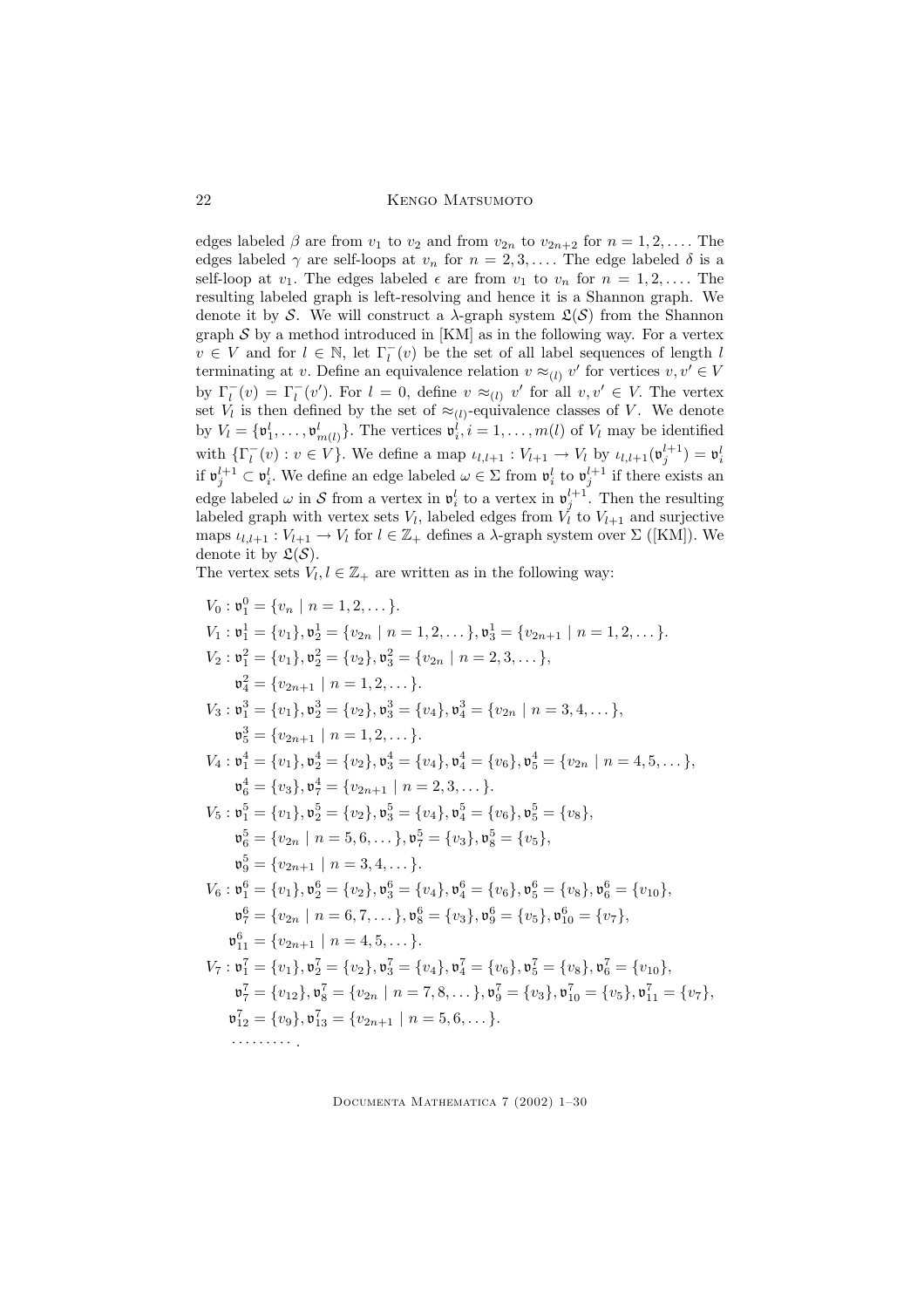LEMMA 7.2. The  $\lambda$ -graph system  $\mathfrak{L}(\mathcal{S})$  is aperiodic.

*Proof.* Take and fix an arbitrary vertex  $\mathbf{v}_i^l \in V_l$ , let k be the minimum number such that  $v_k \in \mathfrak{v}_i^l$ . There exists a path of length k in  $\mathfrak{L}(\mathcal{S})$  that starts at  $\mathfrak{v}_i^l$  and ends at  $\mathfrak{v}_1^{l+k} = \{v_1\} \in V_{l+k}$  whose label is  $(\alpha, \alpha, \dots, \alpha)$ . There exist edges from  $\mathfrak{v}_1^{l+k}$  to  $\mathfrak{v}_j^{l+k+1}$  for all  $j = 1, 2, \ldots, m(l+1)$  whose labels are  $\epsilon$ . This means that  $\mathfrak{L}(\mathcal{S})$  is aperiodic.  $\square$ 

Therefore the associated  $C^*$ -algebra  $\mathcal{O}_{\mathfrak{L}(\mathcal{S})}$  is simple and purely infinite.

Let us compute its K-groups. We first present the matrices  $A_{l,l+1}^t$  and  $I_{l,l+1}^t$  for all  $l \geq 5$ . As in the preceding table, we see that  $m(l) = 2l - 1$  for  $l \geq 5$ . We write the matrices along the ordered basis  $\mathfrak{v}_1^l, \mathfrak{v}_2^l, \ldots, \mathfrak{v}_{m(l)}^l$ , where blanks denote zeros. For  $l = 5$ , we have

A t <sup>5</sup>,<sup>6</sup> = 2 1 2 1 1 1 1 1 1 1 1 1 1 1 1 1 1 1 1 1 1 1 1 1 1 1 1 1 1 1 1 1 1 1 1 2 , I t <sup>5</sup>,<sup>6</sup> = 1 1 1 1 1 1 1 1 1 1 1 ,

so that

A t <sup>5</sup>,<sup>6</sup> − I t <sup>5</sup>,<sup>6</sup> = 1 1 2 1 1 1 1 1 1 1 1 1 1 1 1 1 1 1 1 1 1 1 1 1 1 1 1 .

Documenta Mathematica 7 (2002) 1–30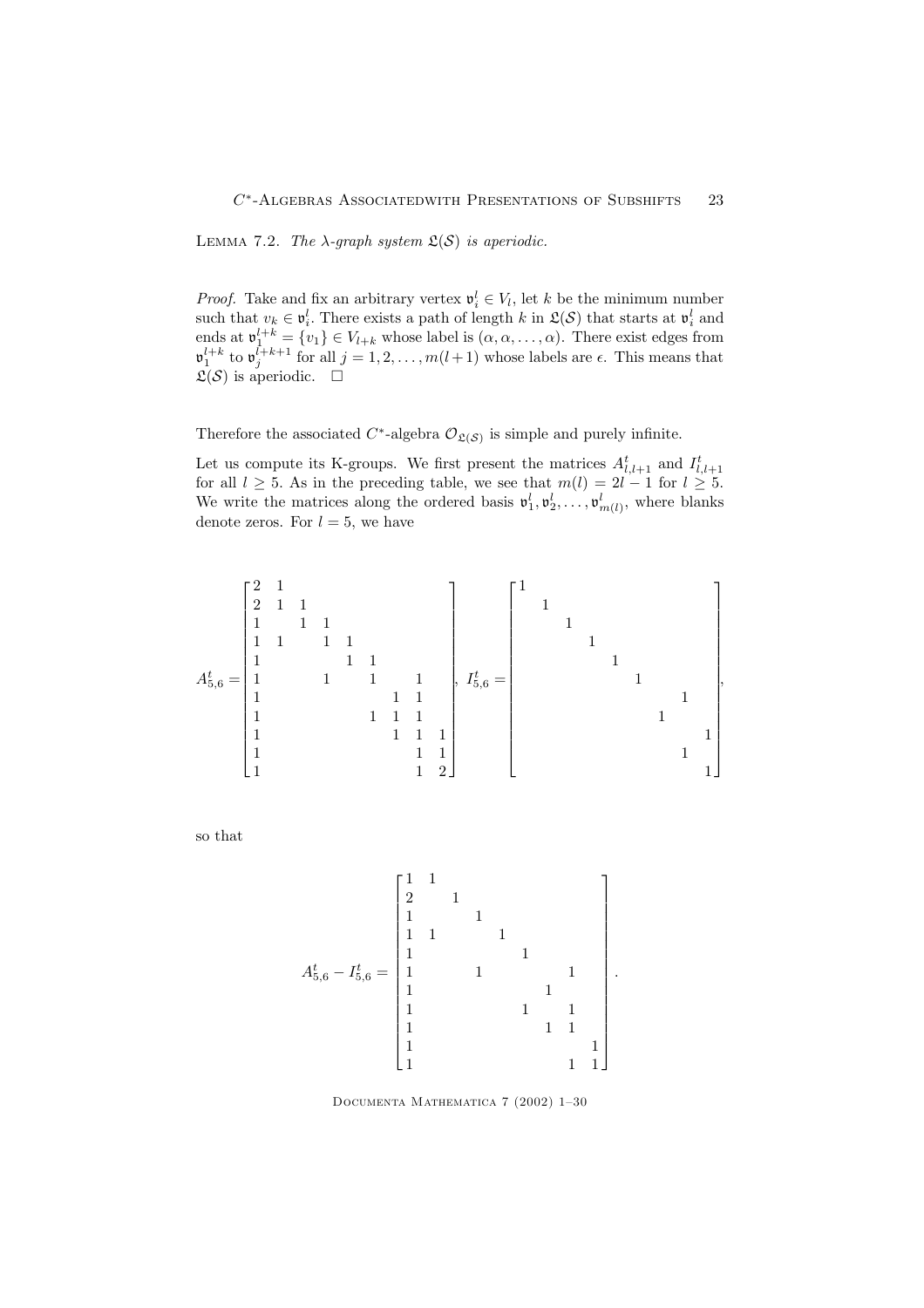For general  $l \geq 5$ , we see



Documenta Mathematica 7 (2002) 1–30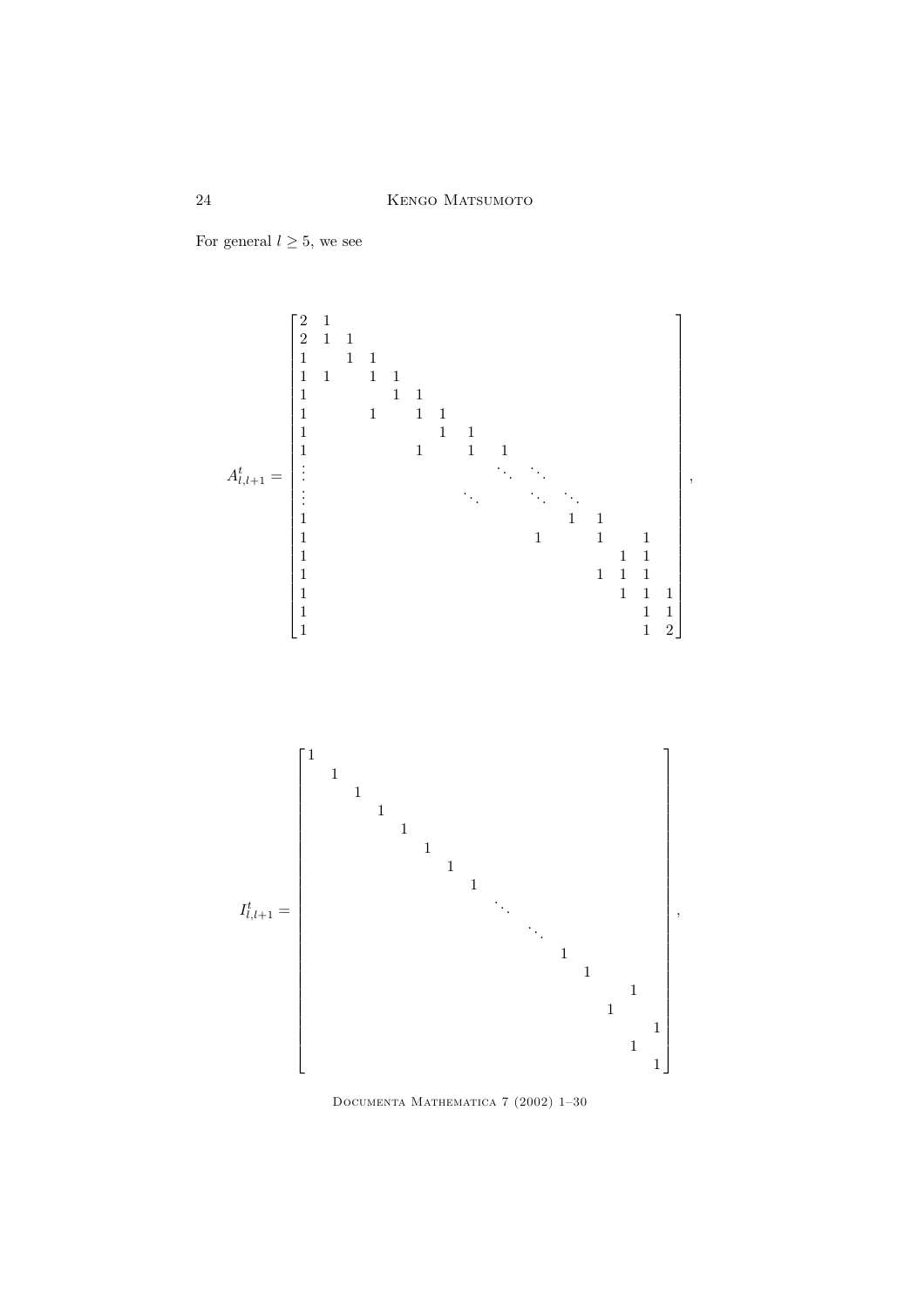and hence

A t l,l+1 − I t l,l+1 = 1 1 2 1 1 1 1 1 1 1 1 1 1 1 1 1 1 1 1 . . . . . . . . . . . . . . . 1 1 1 1 1 1 1 1 1 1 1 1 1 1 1 1 1 1 . Lemma 7.3. For l ≥ 4 and z = z1 . . . z2l+1 ∈ Z 2l+1 , put ϕl([z<sup>i</sup> ] 2l+1 i=1 ) = z2l−<sup>7</sup> − z2l−<sup>5</sup> − z2l−<sup>4</sup> + z2l−<sup>2</sup>, ψl([z<sup>i</sup> ] 2l+1 i=1 ) = z2l−<sup>7</sup> − z2l−<sup>4</sup> − z2l−<sup>3</sup> + z2l−<sup>1</sup>, ξl([z<sup>i</sup> ] 2l+1 i=1 ) = z2l−<sup>7</sup> − z2l−<sup>4</sup> − z2<sup>l</sup> + z2l+1.

Then there exists  $x =$  $\sqrt{ }$  $\overline{1}$  $\overline{x}_1$ . . .  $x_{2l-1}$ 1  $\in \mathbb{Z}^{2l-1}$  such that

| $z_{1}$<br>$x_1$<br>٠<br>$A_{l,l+1}^{t} - I_{l,l+1}^{t})$<br>$z_{2l}$<br>$z_{2l}$<br>$x_{2l}$<br>$z_{2l+1}$ | ٠<br>$\boldsymbol{z}$<br>$\tilde{}$ | ٠ |
|-------------------------------------------------------------------------------------------------------------|-------------------------------------|---|
|-------------------------------------------------------------------------------------------------------------|-------------------------------------|---|

LEMMA 7.4. The map  $z = [z_i]_{i=1}^{2l+1} \in \mathbb{Z}^{2l+1} \longrightarrow (\varphi_l(z), \psi_l(z), \xi_l(z)) \in \mathbb{Z}^3$  induces an isomorphism from  $\mathbb{Z}^{2l+1}/(A_{l,l+1}^t - I_{l,l+1}^t)\mathbb{Z}^{2l-1}$  onto  $\mathbb{Z}^3$ .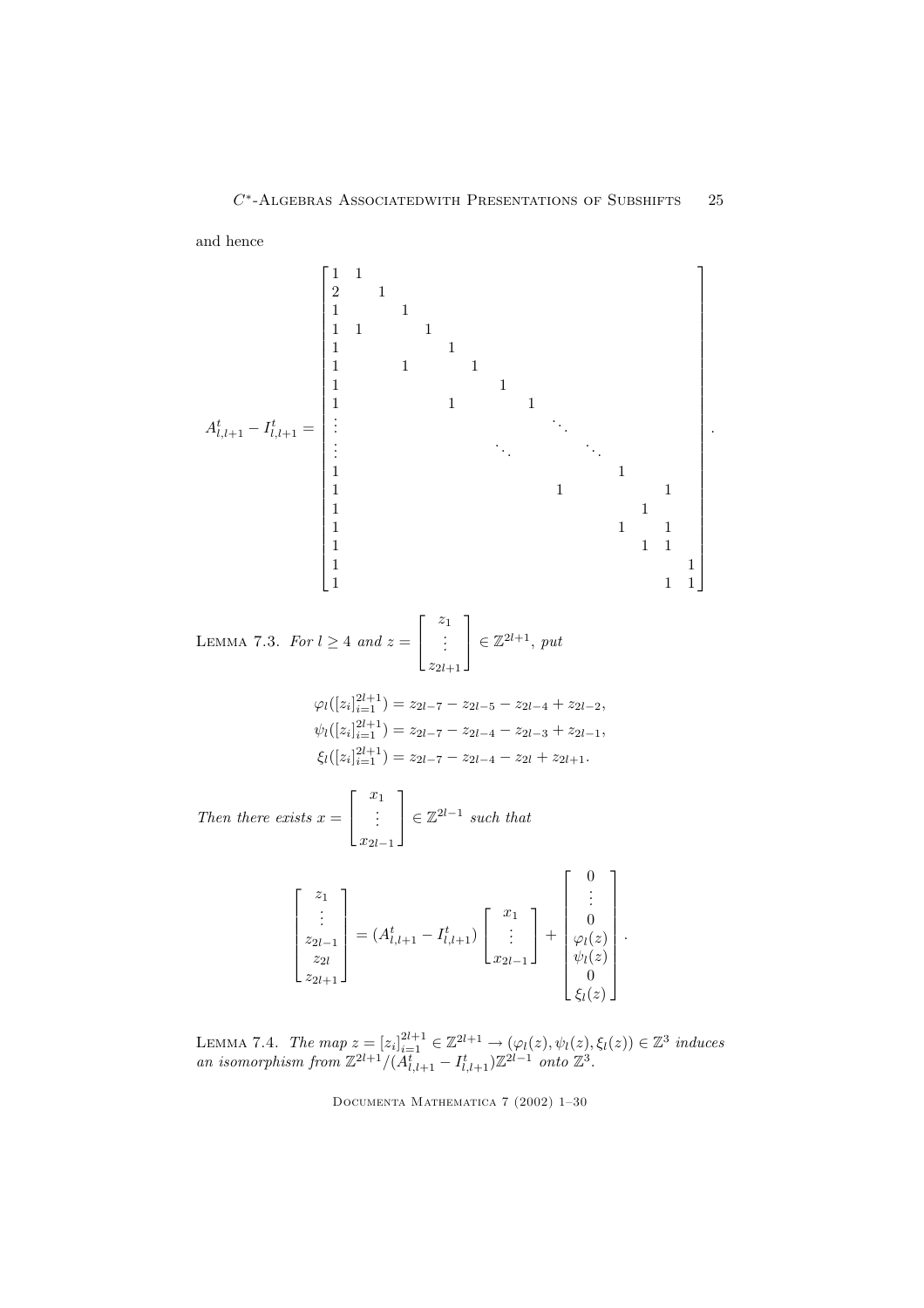# 26 Kengo Matsumoto

Proof. It suffices to show the surjectivity of the induced map

$$
z = [z_i]_{i=1}^{2l+1} \in \mathbb{Z}^{2l+1} / (A_{l,l+1}^t - I_{l,l+1}^t) \mathbb{Z}^{2l-1} \longrightarrow (\varphi_l(z), \psi_l(z), \xi_l(z)) \in \mathbb{Z}^3.
$$
  
For  $(m, n, k) \in \mathbb{Z} \oplus \mathbb{Z} \oplus \mathbb{Z}$ , put  $z = [z_i]_{i=1}^{2l+1}$  where  

$$
z_i = \begin{cases} 0 & \text{for } i = 1, 2, ..., 2l - 3, 2l, \\ m & \text{for } i = 2l - 2, \\ n & \text{for } i = 2l - 1, \\ k & \text{for } i = 2l + 1. \end{cases}
$$

Then we see that  $\varphi_l(z) = m, \psi_l(z) = n, \xi_l(z) = k$ .  $\Box$ We denote by  $\rho_{l+1}$  the above isomorphism from  $\mathbb{Z}^{2l+1}/(A_{l,l+1}^t - I_{l,l+1}^t)\mathbb{Z}^{2l-1}$ onto  $\mathbb{Z}^3$ . Let L be the matrix  $\sqrt{ }$  $\mathbf{I}$ −1 1 0 −1 0 1 −1 0 1 1 . Since the following diagram is commutative:

$$
\mathbb{Z}^{2l-1}/(A_{l-1,l}^{t} - I_{l-1,l}^{t})\mathbb{Z}^{2l-3} \xrightarrow{I_{l,l+1}^{t}} \mathbb{Z}^{2l+1}/(A_{l,l+1}^{t} - I_{l,l+1}^{t})\mathbb{Z}^{2l-1}
$$
\n
$$
\xrightarrow{\rho_l \downarrow} \qquad \qquad \downarrow \qquad \qquad \downarrow
$$
\n
$$
\mathbb{Z}^{3} \xrightarrow{L} \qquad \mathbb{Z}^{3},
$$

we obtain

PROPOSITION 7.5.  $K_0(\mathcal{O}_{\mathfrak{L}(\mathcal{S})}) \cong 0$ .

*Proof.* As  $L^3 = 0$ , by Theorem 5.5, it follows that

$$
K_0(\mathcal{O}_{\mathfrak{L}(\mathcal{S})}) = \varinjlim \{ \mathbb{Z}^{2l+1} / (A_{l,l+1}^t - I_{l,l+1}^t) \mathbb{Z}^{2l-1}, \overline{I}_{l+1,l+2}^t \} = \varinjlim \{ \mathbb{Z}^3, L \} \cong 0.
$$

Concerning the group  $K_1(\mathcal{O}_{\mathfrak{L}(\mathcal{S})})$ , one sees

PROPOSITION 7.6.  $K_1(\mathcal{O}_{\mathfrak{L}(\mathcal{S})}) \cong \mathbb{Z}$ .

*Proof.* For  $l \geq 5$ , put  $x(l) = [x_i]_{i=1}^{2l-1} \in \mathbb{Z}^{2l-1}$  where

$$
x_1 = 1
$$
,  $x_2 = -1$ ,  $x_3 = -2$ ,  
\n $x_i = -1$  for  $i = 4, 6, 8, ..., 2l - 4, 2l - 3, 2l - 1$ ,  
\n $x_i = 0$  for  $i = 5, 7, 9, ..., 2l - 5, 2l - 2$ .

It is easy to see that

$$
Ker(A_{l,l+1}^t - I_{l,l+1}^t) = \mathbb{Z}x(l), \qquad I_{l,l+1}^t x(l) = x(l+1).
$$

Hence we obtain  $K_1(\mathcal{O}_{\mathfrak{L}(\mathcal{S})}) \cong \mathbb{Z}$  by Theorem 5.5.  $\Box$ Therefore we conclude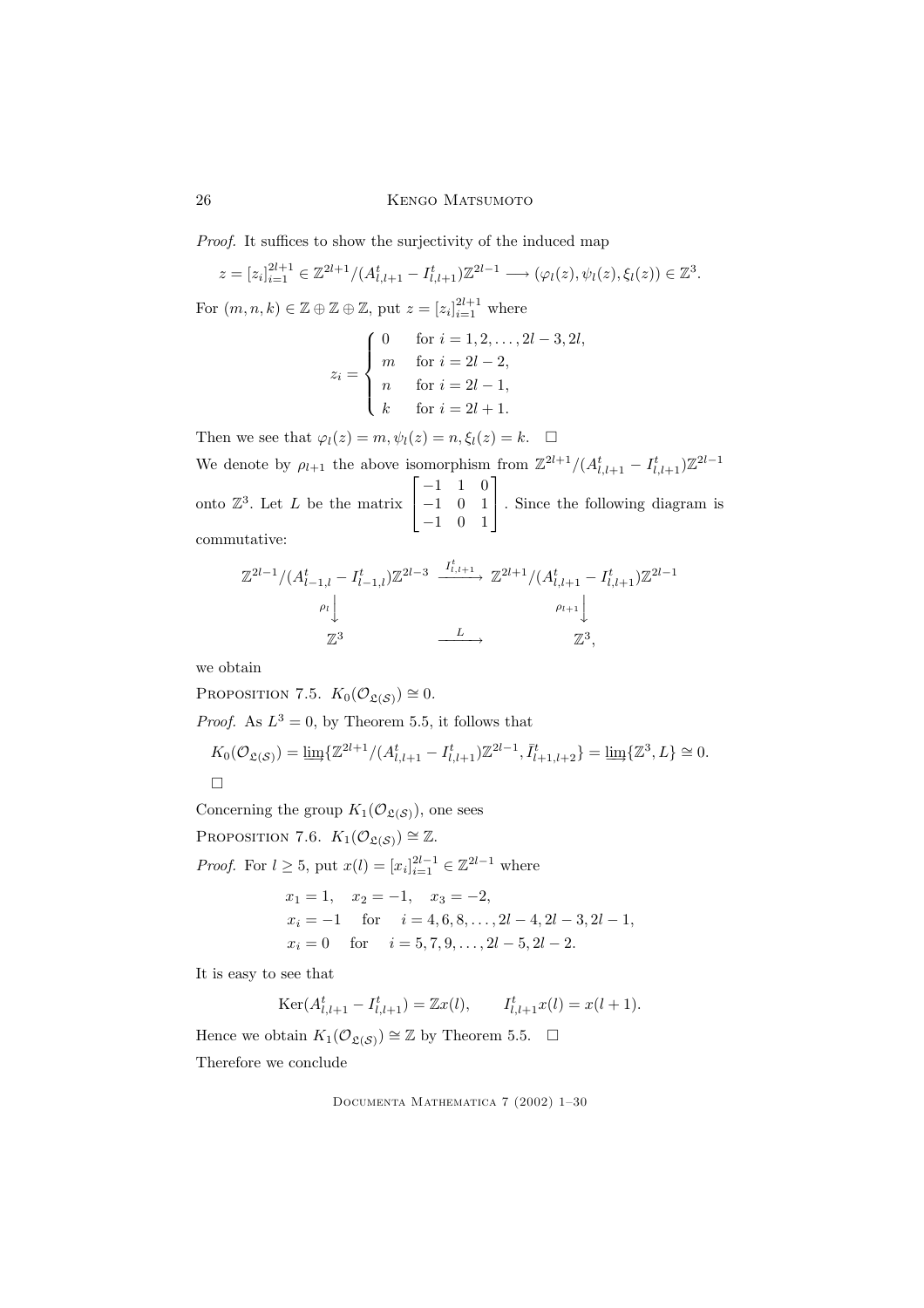THEOREM 7.7. The  $C^*$ -algebra  $\mathcal{O}_{\mathfrak{L}(\mathcal{S})}$  is unital, simple, purely infinite, nuclear and generated by five partial isometries with mutually orthogonal ranges. Its K-groups are

$$
K_0(\mathcal{O}_{\mathfrak{L}(\mathcal{S})}) \cong 0, \qquad K_1(\mathcal{O}_{\mathfrak{L}(\mathcal{S})}) \cong \mathbb{Z}.
$$

As the  $K_1$ -group of a Cuntz-Krieger algebra is the torsion-free part of its  $K_0$ group, the algebra  $\mathcal{O}_{\mathfrak{L}(\mathcal{S})}$  lives outside the Cuntz-Krieger algebras (cf.[Ma3]).

REMARK. M. Tomforde in [T] considered  $C^*$ -algebras associated to labeled graphs as a generalization of Cuntz-Krieger algebras (cf.[T2]). He deals with labeled directed graphs with (generally) infinite vertices. If the labeled graphs have finite vertices, the resulting graphs are ones in the first examples of this section. In this case, his  $C^*$ -algebras coincide with our  $C^*$ -algebras. The referee informed to the author that his algebras in general are not ours of  $\lambda$ -graph systems.

#### **REFERENCES**

- [An] C. Anantharaman-Delaroche, *Purely infinite C*<sup>\*</sup>-algebras arising from dynamical systems, Bull. Soc. Math. France 125(2) (1997), 199–225.
- [Bl] B. Blackadar, K-Theory for operator algebras, Springer-Verlag, Berlin, Heidelberg and New York, 1986.
- [Bra] O. Bratteli, *Inductive limits of finite-dimensional*  $C^*$ -algebras, Trans. Amer. Math. Soc. 171 (1972), 195–234.
- [Bro] L. G. Brown, *Stable isomorphism of hereditary subalgebras of*  $C^*$ algebras, Pacific. J. Math. 71 (1977), 335–348.
- [Bro2] L. G. Brown, The universal coefficient theorem for Ext and quasidiagonality, Operator Algebras and Group Representation, Pitman Press 17 (1983), 60–64.
- [Ca] T. M. Carlsen, On C<sup>\*</sup>-algebras associated with sofic shifts, preprint 2000.
- [CaM] T. M. Carlsen and K. Matsumoto, Some remarks on the C<sup>\*</sup>-algebras associated with subshifts, preprint 2001.
- [C] J. Cuntz, *Simple C*<sup>\*</sup>-algebras generated by isometries, Commun. Math. Phys. 57 (1977), 173–185.
- [C2] J. Cuntz, *K*-Theory for certain  $C^*$ -algebras, Ann. Math. **113** (1981), 181–197.
- [C3] J. Cuntz, A class of C<sup>\*</sup>-algebras and topological Markov chains II: *reducible chains and the Ext-functor for C<sup>\*</sup>-algebras*, Invent. Math. 63 (1980), 25–40.
- [CK] J. Cuntz and W. Krieger, A class of C<sup>\*</sup>-algebras and topological Markov chains, Invent. Math. 56 (1980), 251–268.
- [De] V. Deaconu, Groupoids associated with endomorphisms, Trans. Amer. Math. Soc. 347 (1995), 1779–1786.
- [De2] V. Deaconu, Generalized Cuntz-Krieger algebras, Proc. Amer. Math. Soc. 124 (1996), 3427–3435.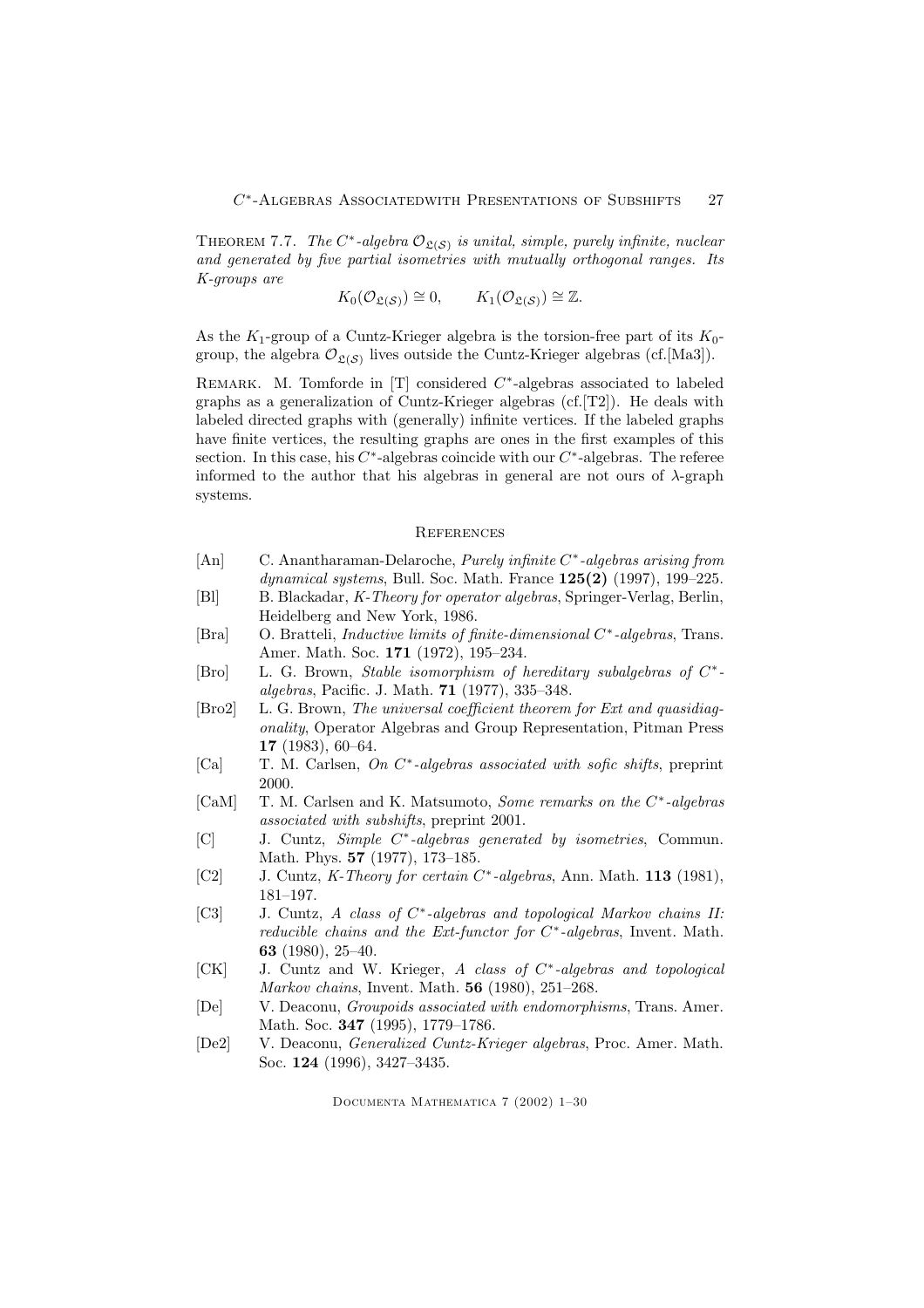#### 28 Kengo Matsumoto

- [De3] V. Deaconu, *Generalized solenoids and C<sup>\*</sup>-algebras*, Pacific J. Math. 190 (1999), 247–260.
- [De4] V. Deaconu, *Continuous graphs and C*<sup>\*</sup>-algebras, Operator Theoretical Methods (Timiç soara, 1998) Theta Found., Bucharest (2000), 137–149.
- [EL] R. Excel and M. Laca, Cuntz-Krieger algebras for infinite matrices, J. reine. angew. Math. 512 (1999), 119–172.
- [Fi] R. Fischer, Sofic systems and graphs, Monats. für Math. 80 (1975), 179–186.
- [H] D. Huang, Flow equivalence of reducible shifts of finite type and Cuntz-Krieger algebras, J. reine angew. Math. 462 (1995), 185–217.
- [KPW] T. Kajiwara, C. Pinzari and Y. Watatani, Ideal structure and simplicity of the C ∗ -algebras generated by Hilbert modules, J. Funct. Anal. 159 (1998), 295–322.
- [KPW2] T. Kajiwara, C. Pinzari and Y. Watatani, *Hilbert C<sup>\*</sup>-bimodules and* countably generated Cuntz-Krieger algebras, J. Operator Theory 45 (2001), 3–18.
- [KW] T. Kajiwara and Y. Watatani, *Hilbert C<sup>\*</sup>-bimodules and continuous* Cuntz-Krieger algebras considered by Deaconu, J. Math. Soc. Japan 54 (2002), 35–60.
- [Kat] Y. Katayama, *Generalized Cuntz algebras*  $\mathcal{O}_N^M$ , RIMS kokyuroku 858 (1994), 87–90.
- $[Kir]$  E. Kirchberg, The classification of purely infinite  $C^*$ -algebras using Kasparov's theory, preprint,1994.
- [Kit] B. P. Kitchens, Symbolic dynamics, Springer-Verlag, Berlin, Heidelberg and New York, 1998.
- [Kr] W. Krieger, On dimension functions and topological Markov chains, Invent. Math. 56 (1980), 239–250.
- [Kr2] W. Krieger, On dimension for a class of homeomorphism groups, Math. Ann 252 (1980), 87–95.
- [Kr3] W. Krieger, *On sofic systems I*, Israel J. Math. **48** (1984), 305–330.
- [Kr4] W. Krieger, On sofic systems II, Israel J. Math  $60$  (1987), 167–176.
- [KM] W. Krieger and K. Matsumoto, Shannon graphs, subshifts and lambda-graph systems, to appear in J. Math. Soc. Japan.
- [KPR] A. Kumjian, D. Pask and I. Raeburn, Cuntz-Krieger algebras of directed graphs, Pacific J. Math. 184 (1998), 161–174.
- [KPRR] A. Kumjian, D. Pask, I. Raeburn and J. Renault, Graphs, groupoids and Cuntz-Krieger algebras, J. Funct. Anal. 144 (1997), 505–541.
- [LM] D. Lind and B. Marcus, An introduction to symbolic dynamics and coding, Cambridge University Press., 1995.
- [Ma] K. Matsumoto, On C<sup>\*</sup>-algebras associated with subshifts, Internat. J. Math. 8 (1997), 357–374.
- [Ma2] K. Matsumoto, K-theory for C<sup>\*</sup>-algebras associated with subshifts, Math. Scand. 82 (1998), 237–255.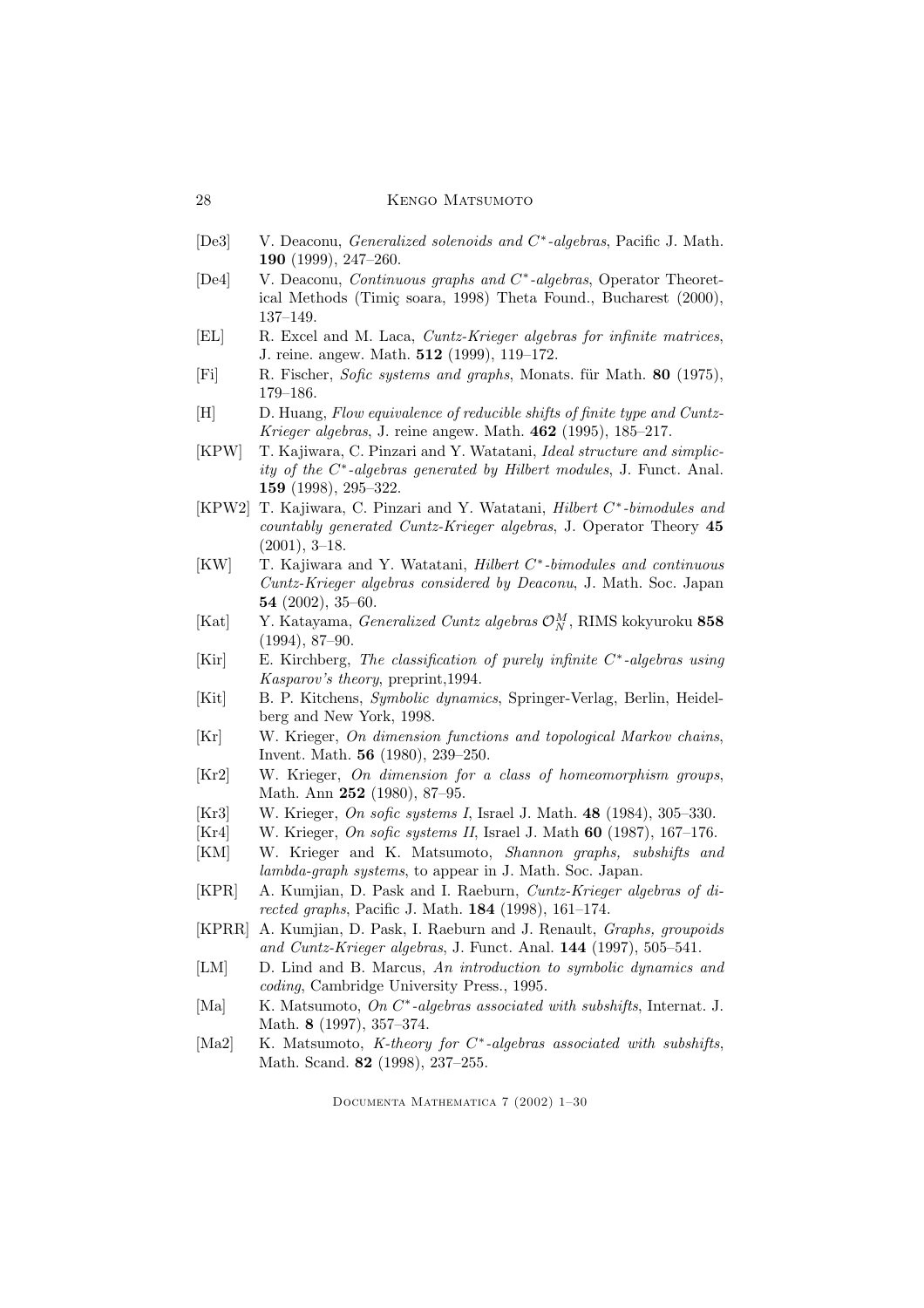- [Ma3] K. Matsumoto, A simple C<sup>\*</sup>-algebra arising from a certain subshift, J. Operator Theory 42 (1999), 351-370.
- [Ma4] K. Matsumoto, *Dimension groups for subshifts and simplicity of the* associated  $C^*$ -algebras, J. Math. Soc. Japan  $51$  (1999), 679-698.
- [Ma5] K. Matsumoto, Presentations of subshifts and their topological conjugacy invariants, Doc. Math. 4 (1999), 285-340.
- [Ma6] K. Matsumoto, *Bowen-Franks groups for subshifts and Ext-groups for*  $C^*$ -algebras, K-Theory 23 (2001), 67–104.
- [Ma7] K. Matsumoto,  $C^*$ -algebras associated with presentations of subshifts II. Ideal structure and lambda-graph subsystems, preprint, 2001.
- [Pas] W. Paschke, The crossed product of a C<sup>\*</sup>-algebra by an endomorphism, Proc. Amer. Math. Soc. 80 (1980), 113–118.
- [Ph] N. C. Phillips, A classification theorem for nuclear purely infinite simple  $C^*$ -algebras, Doc. Math. **5** (2000), 49–114.
- [Pi] M. V. Pimsner, A class of C<sup>\*</sup>-algebras, generalizing both Cuntz-Krieger algebras and crossed product by  $\mathbb Z$ , in Free Probability Theory, Fields Institute Communications 12 (1996), 189–212.
- [PV] M. Pimsner and D. Voiculescu, Exact sequences for K-groups and  $Ext\text{-}groups of certain cross-products C*-algebras, J. Operator Theory$ 4 (1980), 93–118.
- [PWY] C. Pinzari, Y. Watatani and K. Yonetani, KMS states, entropy and the variational principle in full  $C^*$ -dynamical systems, Commun. Math. Phys. 213 (2000), 331–381.
- [Pu] I. Putnam,  $C^*$ -algebras from Smale spaces, Canad. J. Math. 48 (1996), 175–195.
- [Re] J. N. Renault, A groupoid approach to C<sup>\*</sup>-algebras, Lecture Notes in Math. Springer 793 (1980).
- [Ri] M. Rieffel,  $C^*$ -algebras associated with irrational rotations, Pacific J. Math. 93 (1981), 415–429.
- [Rø] M. Rørdam, Classification of Cuntz-Krieger algebras,, K-Theory 9 (1995), 31–58.
- [Rø2] M. Rørdam, *Classification of certain infinite simple C*<sup>\*</sup>-algebras, J. Funct. Anal. 131 (1995), 415–458.
- [Ro] J. Rosenberg, Appendix to O. Bratteli's paper "Crossed products of UHF algebras ", Duke Math. J. 46 (1979), 25–26.
- [RS] J. Rosenberg and C. Schochet, The Künneth theorem and the universal coefficient theorem for Kasparov's generalized K-functor, Duke Math. J. 55 (1987), 431–474.
- [T] M. Tomforde,  $C^*$ -algebras of labeled graphs, preprint.
- [T2] M. Tomforde, A unified approach to Exel-Laca algebras and  $C^*$ algebras associated to directed graphs, preprint.
- [We] B. Weiss, Subshifts of finite type and sofic systems, Monats. Math. 77 (1973), 462–474.